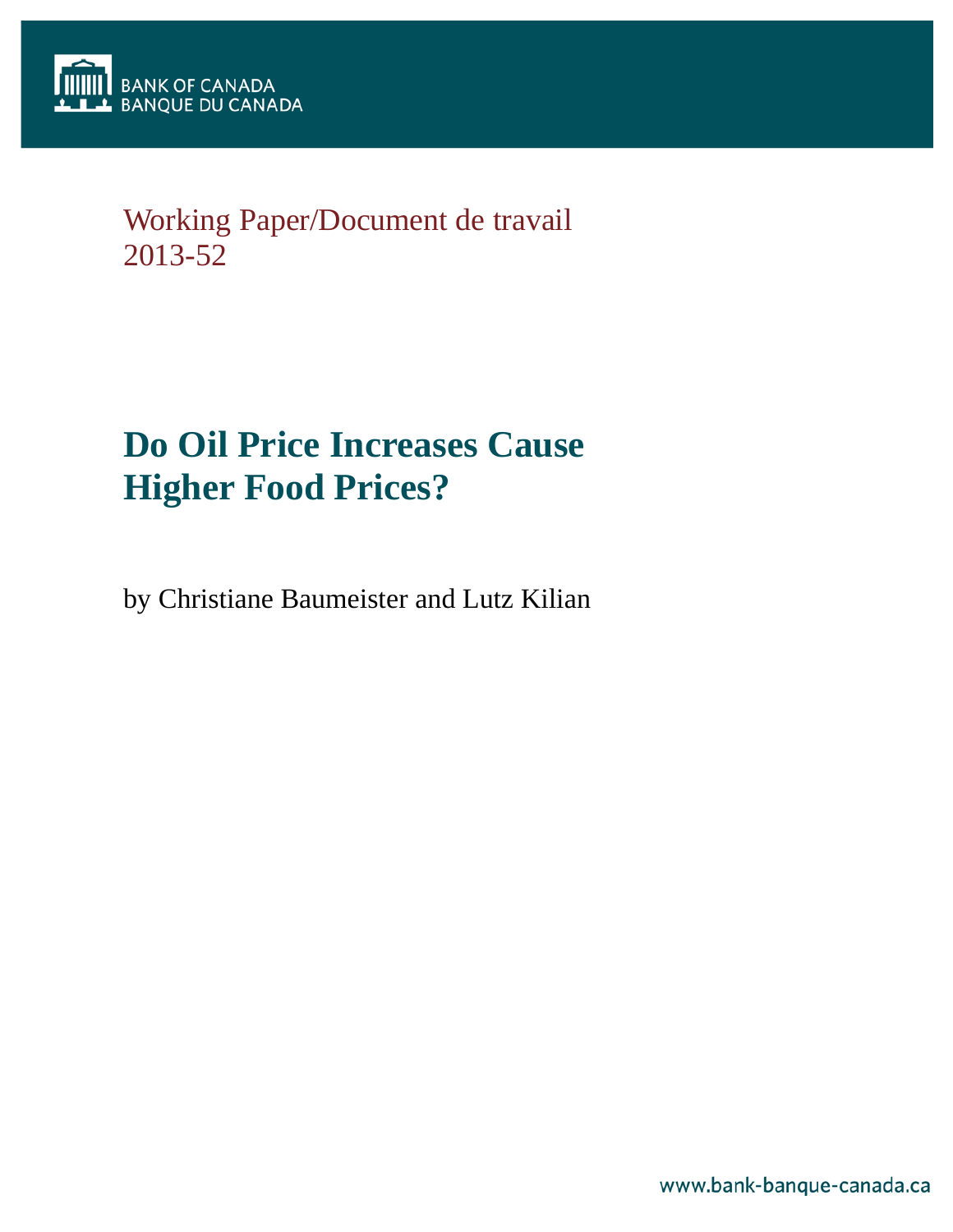Bank of Canada Working Paper 2013-52

December 2013

# **Do Oil Price Increases Cause Higher Food Prices?**

**by**

### **Christiane Baumeister<sup>1</sup> and Lutz Kilian2**

1International Economic Analysis Department Bank of Canada Ottawa, Ontario, Canada K1A 0G9

2Department of Economics University of Michigan Ann Arbor, MI 48104 Corresponding author: lkilian@umich.edu

Bank of Canada working papers are theoretical or empirical works-in-progress on subjects in economics and finance. The views expressed in this paper are those of the authors. No responsibility for them should be attributed to the Bank of Canada.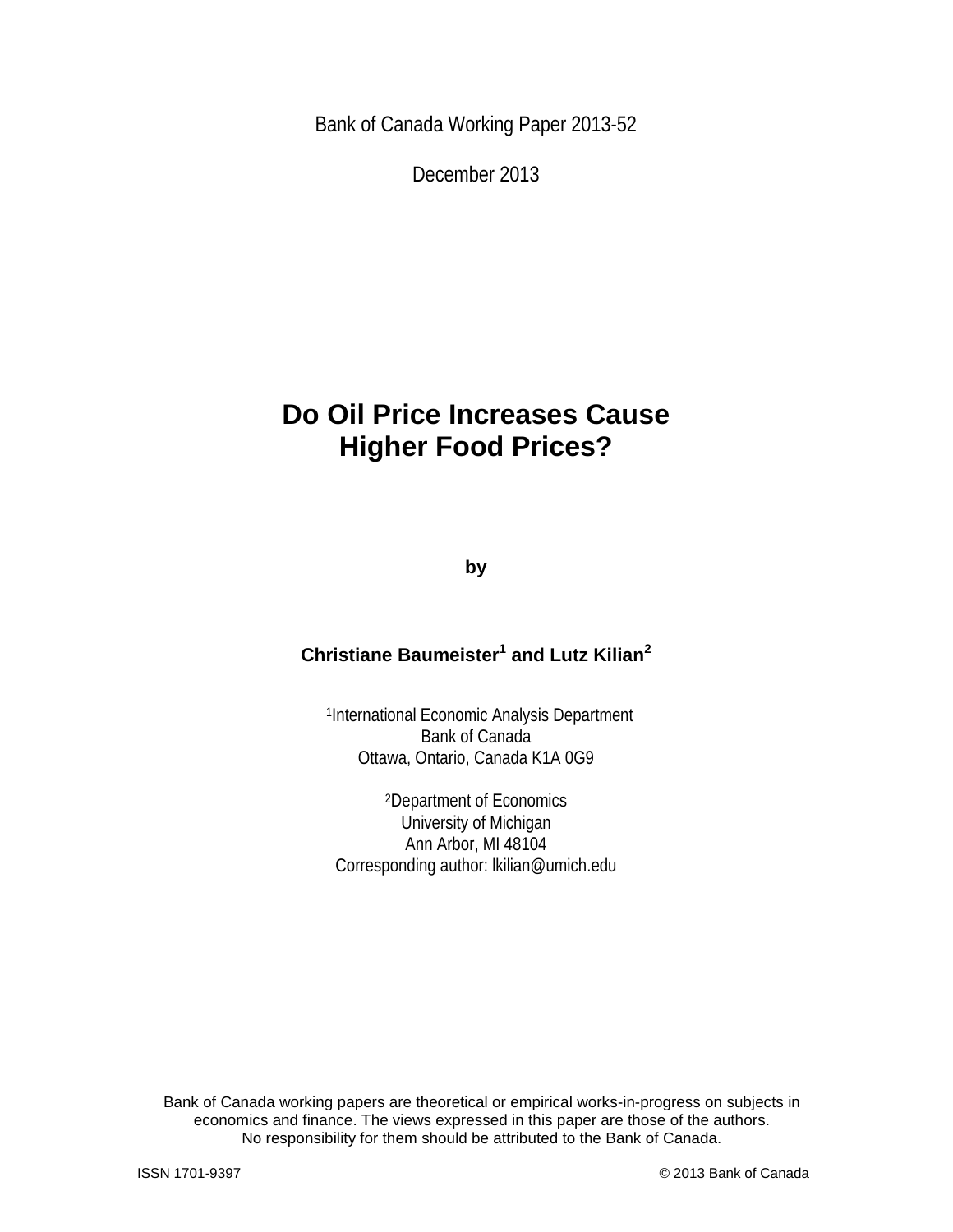## **Acknowledgements**

Preliminary version of a paper prepared for the 59th Panel Meeting of Economic Policy, April 2014. We thank Soren Anderson, Michael Ehrmann, Scott Irwin, Will Martin and Aaron Smith for helpful discussions.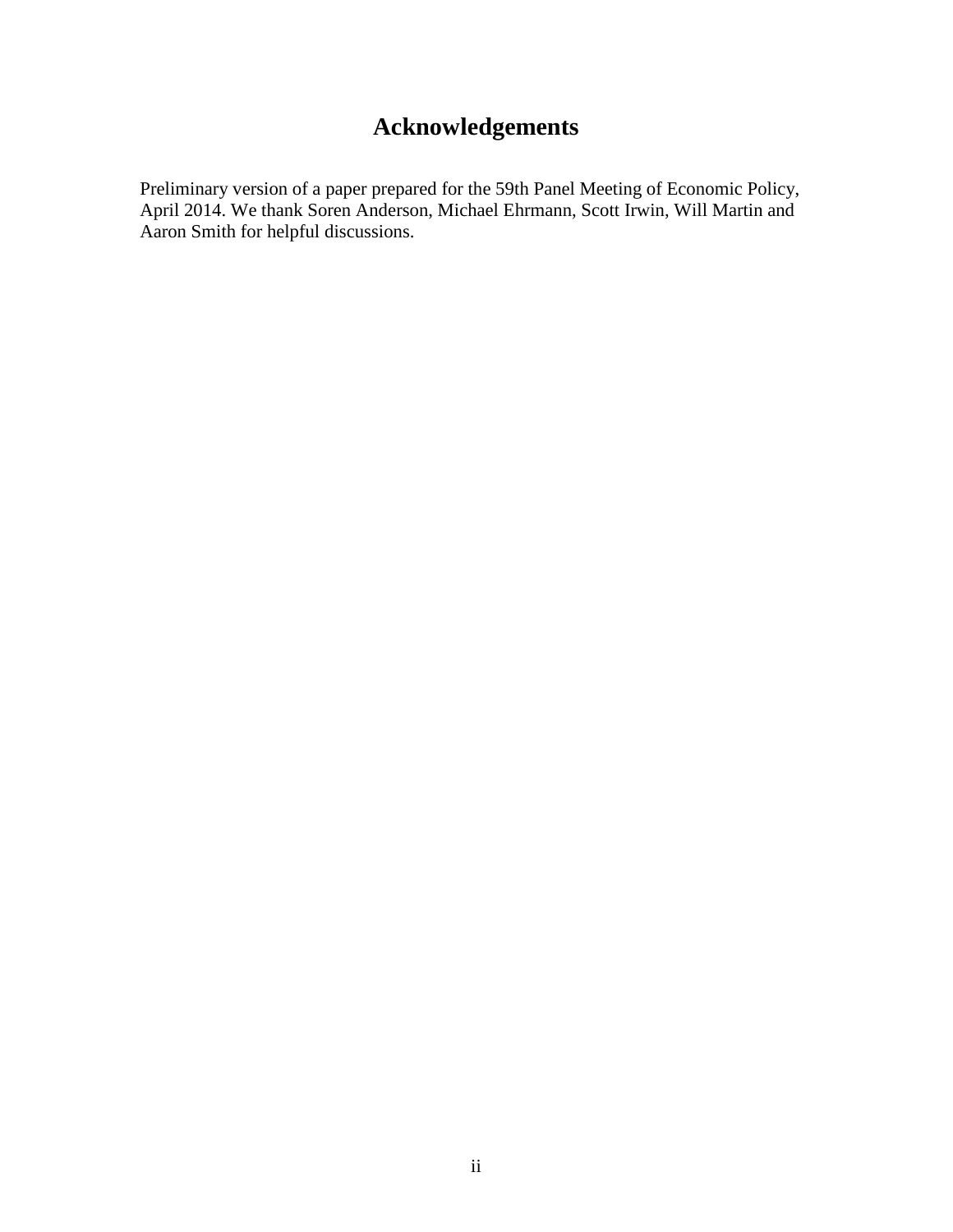### **Abstract**

U.S. retail food price increases in recent years may seem large in nominal terms, but after adjusting for inflation have been quite modest even after the change in U.S. biofuel policies in 2006. In contrast, increases in the real prices of corn, soybeans, wheat and rice received by U.S. farmers have been more substantial and can be linked in part to increases in the real price of oil. That link, however, appears largely driven by common macroeconomic determinants of the prices of oil and agricultural commodities, rather than the pass-through from higher oil prices. We show that there is no evidence that corn ethanol mandates have created a tight link between oil and agricultural markets. Rather, increases in food commodity prices not associated with changes in global real activity appear to reflect a wide range of idiosyncratic shocks ranging from changes in biofuel policies to poor harvests. Increases in agricultural commodity prices, in turn, contribute little to U.S. retail food price increases, because of the small cost share of agricultural products in food prices. There is no evidence that oil price shocks have caused more than a negligible increase in retail food prices in recent years. Nor is there evidence for the prevailing wisdom that oil-price-driven increases in the cost of food processing, packaging, transportation and distribution are responsible for higher retail food prices. Finally, there is no evidence that oil-market-specific events or, for that matter, U.S. biofuel policies help explain the evolution of the real price of rice, which is perhaps the single most important food commodity for many developing countries.

*JEL classification: Q42, Q11, Q43, E31 Bank classification: Inflation and prices; International topics*

### **Résumé**

Les hausses des prix des aliments au détail enregistrées aux États-Unis ces dernières années peuvent sembler importantes en termes nominaux. Toutefois, une fois rajustées de l'inflation, elles s'avèrent assez modestes, même après la modification, en 2006, des politiques américaines en matière de biocarburants. En comparaison, les augmentations des prix réels du maïs, du soja, du blé et du riz payés aux agriculteurs américains ont été plus prononcées, et peuvent être en partie liées à l'appréciation des prix réels du pétrole brut. Néanmoins, ce lien ne serait pas le fait de répercussions du renchérissement du pétrole, mais serait plutôt largement attribuable à des facteurs macroéconomiques qui influent à la fois sur les cours de l'or noir et sur les prix des produits de base agricoles. Selon les auteurs, rien ne permet d'affirmer que l'obligation d'incorporer dans l'essence de l'éthanol issu du maïs ait créé un lien étroit entre les marchés pétroliers et agricoles. Au contraire, les augmentations des prix des produits de base alimentaires qui ne sont pas associées à des variations de l'activité réelle mondiale semblent refléter un large éventail de chocs idiosyncrasiques, que ce soit la modification des politiques en matière de biocarburants ou de mauvaises récoltes. Le renchérissement des produits de base agricoles joue un rôle limité dans la hausse des prix des aliments au détail aux États-Unis,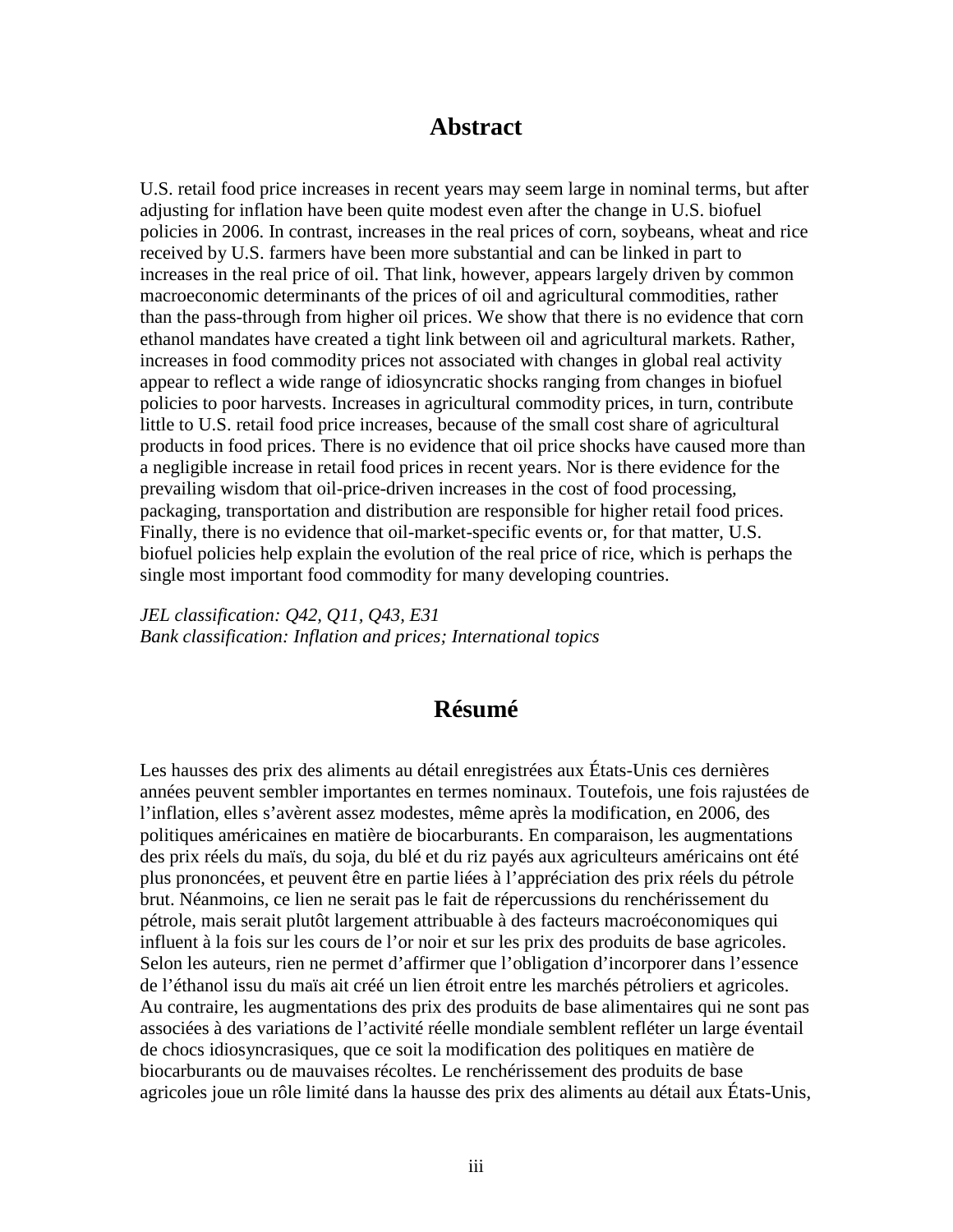étant donné la faible part que représentent ces produits dans le coût des denrées alimentaires. Rien n'indique que les chocs pétroliers aient eu plus qu'un effet négligeable sur l'augmentation des prix des aliments au détail au cours des dernières années. En outre, aucun élément n'étaye l'idée répandue selon laquelle le renchérissement des aliments au détail serait attribuable à un accroissement des coûts de traitement, d'emballage, de transport et de distribution causé par la hausse des prix du pétrole. Enfin, les auteurs n'ont trouvé aucune indication que des événements touchant spécifiquement les marchés pétroliers, ou d'ailleurs les politiques américaines en matière de biocarburants, contribuent à expliquer l'évolution du prix réel du riz, sans doute le principal produit de base alimentaire dans de nombreux pays en développement.

*Classification JEL : Q42, Q11, Q43, E31 Classification de la Banque : Inflation et prix; Questions internationales*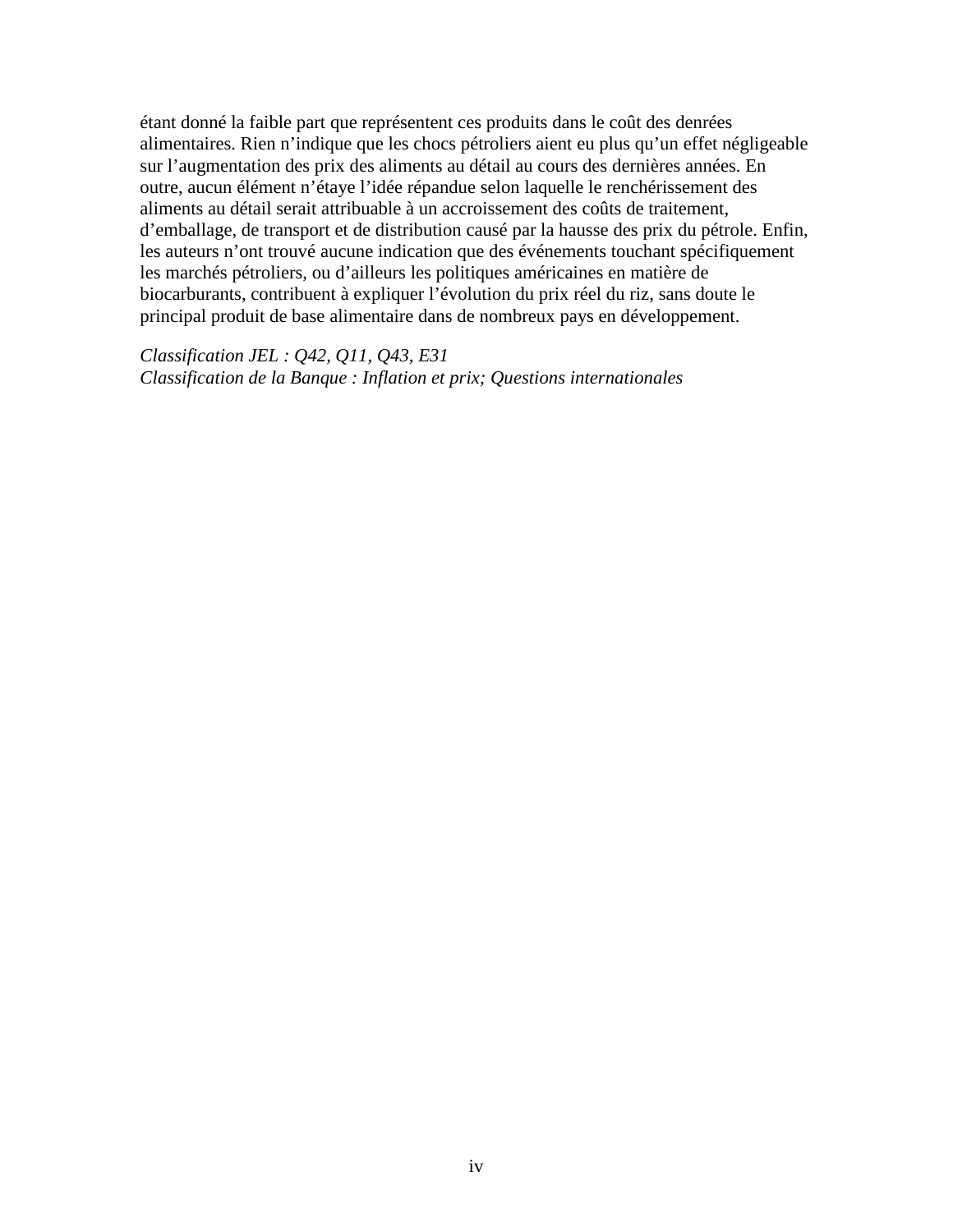#### **Non-Technical Summary**

The persistent increase in agricultural commodity prices and food prices since 2006 has stirred a debate among policy-makers about a pending global food shortage and about inflationary pressures. This surge in food prices occurred following a similar surge in the price of crude oil, raising the suspicion that oil and food crop prices have become more closely linked in recent years. One concern is that this link may have been strengthened by the increased reliance on biofuels in industrialized economies. The goal of this paper is to investigate what the evidence is for a link from oil prices to food prices and to examine the transmission of oil price shocks to food prices both prior to and after the change in U.S. biofuel policies in 2006.

We show that there is no evidence that U.S. retail food prices closely track oil prices before and after this shift in U.S. policy. Despite considerable variation in the real price of oil, indices of real retail prices of food faced by U.S. consumers remained remarkably stable over time even after the change in U.S. biofuel policies. Instead, increases in the real prices of corn, soybeans, wheat and rice received by U.S. farmers have been more substantial and can be linked in part to increases in the real price of oil. That link, however, appears largely driven by common macroeconomic determinants of the prices of oil and agricultural commodities, rather than the pass-through from higher oil prices. Increases in agricultural commodity prices, in turn, contribute little to U.S. retail food price increases, because of the small cost share of agricultural products in food prices.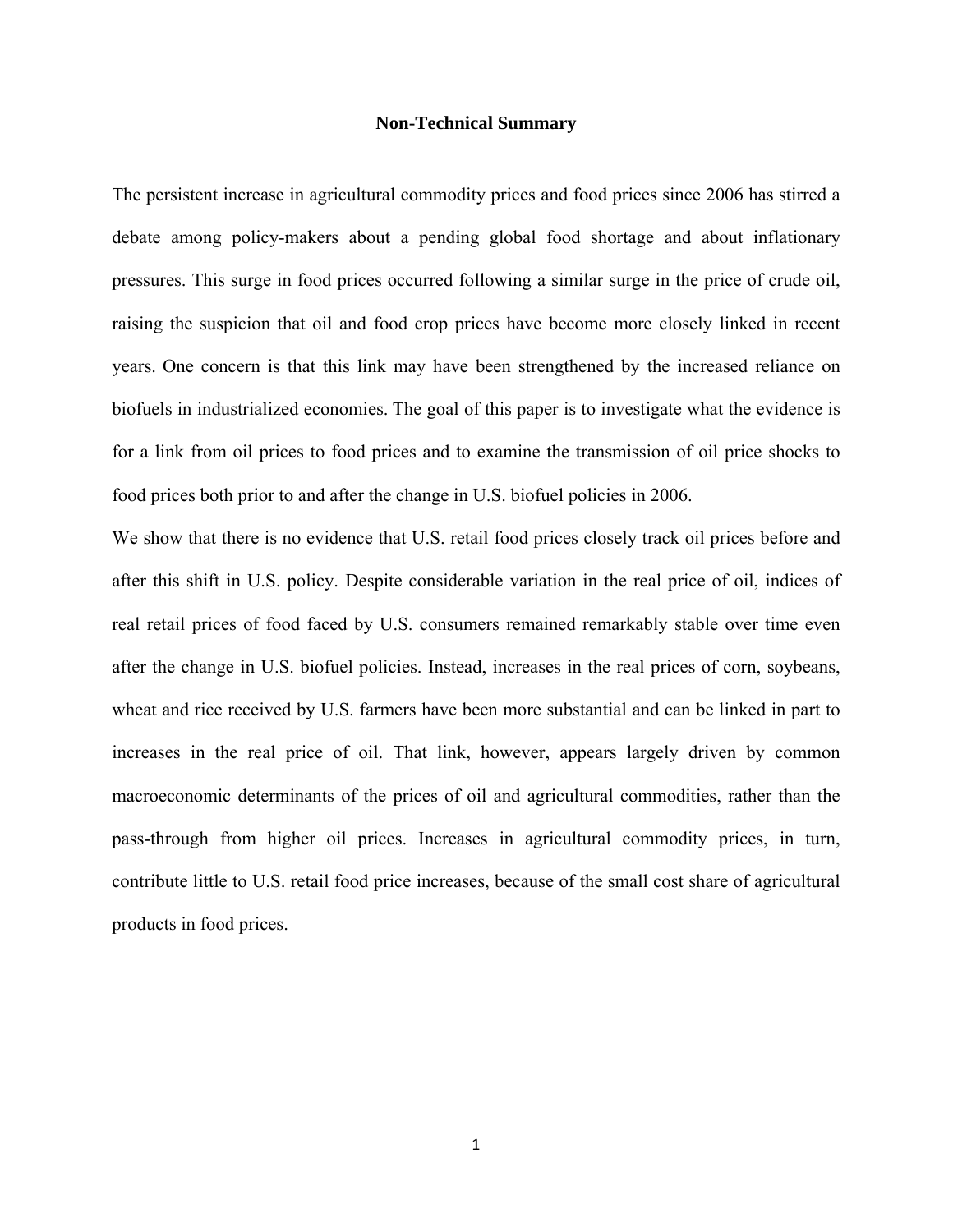#### **1. Introduction**

The persistent increase in agricultural commodity prices and food prices since 2006 has raised concerns among policy-makers about a global food shortage and about inflationary pressures. For example, the *Financial Times* on 23 May 2007 reported that "retail food prices are heading for their biggest annual increase in as much as 30 years, raising fears that the world faces an unprecedented period of food price inflation" (Wiggins 2007). The director of the International Food Policy Research Institute in 2008 testified before the U.S. Congress that rising prices for agricultural crops were causing food riots in many developing countries, and that, according to the Food and Agriculture Organization of the United Nations, 37 countries were now facing food crises (Rosegrant 2008). In 2011, the World Bank predicted that millions more people would be driven into poverty by higher food prices in the absence of policy changes (Inman 2011). In response to these concerns, the U.S. National Bureau of Economic Research convened a panel of academic experts in 2012 to study the recent increase in food price volatility (Chavas, Hummels and Wright 2013). Moreover, numerous government agencies pondered the causes and policy implications of price volatility in food and agricultural markets (see, e.g., 2011 Interagency Report to the G20).

There is also widespread concern that this global food crisis has an impact on food prices in industrialized economies. For example, the *Chicago Tribune* on 21 February 2008 reported that "increases in the price of basic commodities such as grain and milk have resulted in a tighter squeeze on American families as they face the fastest rise in food prices in nearly 20 years." Many news outlets highlighted extraordinary increases in individual food prices such as a 26% increase in the price of a gallon of whole milk from January 2007 to January 2008 or a 15% increase in the retail price of bread from mid-2007 to mid-2008, and local newspapers such as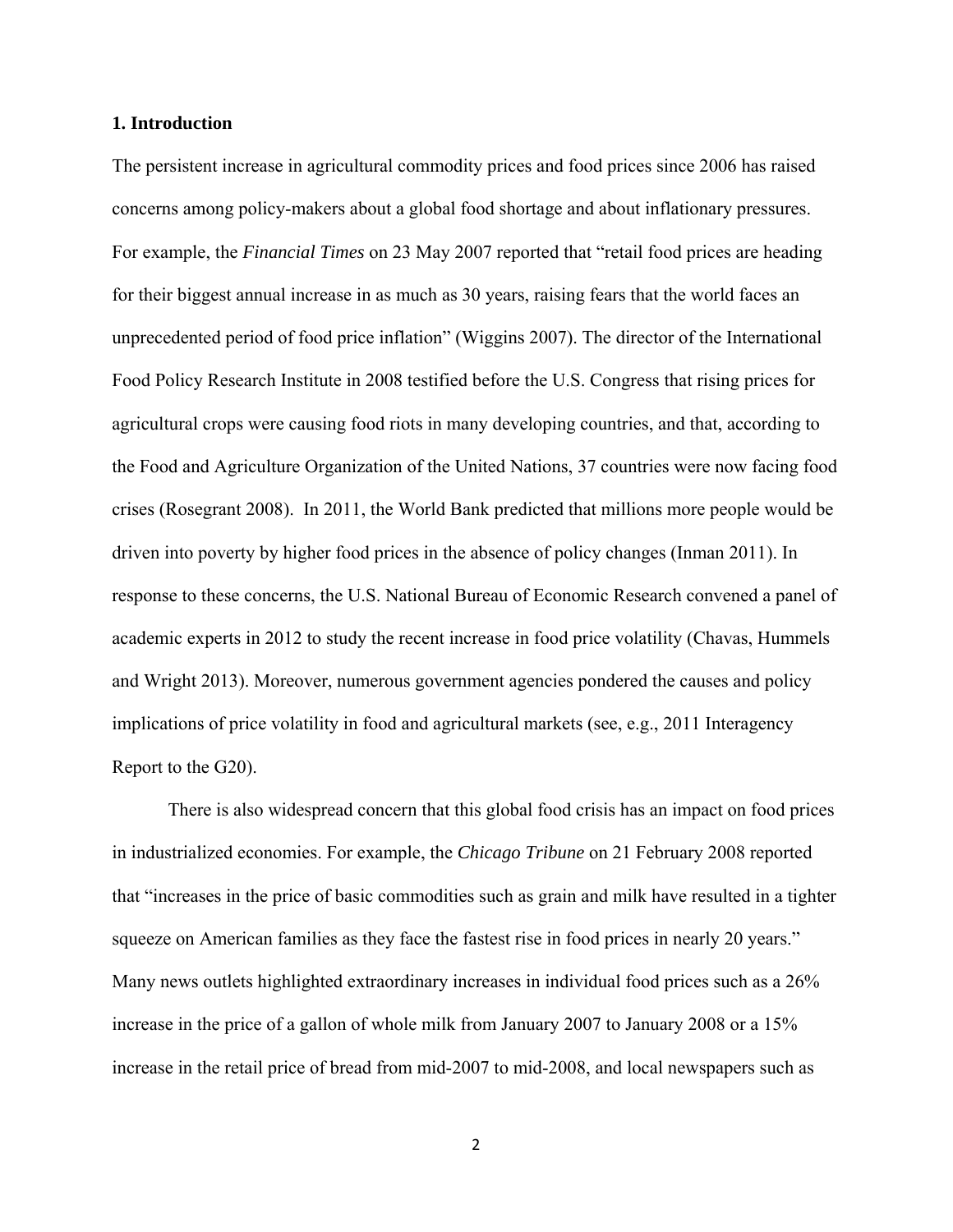the *Sacramento Bee* in California warned that "things like hamburger that used to be everyday food are becoming luxuries." While these food price increases pale in comparison to those reported in some developing countries, as documented in Ivanic, Martin and Zaman (2012), this evidence spurred new research on the pass-through from energy and agricultural commodity prices to the retail price of food in the United States (see, e.g., Leibtag 2009; Berck, Leibtag, Solis and Villas-Boas 2009; Roeger and Leibtag 2011).

The worldwide surge in food crop prices occurred at about the same time as a similar surge in the price of crude oil, raising the suspicion that oil and food crop prices have become more closely linked in recent years (see, e.g., Tyner 2010). Mallory, Irwin and Hayes (2012) provide evidence that this link was strengthened by the increased reliance on biofuels in industrialized economies, notably in the United States. While the United States traditionally had pursued policies favoring the production of ethanol from corn, a further shift in U.S. policy occurred in 2005 when policy-makers refrained from providing liability waivers for the use of the environmentally harmful gasoline additives traditionally used in producing high-octane fuels.<sup>1</sup> This decision effectively made ethanol produced from corn the only gasoline additive available to U.S. refiners after May 2006. This shift in U.S. policy was followed by the introduction of renewable fuel standards mandating the use of ethanol in the production of gasoline.<sup>2</sup> It was also followed by a surge in the price of corn and other crops, often collectively referred to as food commodities.

 Many pundits agree that oil prices affect food prices in a variety of ways (see, e.g., Westhoff 2012). Some observers have gone as far as claiming that "food prices mirror oil prices"

<sup>&</sup>lt;sup>1</sup> Corn in American English is maize in British English. We follow the American usage, given that our data are obtained from the U.S. Department of Agriculture.

 $2^2$  For a detailed review of the legislative process culminating in U.S. biofuel mandates see Anderson and Elzinga (2013); Carter, Rausser and Smith (2013); and Abbott (2013).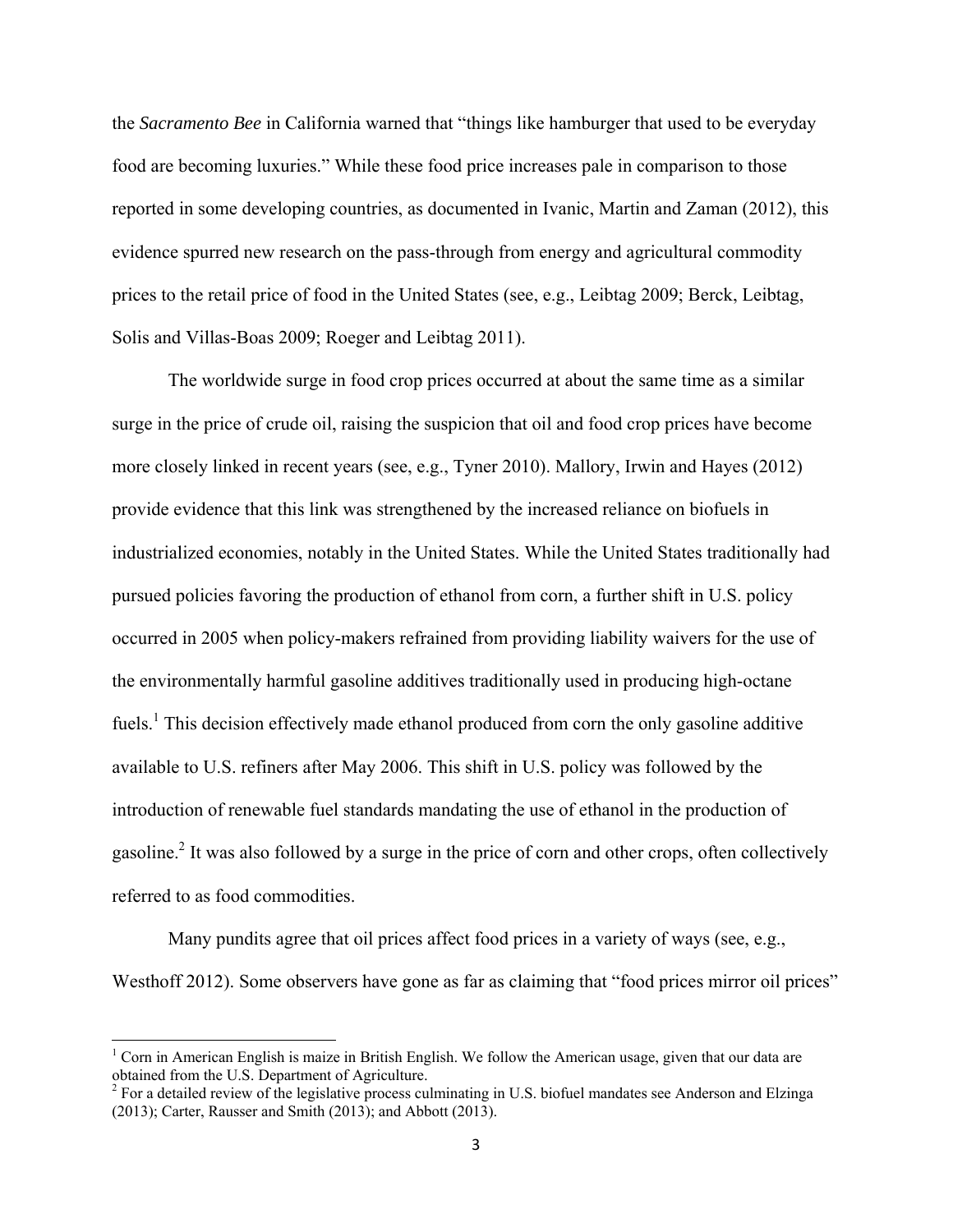(Dancy 2012). While the latter position does not seem tenable, there are good reasons to suspect a causal link. For example, corn is used both as food and as a raw material in producing ethanol. To the extent that the latter competes with crude oil in producing refined products such as gasoline and diesel, all else equal, one would expect higher oil prices to be reflected in higher corn prices. In addition, corn is also used to feed farm animals. The resulting increases in the cost of producing meat and dairy products puts upward pressure on meat and dairy prices. Moreover, corn competes with other agricultural commodities for fertilizer and for scarce water and land resources, adding to the pressure on food prices. Finally, the prices of all agricultural products will be affected to the extent that diesel is used to power mechanized farm equipment.

 In fact, corn is but one example of a food commodity the price of which is directly linked to the price of crude oil. Additional examples include soybeans, which may be used to produce biodiesel or food; other oil seeds, which may be used to produce vegetable oil or biodiesel; and grains, which may be used to produce cereals or for heating buildings. The potential price pressures from rising oil prices are not limited to the production stage of food, however. Higher energy costs may also raise the cost of food processing, food packaging and distribution. In particular, the cost of transportation is a potentially important component of the price of food, as is the cost of producing plastic and foam packaging.

The objective of this paper is to examine what the evidence is for a link from oil prices to food prices. We are not the first to raise this question. There is a rapidly growing literature using time-series data to study the link between oil prices, agricultural commodity prices and food prices. The modelling techniques used and the main conclusions reached in this literature have been reviewed by Serra and Zilberman (2013). Much of this literature, however, is based on atheoretical time-series models that are inherently incapable of establishing or quantifying causal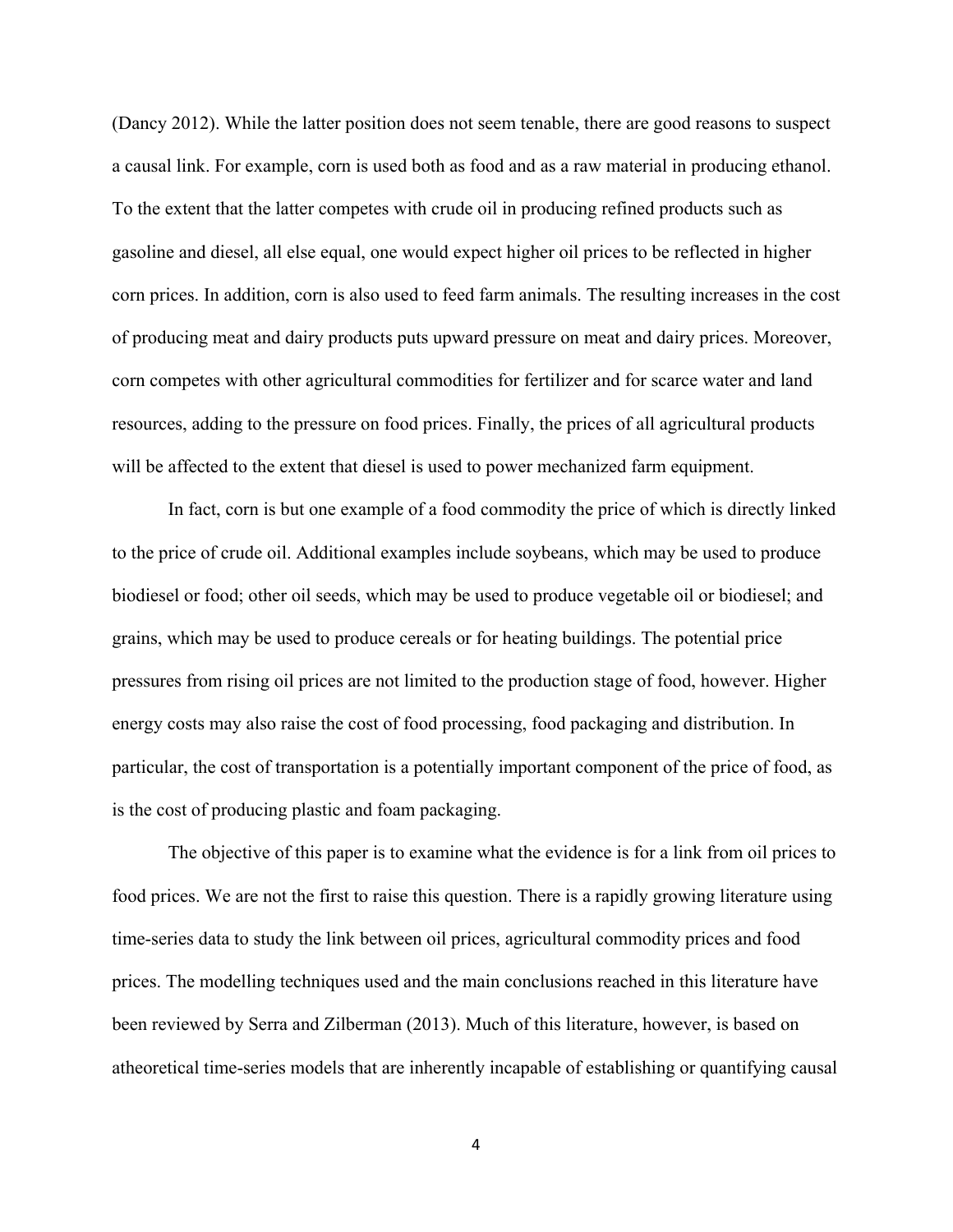links in the data.<sup>3</sup> Hence, claims in this literature about how oil prices "impact," "influence," "feed back to" or "drive" food prices must be discounted. What these studies document, at best, is that oil prices increased prior to food prices in recent years, but that observation is uncontroversial.

What is needed to quantify causal relationships between the price of oil and crop and food prices is a structural econometric framework that acknowledges the underlying identification problem. One concern is that there is not only causality running from oil prices to food prices, but also causality running in the other direction. A case in point is the dramatic shift toward more mechanized agricultural production in China in recent years. For example, the use of tractors (excluding small tractors) in China increased by 20% in 2006, by 23% in 2007 and by 46% in 2008. The reasons include a shortage of unskilled labor, as workers migrate to cities; higher farm incomes, which facilitate the purchase of machinery; and government subsidies for agricultural equipment. Such an expansion of agricultural activity involves a shift in the global demand for crude oil, invalidating the premise of one-way causality from the price of crude oil to agricultural commodity prices.

 A second concern is that, even abstracting from reverse causality in agricultural commodity markets, the oil price increases after 2003 did not occur in isolation, but were the result of changes in the global economy. Thus we cannot treat these oil price increases as though they occurred all else equal, as many existing studies explicitly or implicitly do. An example illustrates this point. It has been shown that much of the surge in oil prices between 2003 and mid-2008 was associated with an unexpectedly booming world economy, notably in emerging Asia (see, e.g., Kilian and Hicks 2013; Kilian and Murphy 2013). This economic expansion was

 $3$  Examples are the use of so-called Granger non-causality tests as a means of establishing causality and the use of reduced-form VAR impulse responses or the interpretation of the coefficients of reduced-form vector errorcorrection models or autoregressive models as measures of causal impact.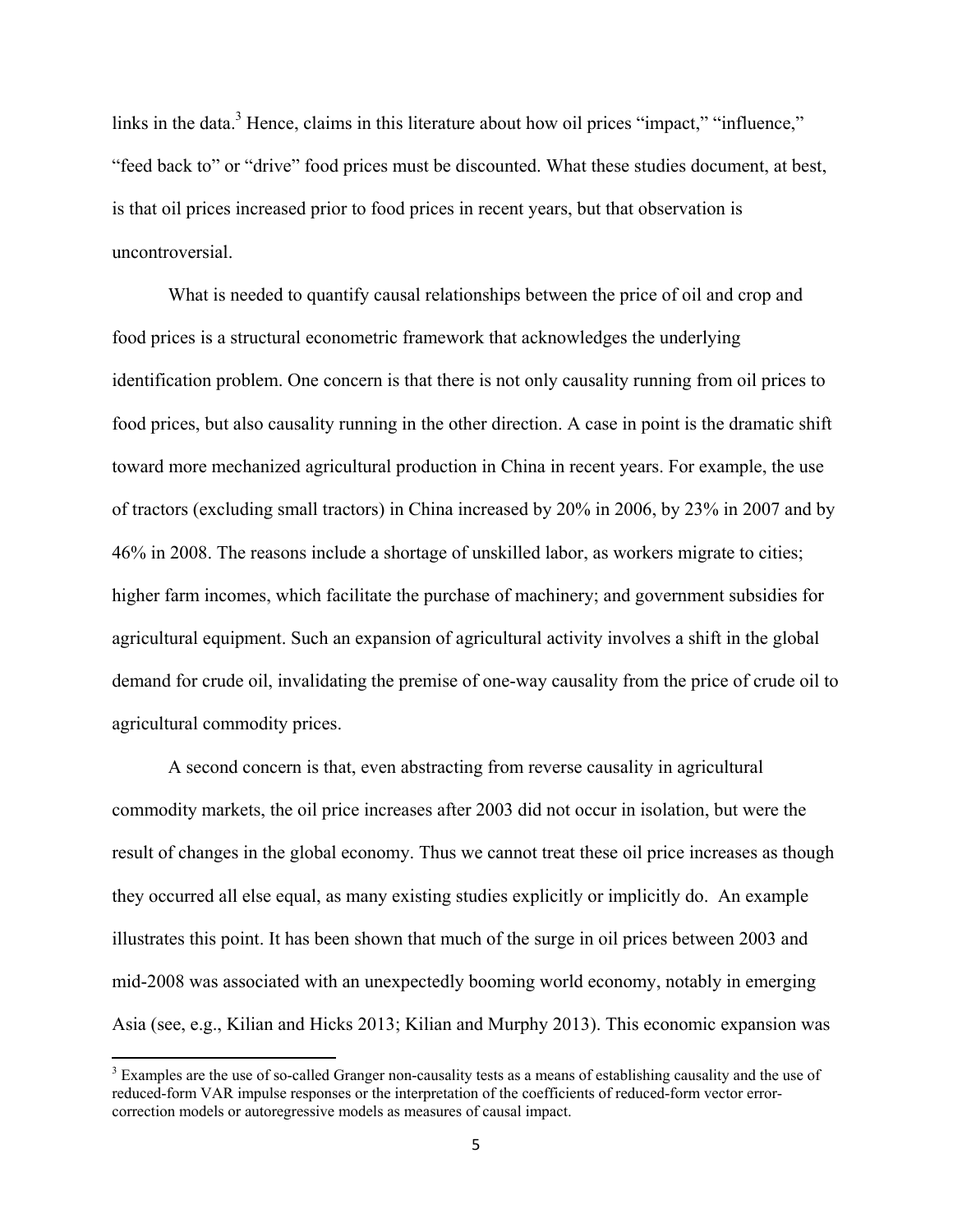also associated with higher incomes in countries such as China, which caused higher demand for food in general and higher global demand for high-quality foods in particular including wine, meat and dairy products, for example. This shift in demand for food products, in turn, has affected the demand for agricultural commodities such as corn. For example, the U.S. grains council reported in 2013 that, for the first time in history, China is set to produce more corn than rice, reflecting a new pattern of demand. Thus, observed increases in food commodity prices are by no means attributable to the increase in the price of oil alone. Put differently, if the same increase in the real price of oil had been caused by oil supply disruptions in the Middle East, the response of food crop prices would have been quite different. Moreover, the precise causes of the observed surge in the real price of oil prices matters for the persistence of the response of oil and food prices.

A third concern is that the pass-through from oil prices to food prices depends on the reaction of the domestic central bank, as stressed by Hamilton (2012), making it more difficult to isolate empirically what is unique about the response of food prices.

 The econometric analysis in this paper is designed to help us quantify many of the relevant channels of transmission in question, keeping in mind the complications discussed above. Our approach complements recent work in the resource economics literature that uses structural dynamic econometric models to quantify the effects of biofuel policies on agricultural commodity prices, with notable contributions by Hausman, Auffhammer and Berck (2012) and Carter, Rausser and Smith (2013). Their estimates of the effects of biofuel policies on crop prices range from less than 10% to 34%.<sup>4</sup> In contrast, our work is not concerned with the effects of these policies as such, but with understanding the dynamic relationship between oil prices,

<sup>&</sup>lt;sup>4</sup> Closely related work includes the comparative statics analysis of the effects of the 2009 renewable fuels standard in Roberts and Schlenker (2013) by means of a structural model of major agricultural commodity markets.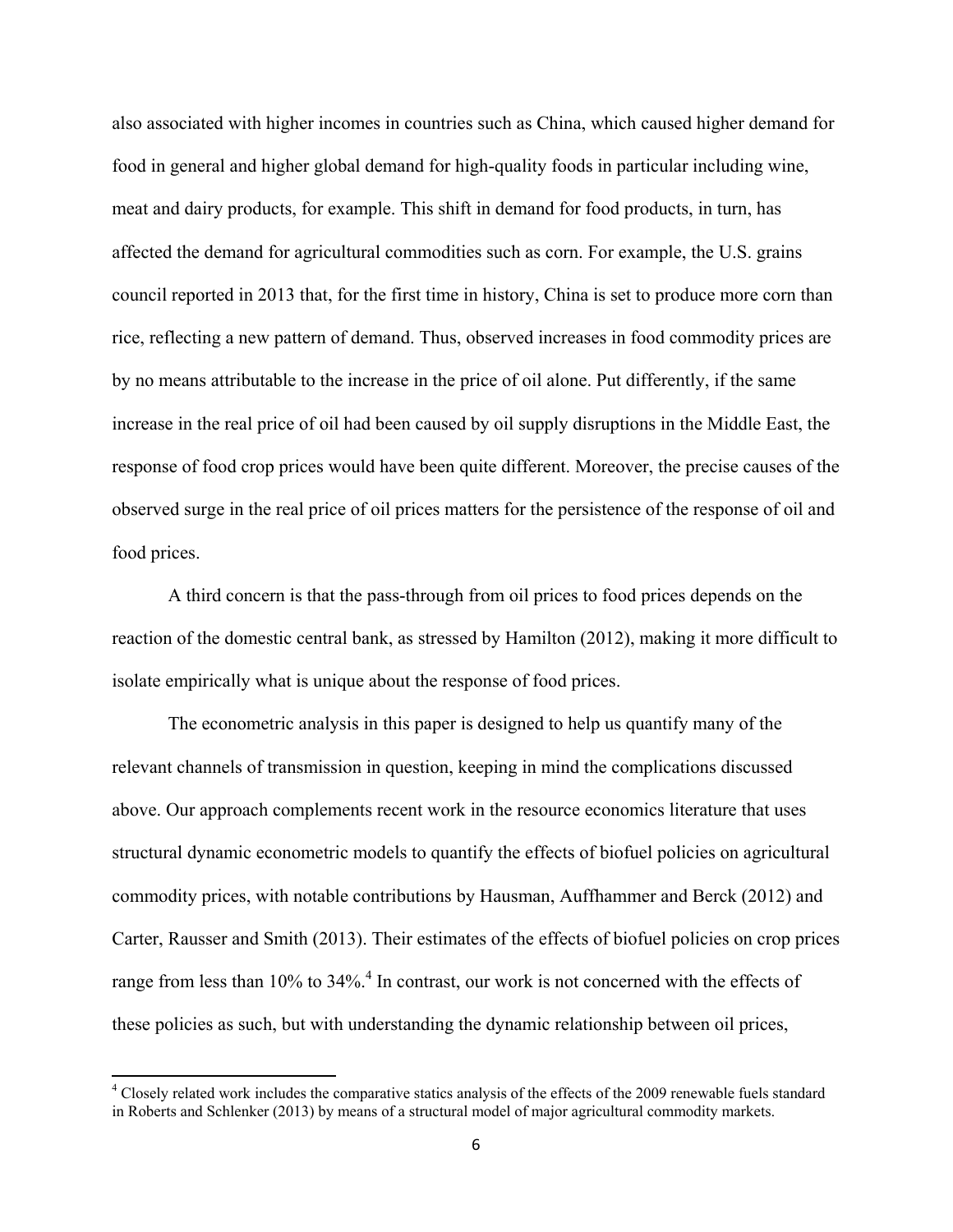agricultural prices and ultimately food prices, especially after the change in U.S. biofuel policies in 2006.

 The remainder of the paper is organized as follows. Section 2 reviews the salient data and highlights the facts to be explained. Section 3 shows how case studies may be used to gauge the impact of oil price shocks on food prices, while controlling for changes in global real economic activity. Section 4 examines the evidence for a structural break in the relationship between oil and food prices in May of 2006, when U.S. policy toward ethanol changed with the implementation of the Energy Policy Act of 2005, which established a closer link between oil prices and corn prices. The main results are reported in section 5, which attempts to gauge the quantitative importance of each of the main channels of transmission from oil price shocks to food prices. We distinguish in particular between the effect of real oil price shocks on the prices paid and received by U.S. farmers, on the one hand, and their effect on the cost of marketing food to retail customers in the U.S. on the other. Section 6 distinguishes between common and idiosyncratic determinants of global agricultural commodity prices and discusses implications of our evidence for developing economies. Concluding remarks are offered in section 7.

#### **2. Facts about Food Prices**

Consumers tend to be aware of rising food prices more than rising prices for other goods, with the possible exception of gasoline, because food items are purchased on a regular basis. Figure 1 plots the cumulative percent growth in U.S. consumer prices since May 2006 for all food items in the aggregate, as well as for the four most important components of food consumed at home. It shows that, overall, food prices have increased by 20% in only seven years. The price of cereals and baked goods increased even faster at a rate of almost 25%, with the price of meats,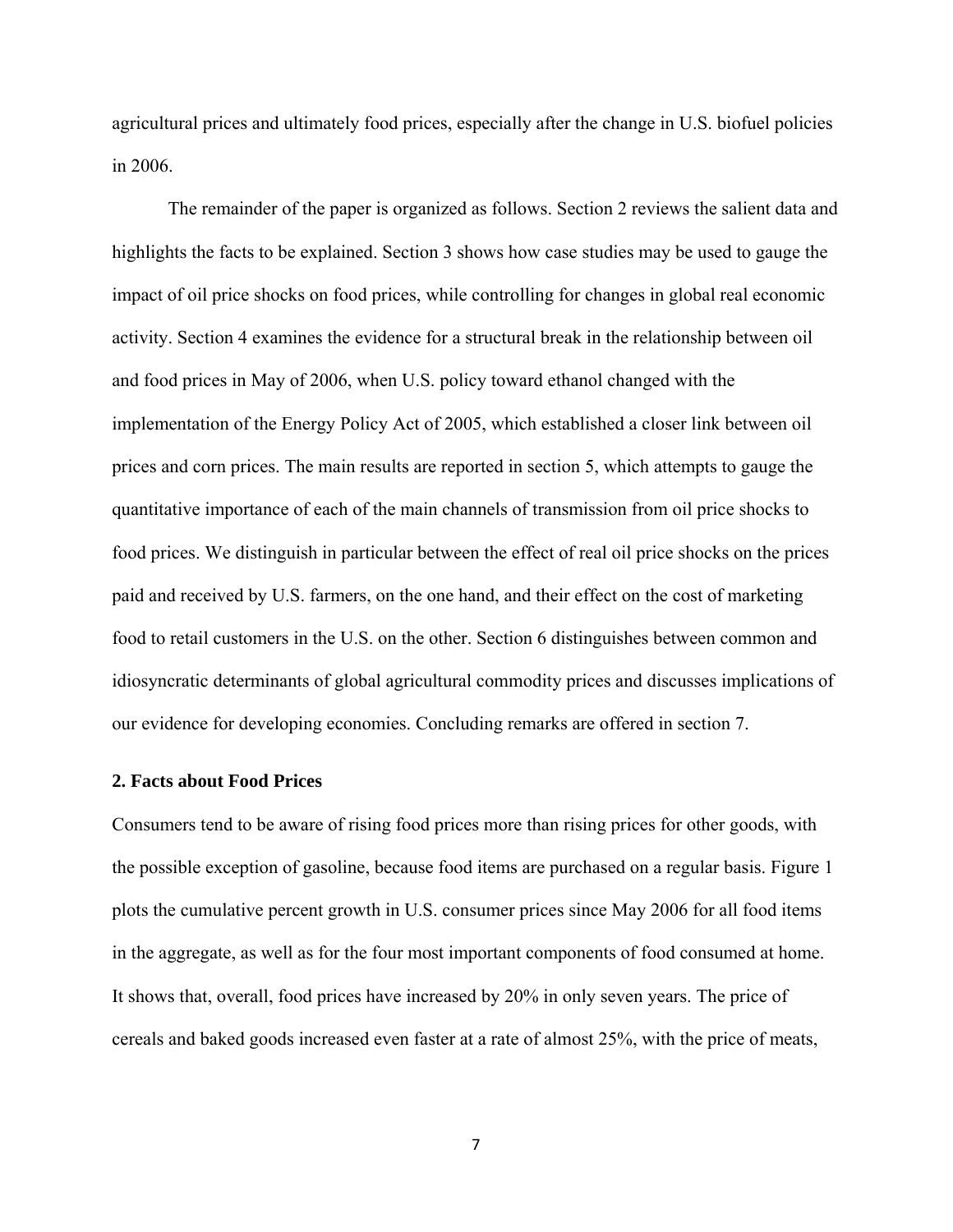poultry, fish and eggs close behind. The consumer price of the remaining items grew at a slower pace, but even the price of fruits and vegetables rose by 15% in only seven years.

 This evidence confirms the impression that, indeed, food prices have been rising persistently in recent years. Of course, so have all prices. In fact, in a country with a moderate two percent rate of inflation one would expect all prices to increase by about 15% in seven years. Thus, the real question is whether food prices have increased more than other consumer prices. Figure 2 addresses this question by expressing the food prices underlying Figure 1 relative to an index of U.S. consumer prices excluding food. This transformation results in a measure of the real price of food that conveys how much consumers have to give up in terms of other consumer goods to purchase these food items. Figure 2 illustrates that, overall, the real price of food has increased by only 7% since May 2006. This means that a household spending \$1,000 a month on food would have had to cut back other expenditures by \$70, provided that it cannot economize its expenditures by changing the composition of its food purchases or by reducing its overall food purchases. This aggregate result hides the fact that the price of some food items such as *fruits and vegetables* hardly changed, while others such as *cereals and baked goods* or *meats, poultry, fish and eggs* experienced double-digit percent price increases in real terms, but is nevertheless representative for the overall impact of food price inflation on retail consumers.

#### **2.1. Food Price Increases in Historical Perspective**

The evidence in Figure 2 raises several questions. One is how these price increases compare with historical experience. Another important question is how the prices faced by consumers compare with the prices paid and received by U.S. farmers, and how they compare with the price of crude oil and oil products such as diesel fuel. Table 1 provides a systematic comparison. It focuses on the price of crude oil and diesel fuel; the price paid by U.S. farmers for agricultural inputs such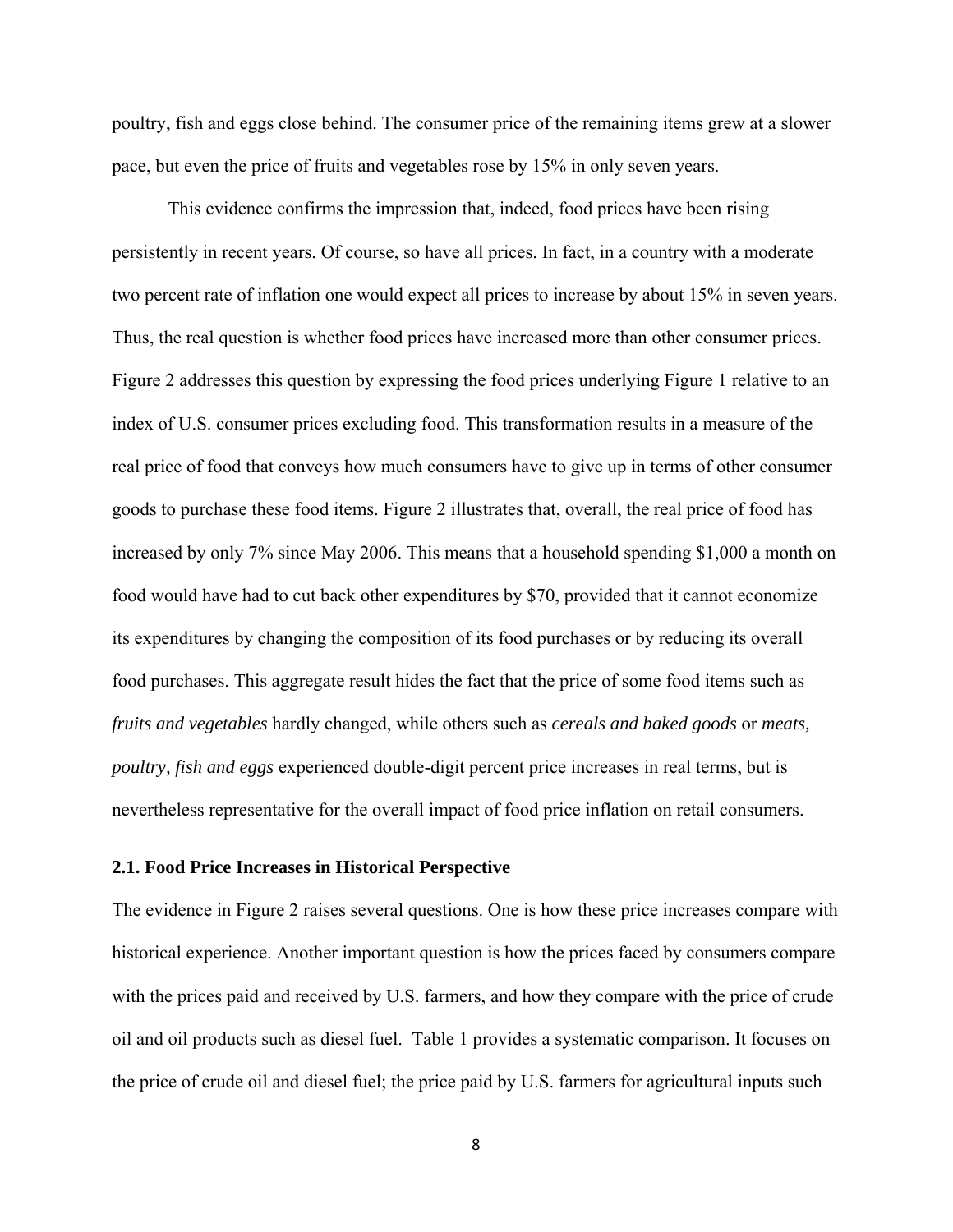as fuel, fertilizer and animal feed; the price received by U.S. farmers for key agricultural products such as corn, wheat, soybeans and rice, and for livestock such as cattle, hogs, broilers and turkeys; and finally the price paid by U.S. consumers for food. The prices received by U.S. farmers closely mirror the spot prices quoted on commodity exchanges and reported by the International Monetary Fund. The data sources are described in the appendix. All prices in Table 1 have again been expressed in real terms by normalizing them relative to the index of U.S. consumer prices excluding food items. Table 1 contrasts the experience from January 1974 until April 2006 with that since May 2006.

 Table 1 reveals some striking contrasts. Whereas, prior to May 2006, real retail food prices overall had been declining at the rate of 0.6% per year, they increased on average by 0.9% per year after May 2006. At the same time, the rate of growth in the real price of crude oil accelerated from 1.2% on average prior to May 2006 to 4.2% on average after May 2006. This evidence raises the question of whether there might be a relationship, as conjectured by many pundits.

 Interestingly, the perhaps more-relevant increase in the real price of diesel fuel after May 2006 was only 2.2% per year on average, which is reflected in a 2.5% per year increase in farmer's fuel costs. By comparison, the real price of fertilizer increased much more than the cost of crude oil, as did the real price of animal feed. This pattern appears consistent with a shift in the demand for agricultural products and possibly with a shift in the composition of agricultural products after May 2006, and with an expansion into marginal farm land. Likewise, the real price increases for corn and soybeans and to a lesser extent for wheat and rice far exceed the increases in the real price of crude oil and farm fuel. These increases are all the more striking compared with the systematic declines characteristic of previous decades. The corresponding increases in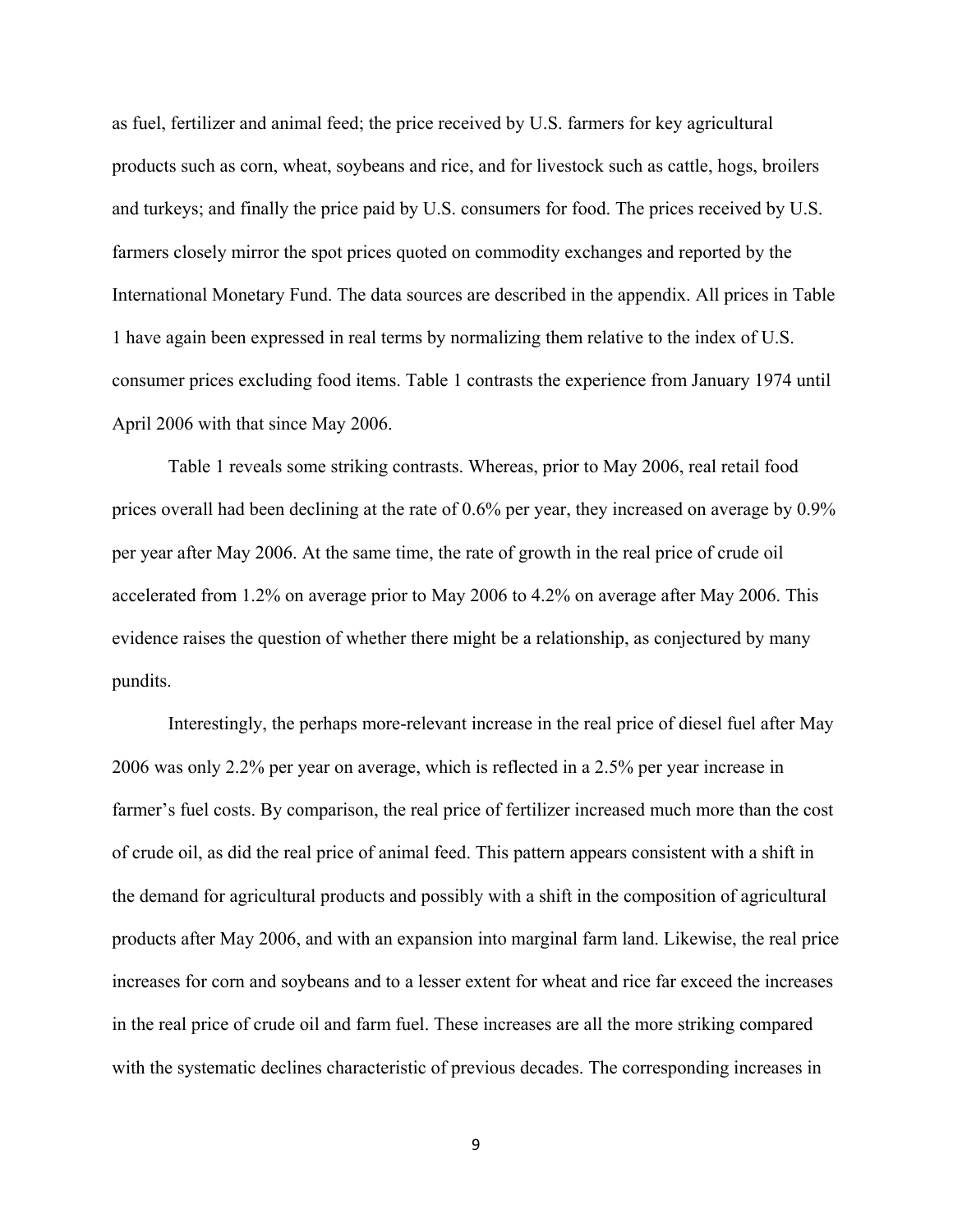the real price of livestock tend to be more modest, but again are striking in historical comparison.

The increases in the real price received by farmers for products such as corn, wheat, soybeans and rice can be reconciled with the modest increases in the real price of food after May 2006 by observing that these farm products account for only a small fraction of the retail cost of food products. Overall, agricultural products account for less than 20% of the cost of food to consumers, with the remainder accounted for by the cost of processing, packaging, advertising, transporting and distributing food to retail markets. For example, the share of livestock prices in the cost of meat to consumers may be as high as 50%, while the share of wheat in the cost of bread historically has been only about 5%.<sup>5</sup> This means that, all else equal, a doubling of the price of wheat will be associated with only a 5% increase in the price of bread.

To summarize, Table 1 conveys that there is no evidence of a tight statistical relationship between oil prices and U.S. retail food prices, contradicting Dancy's (2012) claim that food prices mirror oil prices. Figure 3 illustrates the lack of fit. Whereas the real price of oil fluctuates within +100% and -100% of its long-run mean, the real price of food remains within a few percentage points of its mean. Not only are the magnitudes quite different, but the probability that the price of food increases when the price of oil increases is less than 47%, indicating the absence of a systematic relationship. Moreover, there is no evidence that the fit improves after May 2006.

Table 1 shows a stronger statistical relationship between oil prices and the grain crop prices received by U.S. farmers, the reasons for which will be examined in more detail below. It is useful to examine the degree of co-movement of agricultural product and oil prices and the extent to which this co-movement has strengthened in recent years. Figure 4a compares the

 $<sup>5</sup>$  Detailed information about the farm value shares for selected food products are provided by the Economic</sup> Research Service of the U.S. Department of Agriculture (http://www.ers.usda.gov/data-products/price-spreads-fromfarm-to-consumer.aspx).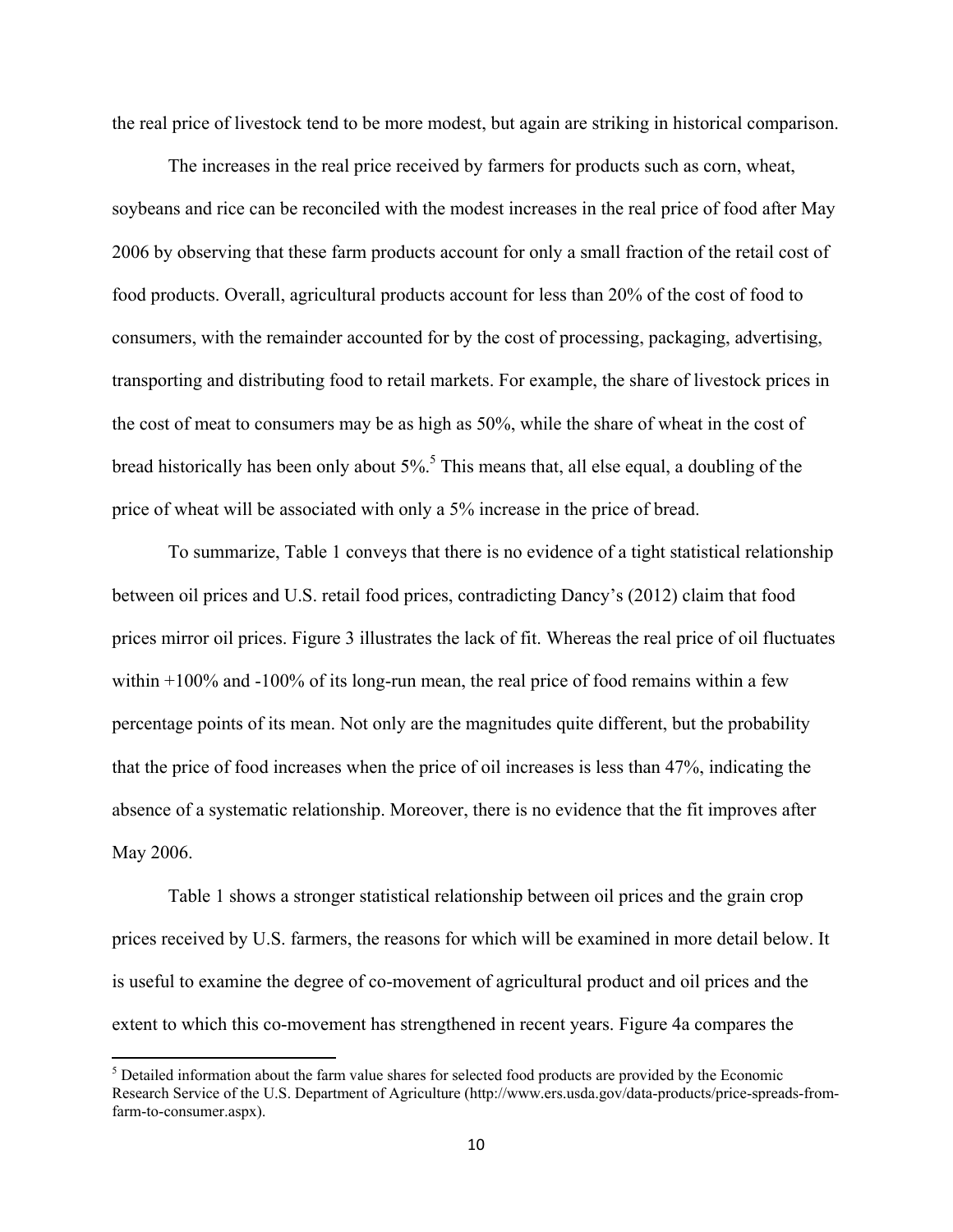evolution of the real price of corn, wheat and soybeans prior to May 2006 with that of the real price of oil. We exclude the real price of rice because of its lesser importance for U.S. agriculture and because one would not expect it to be linked as tightly to oil as some of the other grain prices. Whereas the real agricultural product prices show comparatively small variation about a declining trend, the real price of oil exhibits much larger variation about its long-run mean with no indication of a long-run trend. Figure 4b shows that the secular decline in the agricultural product prices is reversed after May 2006 and the co-movement between the real price of oil and real agricultural product prices becomes more pronounced. This co-movement, however, remains far from perfect.

 There are several potential explanations of this evidence. One possible explanation is that the increased co-movement reflects, first, increased demand for oil in emerging economies, followed by rising incomes and higher demand for agricultural products worldwide. Another potential explanation is that higher oil prices are associated with increased prices for agricultural inputs that drive up crop prices. A third and complementary potential explanation is that U.S. agricultural policies created a tighter link from oil prices to agricultural product prices. Finally, yet another possible explanation is the financialization of global commodity markets after 2003. Kilian and Murphy (2013), Kilian and Lee (2013), and Fattouh et al. (2013) show that this last explanation is not supported by oil market data, making it implausible that it would apply to other commodity markets, and allowing us to focus on the first three explanations. For more direct evidence on the role of financial speculation in the wheat market see Janzen, Carter, Smith and Adjemian (2013).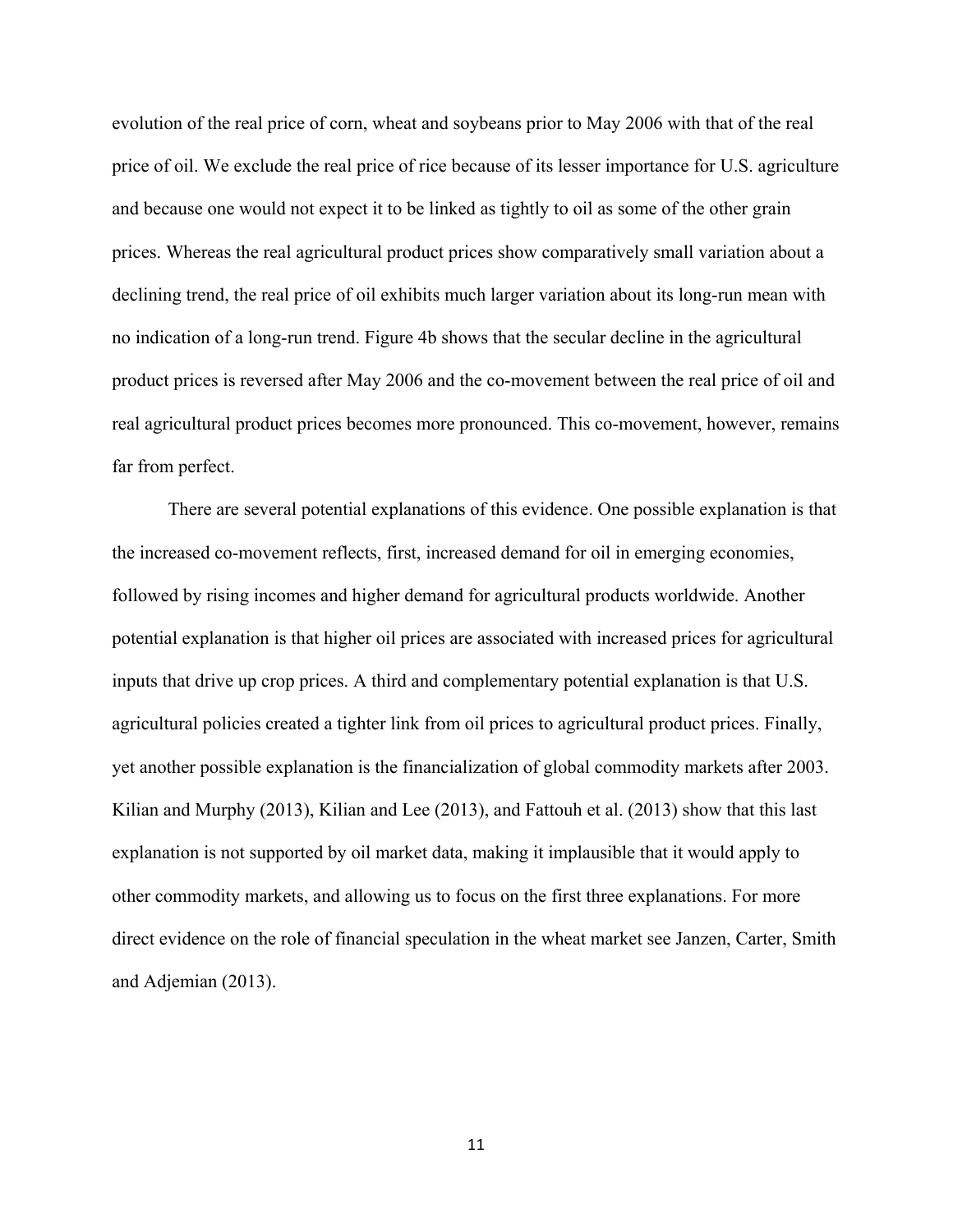#### **2.2. Has the Volatility of the Real Price of Food Increased?**

As discussed in the introduction, the premise of much of the policy debate has been that the volatility of food prices is said to have increased since the shift in U.S. biofuel policies. This fact is usually taken as self-evident. While several studies have reported evidence of rising food price volatility, that evidence in many cases is problematic from a statistical point of view.<sup>6</sup> Table 1 shows that the premise of rising food price volatility is difficult to sustain. The last column of Table 1 reports the percent change in the volatility of the monthly growth rates in period (a), referring to January 1974 to April 2006, and period (b), referring to May 2006 to May 2013. For example, the volatility of the growth rate of the real price of oil increased by 31%. This increase reflects the sharp drop in oil prices in late 2008, following the financial crisis. There is no indication of increased volatility beyond this one episode.

 If there were a close link from oil to food prices, one would expect a similar increase in volatility in agricultural crop prices. However, only the growth rate of wheat prices shows a similar increase in volatility, whereas that of corn prices increases by only 10%, that of soybeans actually falls by 5% and that of rice falls by 30%. This evidence argues against the view that price volatility in food commodities has risen systematically. Moreover, comparing wheat and corn, in particular, shows that the smaller volatility increases apply to the growth in the real price of corn which, according to conventional wisdom, should be most exposed to higher oil price volatility.

 Likewise, with the exception of live turkeys, there is no evidence of an increase in the volatility of livestock prices. In fact, the price volatility for cattle declined by 10% and that for hogs declined by 15%, again contradicting conventional wisdom. Finally, although the volatility

<sup>&</sup>lt;sup>6</sup> For example, it is common to focus on nominal rather than real prices, to compute variances of non-stationary time series and to report correlations of trending data.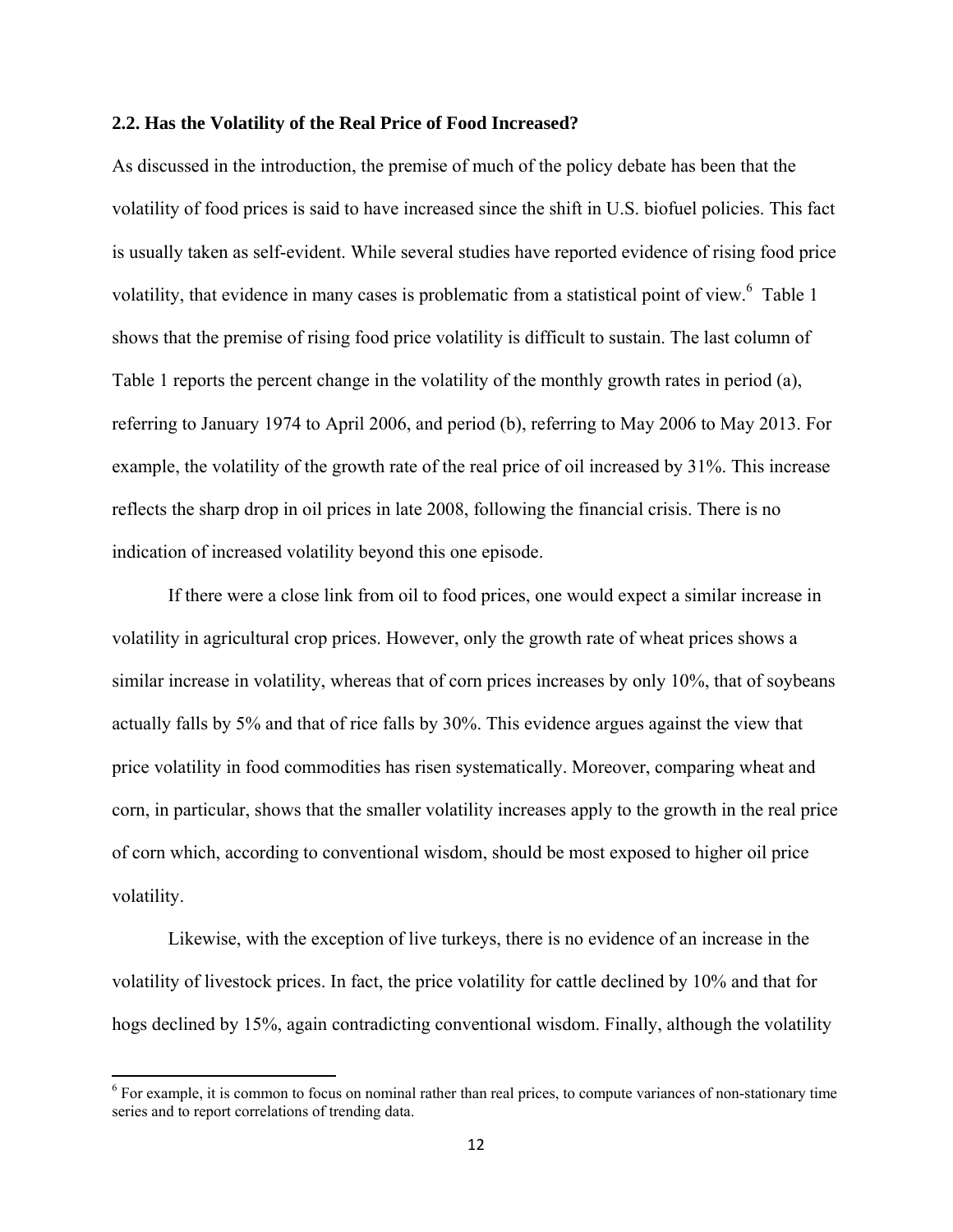of the growth rate of the real price of consumer food increased, it did so only by 10% compared with the 31% increase for crude oil. Volatility changes for components of the real food price index range from -44% to 16%, with the exception of food away from home, with a 70% volatility increase. This evidence is not supportive of a general increase in the volatility of retail food prices or of a spillover from oil price volatility to price volatility in agricultural markets.

 Rather than relying on summary statistics, Figure 5 plots the percent growth rates of the real price of oil, the real price of corn and the real consumer price index (CPI) for food. To facilitate visual comparison, we show the data for exactly seven years before and after May 2006. One would be hard pressed to detect visually a substantial shift in volatility in May 2006 for any of these time series. Although there is an unusually large positive spike in consumer food prices in late 2008, this spike is offset by lower volatility in subsequent years. This plot should put to rest the popular view that there has been a substantial increase in food price volatility in recent years. It is also noteworthy that the positive spike in the growth rate of real retail food prices coincides with a negative spike in the growth rate of the real price of oil, but that there is no large spike in either direction in the growth rate of the real price of corn.

#### **2.3. Has the Correlation between the Real Prices of Oil and Food Increased?**

A closely related position in the literature is that the positive correlation between percent changes in oil prices, on the one hand, and in agricultural commodity prices and retail food prices on the other has increased in recent years (see, e.g., 2011 Interagency Report to the G20, p. 10). Table 1 shows that, prior to May 2006, the contemporaneous correlation between the growth rate in the real price of crude oil and the growth rate in real agricultural crop prices ranged from -0.03 to -0.09. After May 2006, we find correlations ranging from -0.1 to 0.3 between the real price of oil and the real price of crops. To put these results in perspective, it is useful to compare these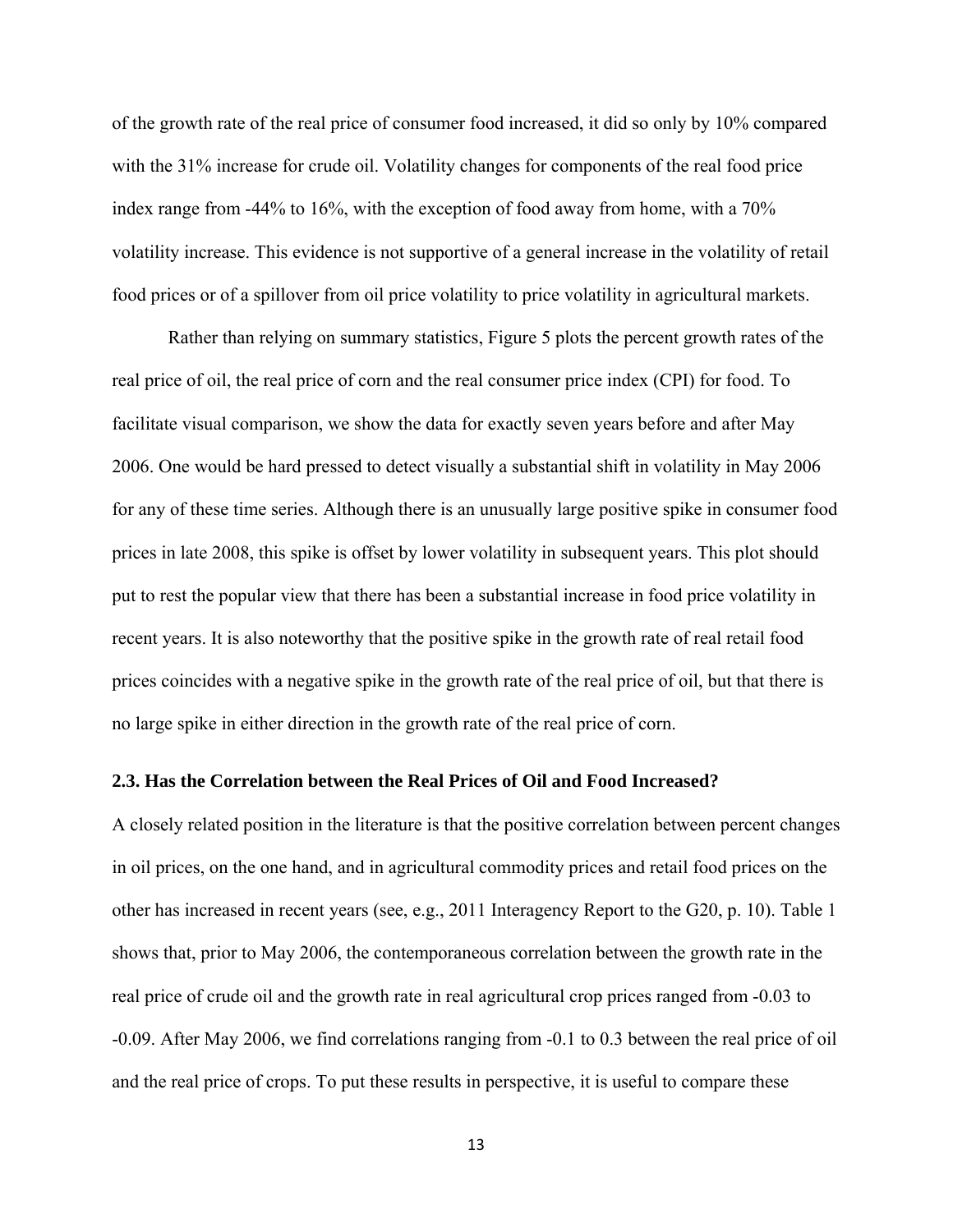correlations with those between the growth rate in the real price of oil and the growth rate in the real prices farmers pay for fuel, fertilizer and animal feed. While the correlation of 0.85 for fuel matches that of diesel fuel, as expected, the correlations of 0.3 for animal feed and 0.12 for fertilizer are much more modest, arguing against a tight statistical link. Similar results apply to the growth rate in the real price of livestock, whose various correlations with the growth rate in the real price of oil range from -0.02 to 0.06 before May 2006 and between -0.03 and 0.26 after May 2006. Neither set of results provides strong evidence for a tight statistical link between growth in the real price of oil and in real agricultural prices.

 Turning to the real retail price of food in Table 1, the results are even weaker. Prior to May 2006, the contemporaneous correlation between the growth rate in the real price of food and that in the real price of oil was -0.13, meaning that there was essentially no linear relation. After May 2006 this correlation falls to -0.74. In short, there is no support for the popular notion of a tight statistical link between increases in the real price of oil and increases in the real price of food. Of course, the absence of a positive contemporaneous correlation does not rule out the existence of a conditional correlation between these real prices such that an unexpected increase in the real price of oil is followed by a delayed positive response of the real price of food. This separate question will be examined in detail in section 5.

#### **3. A Case Study Approach**

Given that global demand shocks affect both the demand for agricultural products and the supply of agricultural products, one cannot interpret the co-movement of food and oil prices as evidence of a causal relationship. One potential solution to this problem would be to instrument for oil prices using oil supply shocks associated with unrelated political events in the Middle East. The objective of the use of these instruments is to isolate the component of the real price of oil that is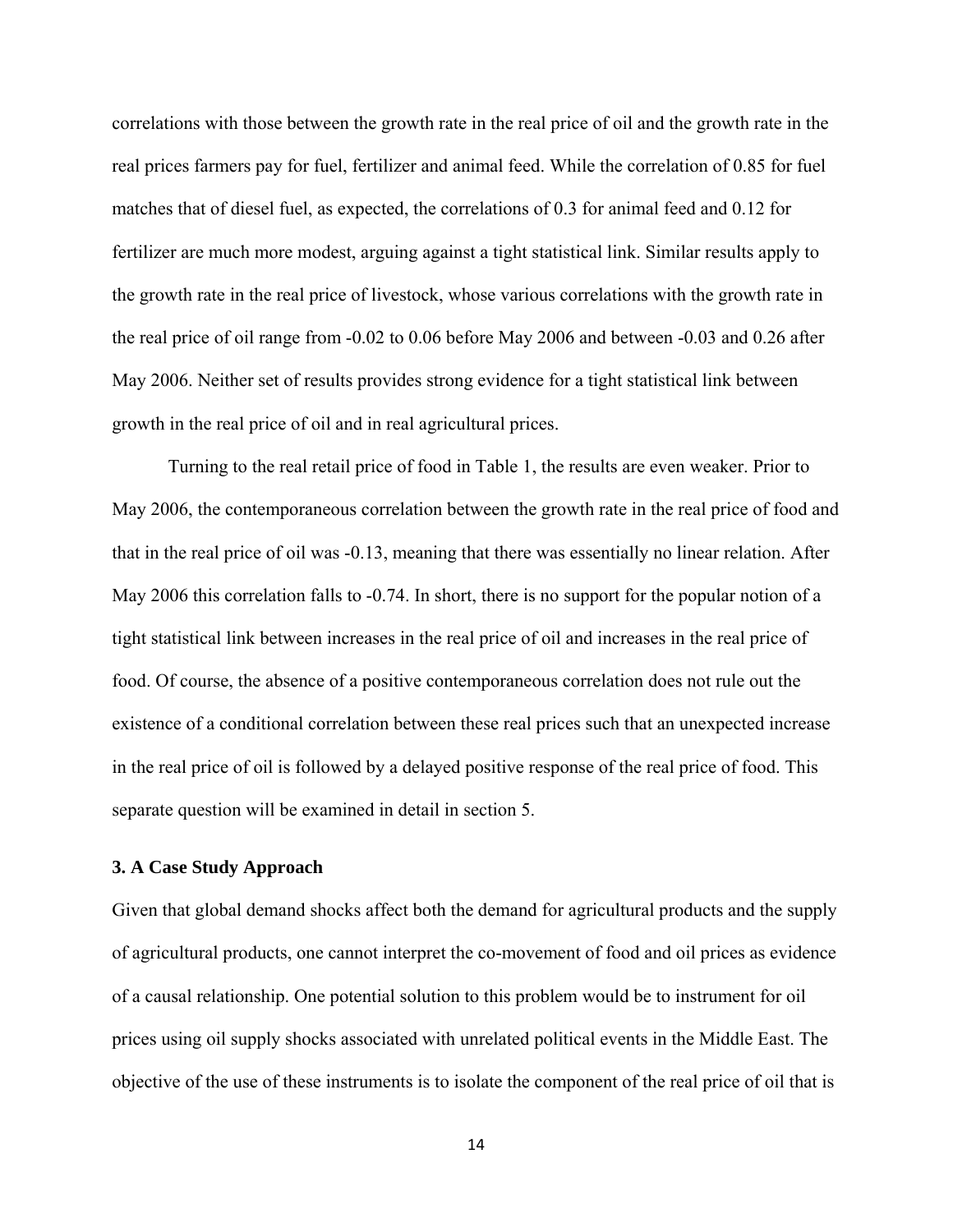not associated with unanticipated fluctuations in the global business cycle. The problem is that existing oil supply shock instruments are weak in the statistical sense. Their lack of predictive power for the real price of oil invalidates the use of conventional instrumental variable estimators (Kilian 2008a,b).

 An alternative approach is to rely on case studies. Of particular interest is the sharp spike in oil prices that occurred after July 1990, when Saddam Hussein invaded Kuwait. It is well established that this major oil price spike was driven by oil supply disruptions and by concerns among oil market participants about pending additional oil supply shortfalls in case the war were to engulf Saudi Arabia. Put differently, this oil price spike was clearly not related to the strength of the global business cycle (see, e.g., Kilian and Murphy 2013). This means that we can think of this variation in the real price of oil as exogenous with respect to U.S. agricultural product markets.

 If there is a relationship between oil prices and agricultural prices because higher prices for oil-intensive agricultural inputs push up the price of agricultural product prices, then this is the historical episode where we would expect to see a reaction in the cost of farm inputs such as fuel and animal feed, as well as in agricultural product prices. Figure 6a clearly shows a spike in the real price of oil in 1990, but no apparent response of real corn, wheat or soybean prices, demonstrating that there is no tight causal link between oil prices and agricultural commodity prices at least prior to May 2006. This finding is reinforced in Figure 6b which shows that only fuel prices, but not fertilizer or animal feed prices, responded to this exogenous oil price shock. This evidence means that proponents of such a causal link have to make the case that this link emerged only in recent years. A natural candidate for such a structural shift is changes in U.S. biofuel policies.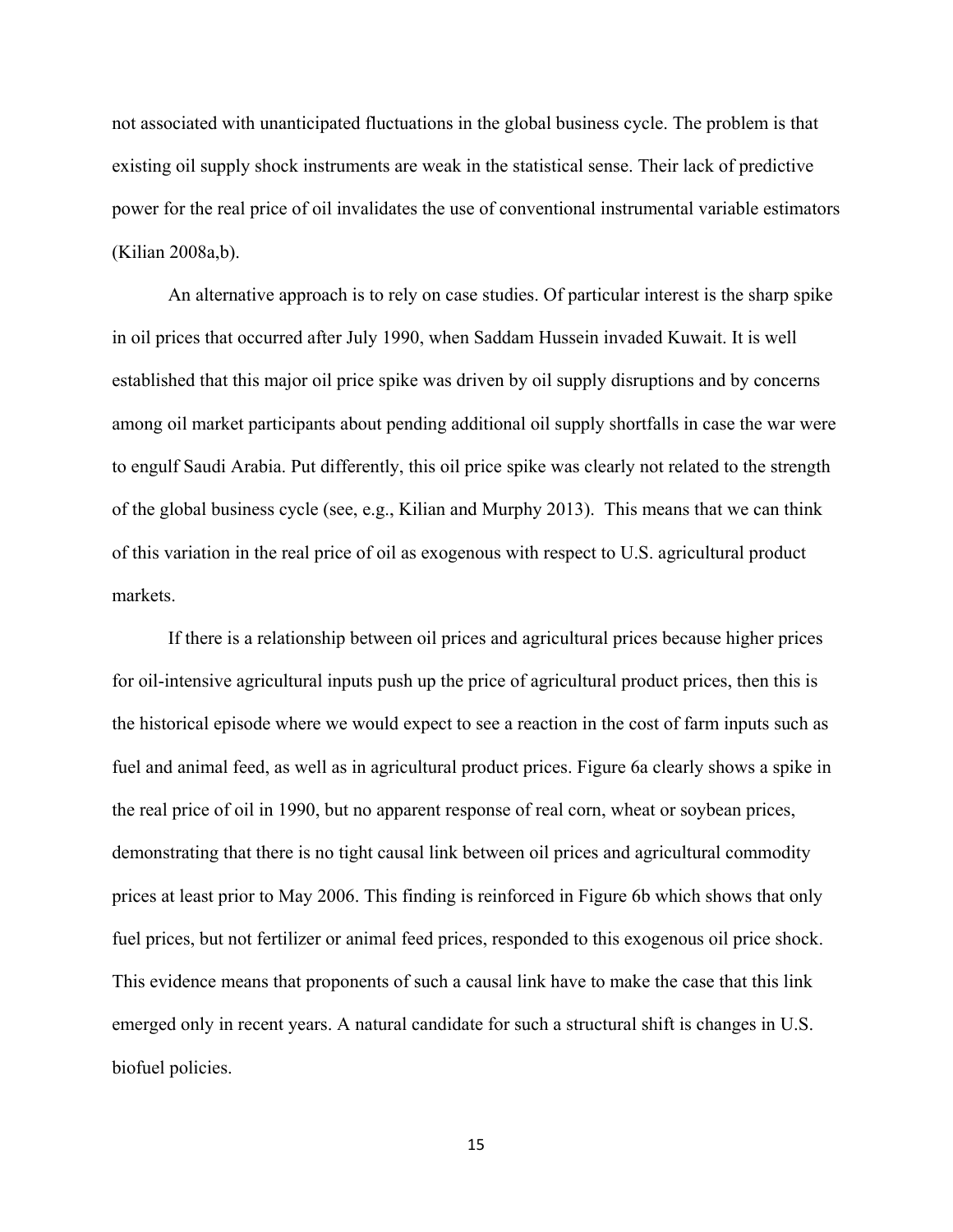## **4. What Is the Evidence of a Structural Break Related to Increased U.S. Ethanol Production?**

Even though the evidence in Figure 4a shows that there has been no obvious link between oil and food prices historically, we have to allow for the possibility that the expansion of biofuel production after May 2006 has changed the link between oil and food prices in recent years. U.S. ethanol policies go back more than 30 years. An important change in U.S. policy took place with the passing of the Energy Policy Act of 2005. At the time, it was standard for gasoline producers to add organic compounds such as methyl tertiary butyl ether (MTBE) or ethanol to the gasoline produced by refineries to raise its octane rating to levels suitable for car engines. As discussed in Anderson and Elzinga (2013), these compounds also served as oxygenates that reduce the emissions of carbon monoxide, as required by the U.S. Environmental Protection Agency (EPA). Finally, in cities with particularly poor air quality, the EPA mandated that only reformulated gasoline be sold, which involves blending gasoline with either MTBE or ethanol.

 In the late 1990s, MTBE was linked to the pollution of drinking water, prompting a number of U.S. states to ban its use after 2000. These bans effectively served as ethanol mandates at the state level, as shown in Anderson and Elzinga (2013), given that ethanol was the only available alternative means of satisfying the oxygenation requirement and of raising octane levels. Meanwhile, oil companies sought legal protection from MTBE-related lawsuits. When the Energy Policy Act of 2005 failed to grant a liability waiver for the use of MTBE in states not already subject to MTBE bans, gasoline producers chose to phase out MTBE completely. This decision had far-reaching implications for the price of corn, from which ethanol is primarily produced in the United States. For example, Carter, Rausser and Smith (2013) report that, by 2012, 40% of U.S. corn was used to produce gasoline additives, up from only 14% in 2005.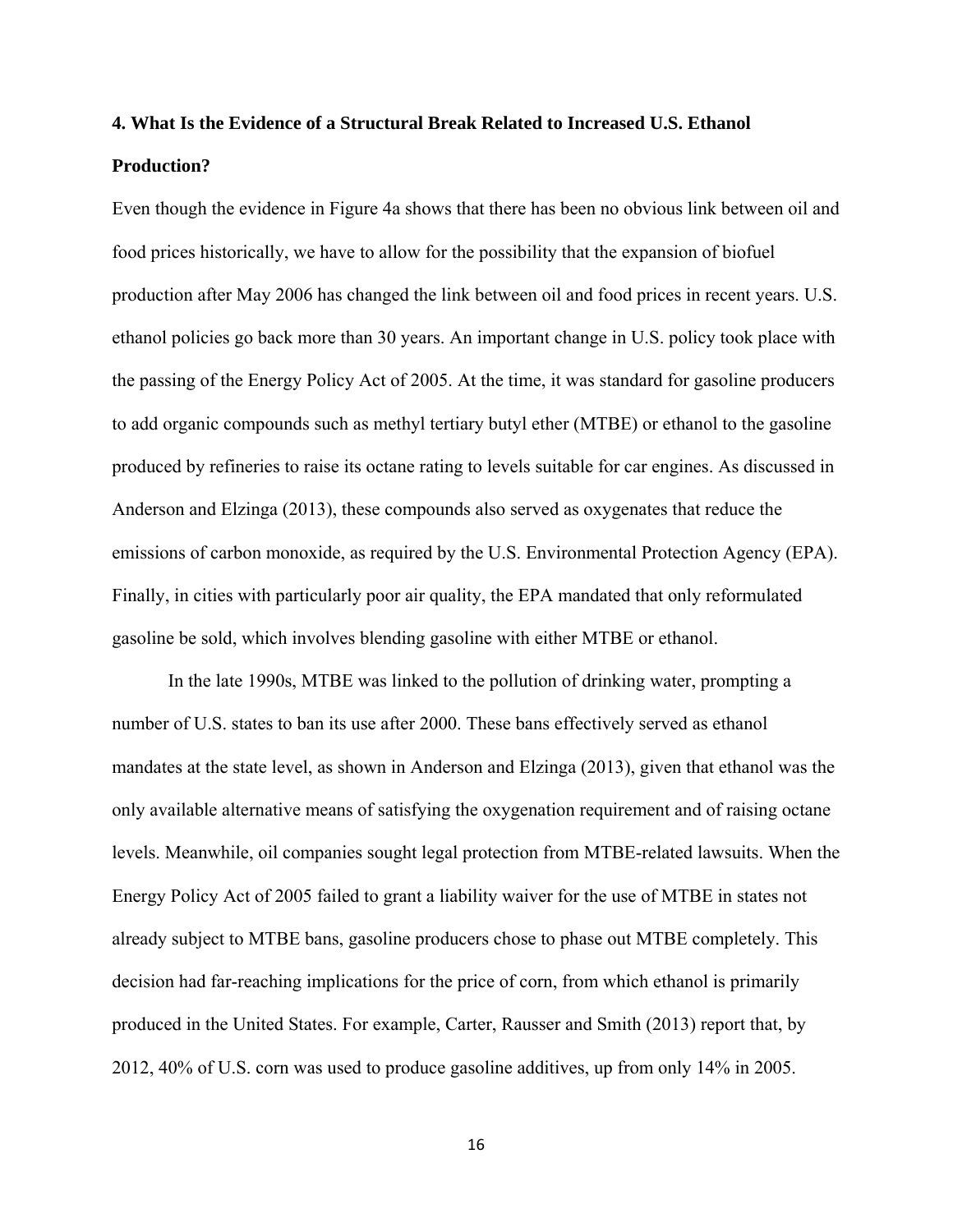In addition, Congress passed the Renewable Fuels Standard in 2005, which ensured a minimum demand for ethanol and contained additional provisions aimed at subsidizing ethanol production by offering tax credits and imposing import tariffs on ethanol. The latter provisions were dismantled only in 2011 and 2012. The required minimum levels of ethanol production were doubled by the Energy Independence and Security Act of 2007. Legislation regarding the use of ethanol continues to evolve. In 2015, the minimum on annual corn ethanol production is set to rise further to 15 billion gallons compared with 4 billion gallons in 2006 (Carter, Rausser and Smith 2013). Whereas, initially, environmental concerns were driving biofuels legislation, policy-makers' motives have evolved over time to include concerns about energy security and pressures from the agricultural lobby.

We treat May 2006 as the date of a tentative structural break in the relationship between oil, agricultural and food prices. There is no universal agreement on this date in the literature, but most observers agree that between late 2005 and late 2006 the link between crop prices and oil prices changed. For example, Carter, Rausser and Smith (2013) note that informed market participants would have been well aware by late 2006 of the impending boom in ethanol production, and Mallory, Irwin and Hayes (2012) document a change in the statistical relationship between corn and ethanol futures prices beginning in mid-2006.

 Figure 7a shows the percent deviation of the real price of oil from the real price of corn. There is little evidence of a mean-reverting statistical relationship, as one would expect, given the secular decline in corn prices. This concern may be addressed by removing a deterministic time trend from the spread between January 1974 and April 2006, as shown in Figure 7a, but visual inspection suggests that even in the latter case a common trend, if indeed such a trend exists, must be very weak given repeated substantial and persistent deviations from trend. When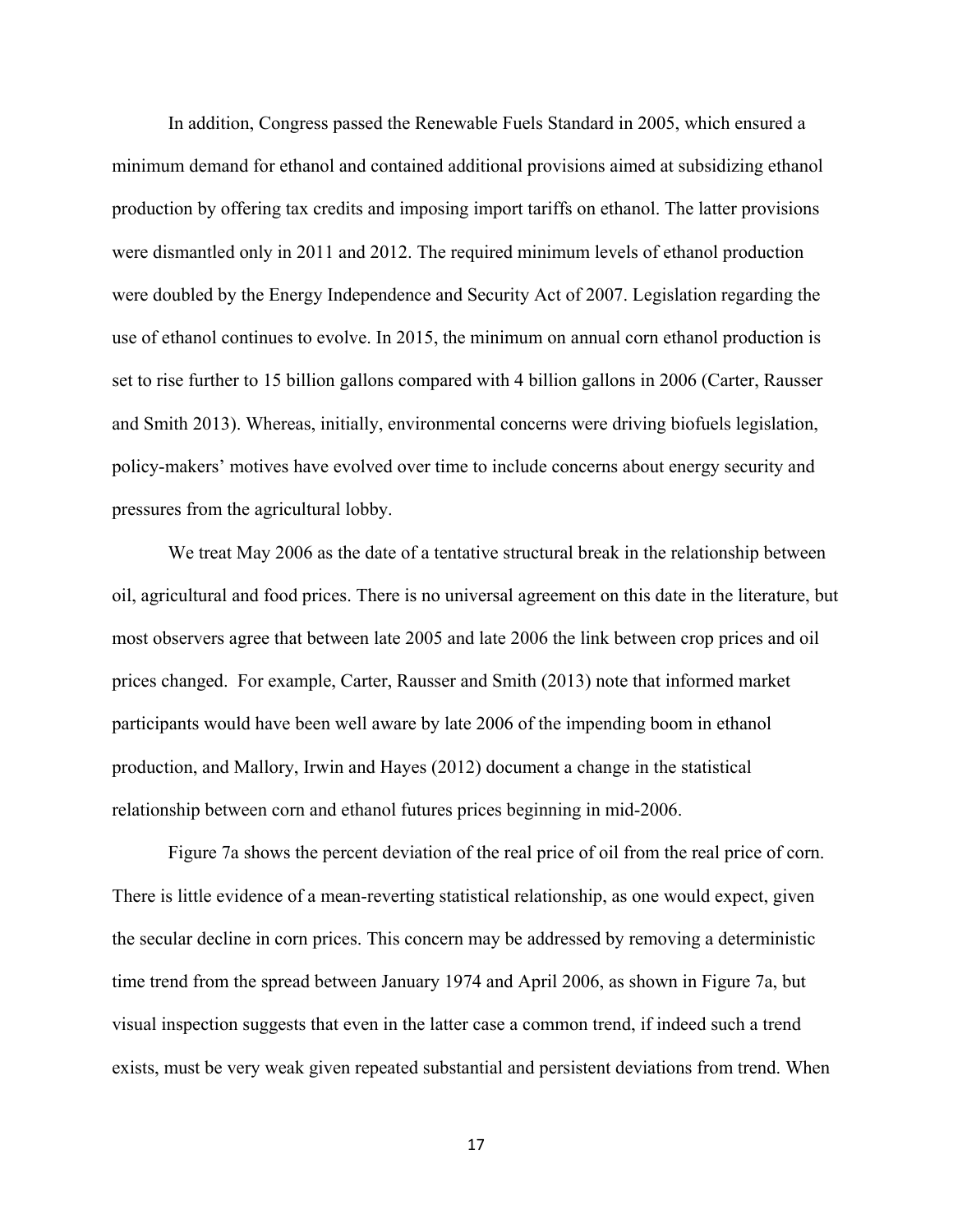fitting a common trend to oil and corn prices since May 2006, as shown in Figure 7b, in contrast, the deviations from the long-run mean appear somewhat smaller and less noisy. One way of making these impressions more formal is to compute measures of the directional accuracy of changes in the real price of oil for changes in the real price of corn. It can be shown that prior to May 2006 the probability that the price of oil and the price of corn move in the same direction is only 51%, where 50% is the benchmark value of this probability in the absence of a systematic relationship. After May 2006, in contrast, this probability rises to 60% and becomes statistically distinguishable at the 10% level from the hypothesis of purely random co-movement.<sup>7</sup>

 One possible source of this co-movement after 2006 is a link between the real price of oil and that of agricultural inputs. Figure 8 suggests a tight link between the real price of diesel fuel and the real price of fuel paid by U.S. farmers. There is also a somewhat less tight statistical link between the real price of oil and the real price of fertilizer. Finally, there is an even weaker link between the real price of oil and the real price of animal feed. This evidence of a statistical relationship after May 2006 is consistent with the hypothesis of higher demand for agricultural products from emerging economies, as well as explanations based on a shift in U.S. agricultural policy.

 To conclude, there is at least some evidence of non-random co-movement after May 2006 between the real price of crude oil and the real price of corn, on the one hand, and between the real price of oil and the real price of agricultural inputs such as fuel, fertilizer and, to a lesser extent, animal feed on the other. The next section attempts to disentangle the channels of transmission from the real price of oil to raw agricultural product prices and, ultimately, retail food prices in more detail, taking account of the three potential explanations of such a link

 $<sup>7</sup>$  This assessment is based on the statistical test for directional accuracy proposed in Pesaran and Timmermann</sup> (2009).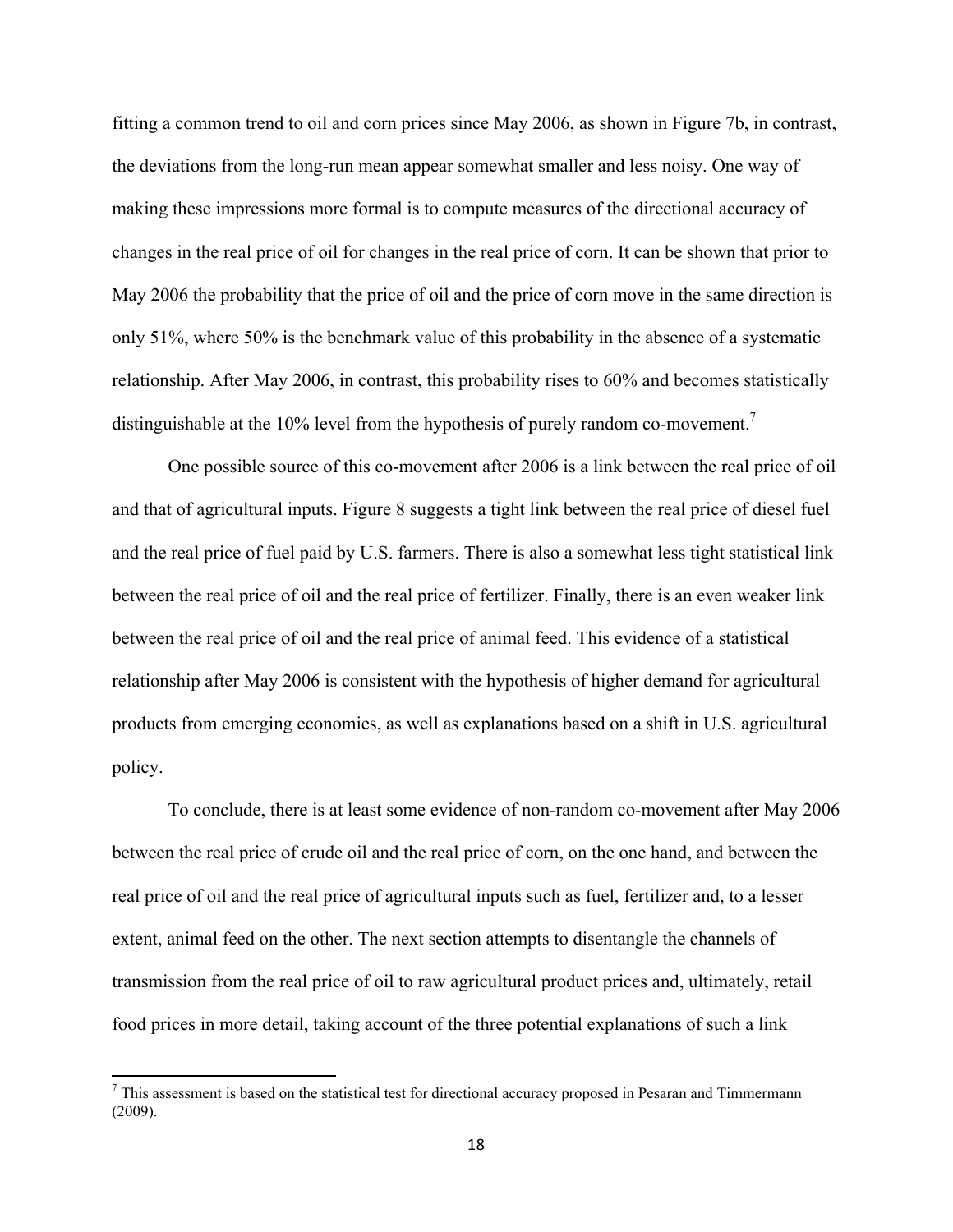outlined earlier. Our focus is on responses to real oil price shocks obtained from structural vector autoregressive (VAR) models rather than the unconditional co-movement in the data. These models differ from atheoretical time-series models in that they impose additional identifying restrictions motivated by economic reasoning and extraneous empirical evidence.

#### **5. Quantifying the Channels of Transmission**

One way of trying to make sense of the many different potential channels of transmission is to break them into many smaller questions. This section examines various links in the chain from oil to food prices in a way that avoids some of the pitfalls in earlier empirical studies. Structural impulse-response analysis helps quantify each of the effects. Our baseline results are based on bivariate autoregressions. Throughout the paper, we use six lags to avoid well-known problems of post-model selection inference. Our empirical results tend to be qualitatively robust to using 12 lags and to the treatment of seasonality.<sup>8</sup> We postulate that global crude oil prices are predetermined with respect to U.S. agricultural and food prices, which allows us to study the response of the latter prices to oil price shocks using semi-structural vector autoregressions. The assumption of predetermined oil prices means that unpredictable changes in the real price of oil affect agricultural and food prices within the current month, but are not themselves subject to instantaneous feedback from agricultural and food prices. This assumption is consistent with evidence in Kilian and Vega (2011) on the lack of instantaneous feedback from news about U.S. macroeconomic aggregates to the price of oil and to the price of gasoline. The assumption has

<sup>&</sup>lt;sup>8</sup> A potential concern in studying the pass-through of oil prices to diesel fuel prices and ultimately to food prices is a possible asymmetry in the relationship between oil and fuel prices. There is a long-standing perception that oil price increases are followed by immediate increases in fuel prices, while oil price declines are transmitted to fuel prices only with a delay. Whether this perception is supported by the data continues to be debated. The evidence appears to be stronger in data at daily or weekly frequency than at monthly frequency. Building on methodological advances on Kilian and Vigfusson (2011), Venditti (2013) recently has shown that, in monthly data, there is no statistically significant evidence that fuel prices respond asymmetrically to positive and negative oil price shocks. We therefore ignore possible asymmetries in our analysis.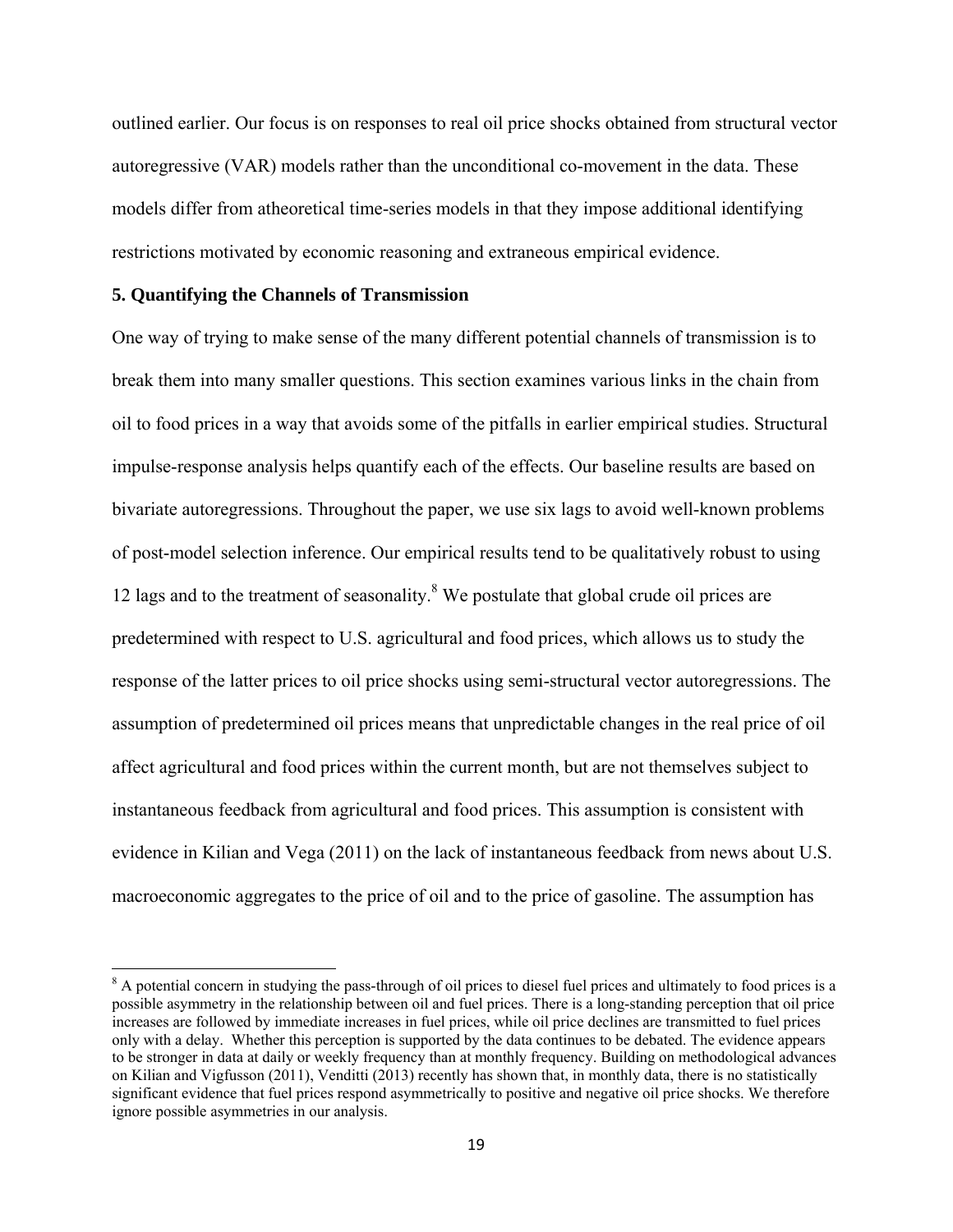been used widely in the literature in many contexts (see, e.g., Edelstein and Kilian 2009).<sup>9</sup> It is important to note that our sample sizes are too short for any model larger than a bivariate model to be employed. For example, the fully structural VAR approach of McPhail (2011), which in turn builds on Kilian (2010), would be infeasible on data since May 2006.

#### **5.1. Quantifying the Pass-Through from Oil Prices to Food Prices**

In examining the relationship of oil and food prices, a natural starting point is to determine the pass-through of unanticipated changes in the real price of oil to the real price of food paid by U.S. consumers. We address this question by fitting the VAR model

$$
\begin{pmatrix} p_t^{crude/CPI} \\ p_t^{food\,CPI/CPI\,ex\,food} \end{pmatrix} \sim VAR(6)\,,
$$

where  $p_t$  denotes any real price expressed in logs and 6 refers to the number of autoregressive lags. All models include an intercept and are estimated by the method of unrestricted least squares. The real price of oil is measured in terms of the overall U.S. consumer price index, given that crude oil is not part of the consumption basket. The real price of food is measured relative to the CPI excluding food. This fact allows us to abstract from any general inflationary effects associated with oil price shocks and to focus on the perception that the response of food prices is unusual. One of the concerns in measuring the pass-through from oil prices to consumer prices, recently reiterated by Hamilton (2012), is that the extent of the pass-through depends on the response of the central bank to the inflationary pressures often associated with an oil price shock. By expressing the consumer price of food relative to other consumer prices, we effectively control for this monetary policy response which affects all consumer prices across the board.

<sup>&</sup>lt;sup>9</sup> To conserve space, in the analysis below, we do not display the own-responses of the real price of oil. It can be shown that these responses are very similar across alternative model specifications for any given sample period.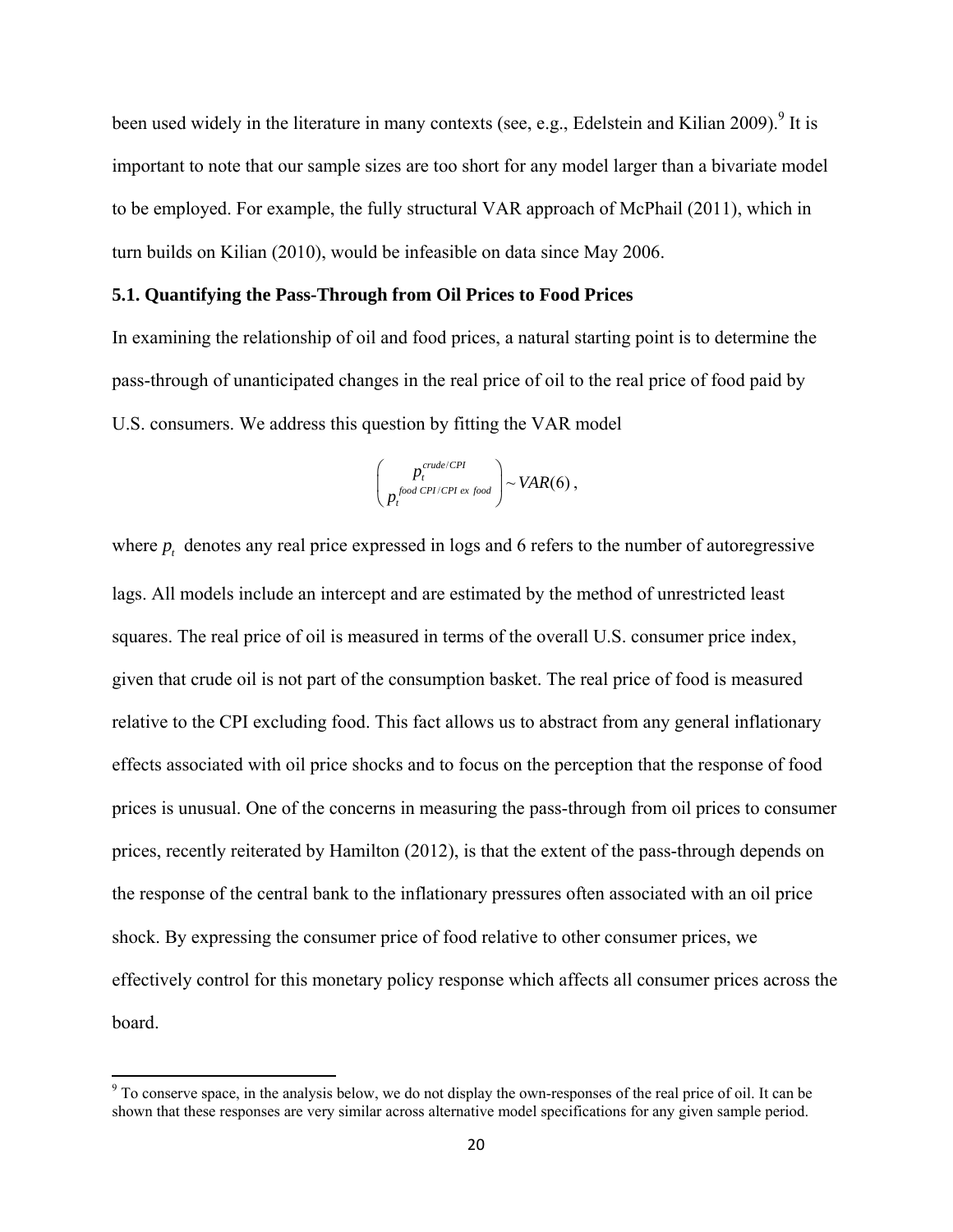Throughout the paper, the VAR models are specified in log-levels.<sup>10</sup> When plotting the results, we scale the responses, so that oil price shocks are associated with an unanticipated 1% increase in the real price of oil on impact. To allow for the structural change discussed in section 4, we present separate estimates for the period from January 1974 to April 2006 and from May 2006 to May 2013. Figure 9 plots the estimated impulse-response functions for a horizon from 0 to 17 months. It also plots 90% confidence intervals for each horizon that convey the precision of the estimates.<sup>11</sup> The left panel shows that, between January 1974 and April 2006, an unanticipated 1% increase in the real price of oil, on average, has been associated with a statistically significant decline in the real price of food. In contrast, after 2006, the response of the real price of food changes. The real price of food initially drops sharply and significantly. In months 1 and 2 following the oil price shock, the real price of food drops to -0.05%. This decline is followed by a recovery that culminates in a statistically significant peak of the real price of food of 0.04% after 12 months.

 At first sight, the initial drop in the real price of food may seem unexpected. The reason is that in these initial months the real price of gasoline in the consumer basket increases faster than the real price of food, so food becomes relatively less expensive, if only because gasoline is even more expensive. We can control for this effect by fitting the alternative VAR model

$$
\begin{pmatrix} p_t^{crude/CPI} \\ p_t^{food \, CPL/CPI \, ex \, food \, and \, energy} \end{pmatrix} \sim VAR(6) \,,
$$

where the price of food has been measured relative to the CPI excluding food and energy. This

 $10$  This specification is chosen to ensure consistency of the estimates regardless of the possible cointegration of the model variables (Sims, Stock and Watson 1990; Inoue and Kilian 2002). Our approach also avoids the well-known problems associated with pre-tests for unit roots and cointegration in VAR models (see Elliott 1998). The superior accuracy of the log-levels approach in small samples has recently been demonstrated in Gospodinov, Herrera and Pesavento (2013).

<sup>&</sup>lt;sup>11</sup> The confidence intervals for the impulse responses are constructed using a recursive-design wild bootstrap method, as proposed in Goncalves and Kilian (2004). This bootstrap method allows for conditional heteroskedasticity of unknown form in the data.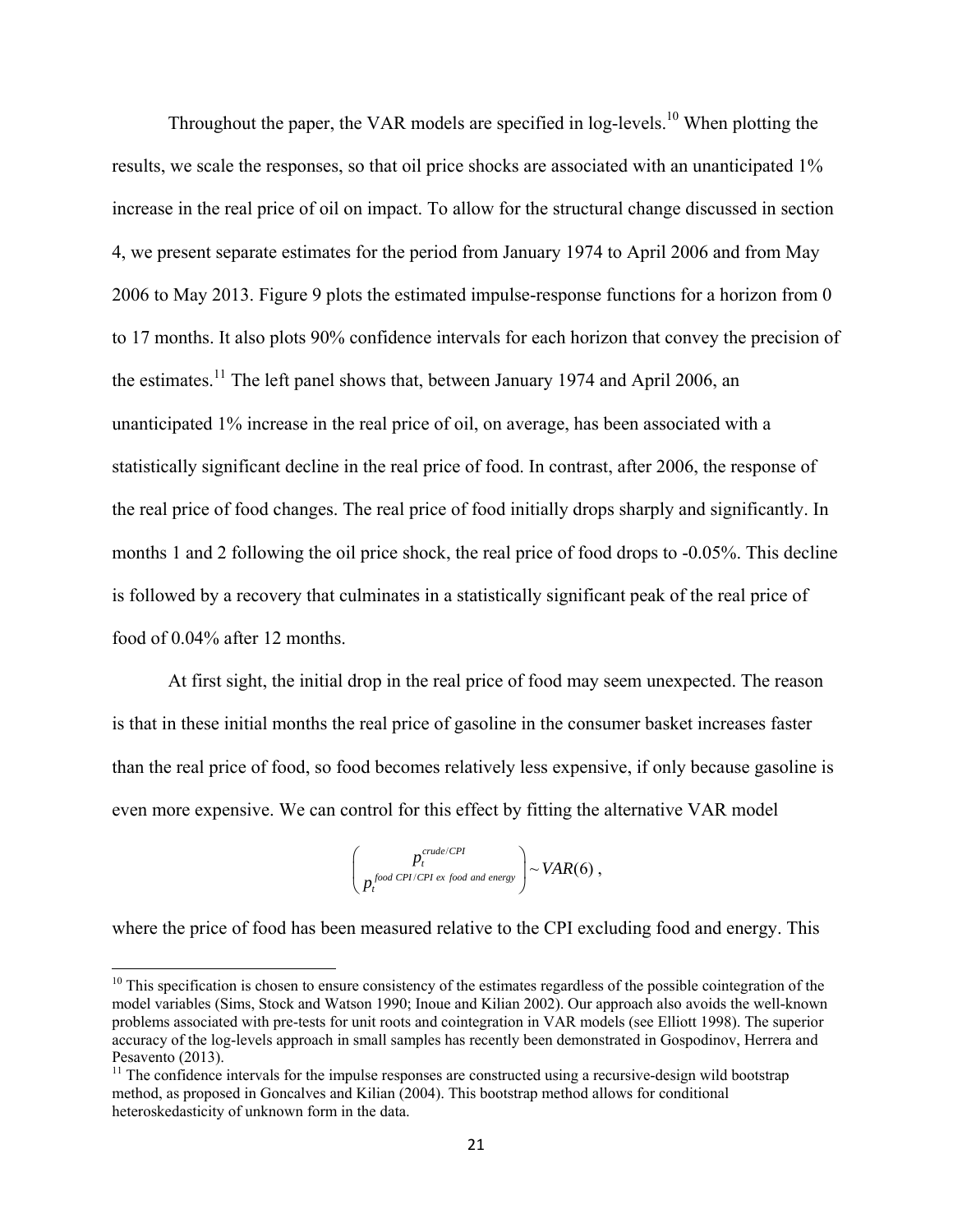alternative definition measures how expensive food is compared to other consumer prices, excluding gasoline in particular. Figure 10 shows that the declining response of the real price of food to a 1% unanticipated increase in the real price of oil prior to May 2006 is statistically insignificant, while the response after May 2006 now is hump-shaped with a statistically significant peak of 0.05% after 10 months. This evidence supports the notion of a statistically significant relationship between oil price shocks and food prices after May 2006 and the absence of such a relationship prior to May 2006. It is useful, however, to keep in mind that the increases in question are small in magnitude. For example, a household spending \$1,000 on food per month after an unexpected 100% increase in the real price of oil, all else equal, would have to cut back its expenditures by \$50 ten months later. The small magnitude of these responses is consistent with the evidence in Figure 3 that food prices have remained rather stable throughout our sample, even as the real price of oil has fluctuated wildly.

It is useful to decompose these results further. Figure 11 provides analogous results for the eight major components of U.S. food expenditures. All food prices are measured relative to the CPI excluding food and energy. There is evidence of statistically significant increases in the real price of *cereals and baked goods*, *meats/poultry/fish/eggs*, *dairy*, *other food at home*, and *food away from home*. The response of expenditures on *fruits and vegetables* is positive, but not statistically significant. There are no large or statistically significant responses in *non-alcoholic beverages* and *alcoholic beverages*.

#### **5.2. Understanding the Pass-Through from Oil Prices to Food Prices**

It is instructive to examine in more detail how oil price shocks are transmitted to food prices at different stages of the production of food. One obvious source of higher food prices are increases in the prices of raw agricultural products driven by higher oil prices.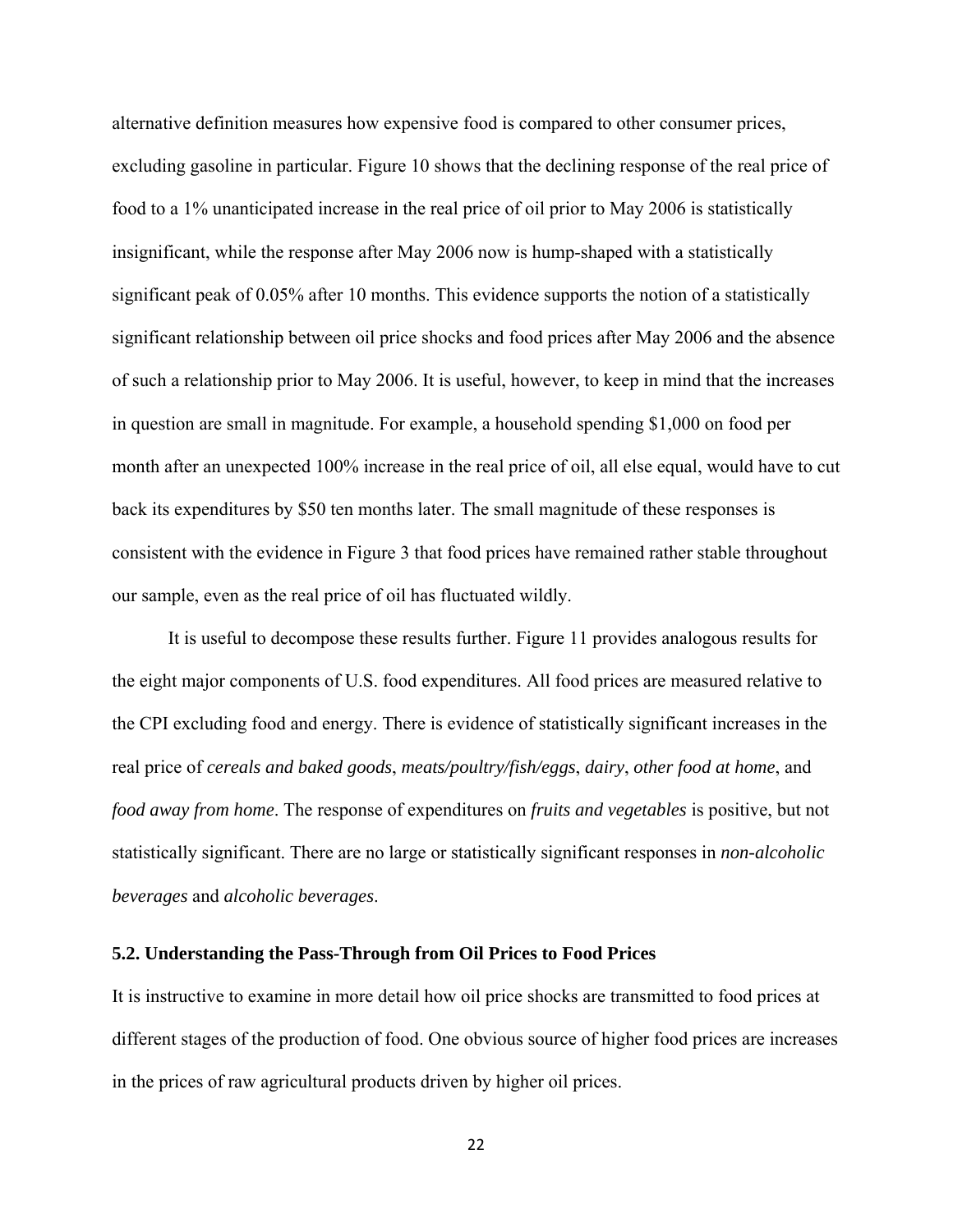There are several channels by which higher oil prices may be transmitted to the prices of raw agricultural products. For example, it is common to assert that the price of corn in particular is sensitive to the price of oil because of the use of corn in producing ethanol. Upon reflection, this link is far from obvious. Much depends on why the real price of oil increases. Gasoline producers blend low-octane gasoline with high-octane ethanol in approximately fixed proportions.12 If the real price of oil increases unexpectedly because of a supply disruption in the Middle East, for example, this will not increase the demand for corn. If anything, it will lower the demand for gasoline and hence for corn over time, as economic growth slows down and therefore gasoline demand diminishes.

 In contrast, in response to an unexpectedly booming world economy, one would expect gasoline demand to expand, shifting the derived demand for corn as well as crude oil. In the latter case, one would expect positive shocks to the real price of oil to be followed by increases in the real price of corn. This response occurs not because higher oil prices cause higher corn prices, but because both share a common macroeconomic determinant. This is the central message of studies that have shown that recent oil price fluctuations in large part are explained by shifts in demand from emerging economies (see, e.g., Kilian and Murphy 2013; Kilian and Hicks 2013). To the extent that the global economic expansion underlying the 2003-2008 oil price increase is associated with a reduction in gasoline consumption in the United States, however, even this link is severed, except to the extent that the United States exports ethanol and/or ethanol-gasoline blends.

More generally, the macroeconomic determinants of the real price of oil would also be

<sup>&</sup>lt;sup>12</sup> These proportions have evolved somewhat over time in response to changes in fuel standards. Abstracting from the smaller market segment for reformulated gasoline, gasoline producers currently have converged on a profitmaximizing strategy of blending 84 octane gasoline produced by refineries with 115 octane ethanol to produce 87 octane regular gasoline at the pump (Babcock 2013, p. 3).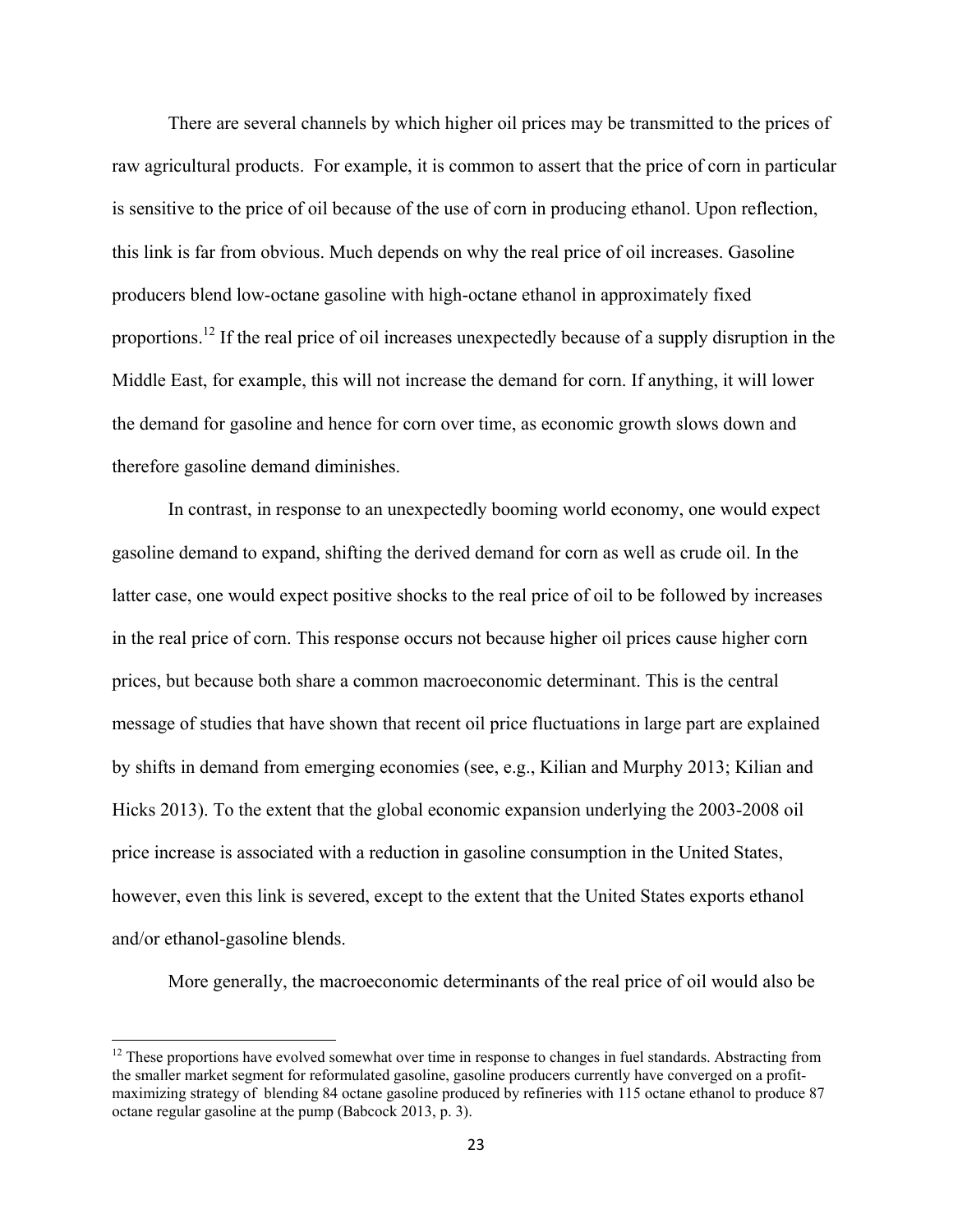expected to raise the real price of wheat and soybeans, although not to the same extent, as higher incomes in emerging economies alter food consumption patterns. A related indirect channel by which higher oil prices may be associated with higher agricultural prices involves competition for scarce resources, such as water and agricultural land, in response to a shift in the demand for corn. Of course, this effect arises only if the underlying oil price shock is associated with higher demand for corn.

To summarize, only to the extent that there is flexibility in substituting ethanol for lowoctane gasoline would we expect higher crude oil prices, all else equal, to raise the demand for corn and hence the real price of corn. Such flexibility existed only intermittently after May 2006, limiting the scope for large responses in the demand for crops. This is not the only channel of transmission, however. Another direct channel of transmission, which applies even in the case of oil price increases driven by oil supply shocks, involves increases in the cost of producing agricultural products. Of particular importance are increases in the cost of farm fuel associated with higher oil prices.

Although the notion that higher oil prices are passed through to agricultural crop prices is intuitive, there are some important caveats. For example, this argument does not apply to the cost of fertilizer. Whereas the cost of farm fuel closely mimics the price of diesel fuel and hence depends directly on the price of crude oil, nitrogen fertilizer is produced from natural gas rather than crude oil.13 Even before 2008, the prices of natural gas did not always follow the price of crude oil, but after 2008 even the long-run statistical relationship between these prices collapsed with the development of shale gas in the United States. While the real price of crude oil recovered, the real price of natural gas plummeted and the cost of fertilizer decoupled from the

 $<sup>13</sup>$  U.S. agriculture depends on nitrogen-based fertilizers, the production of which requires natural gas as the primary</sup> source of hydrogen for reaction with nitrogen to yield ammonia. The cost of natural gas accounts for 70%-80% of the cost of nitrogen-based fertilizer.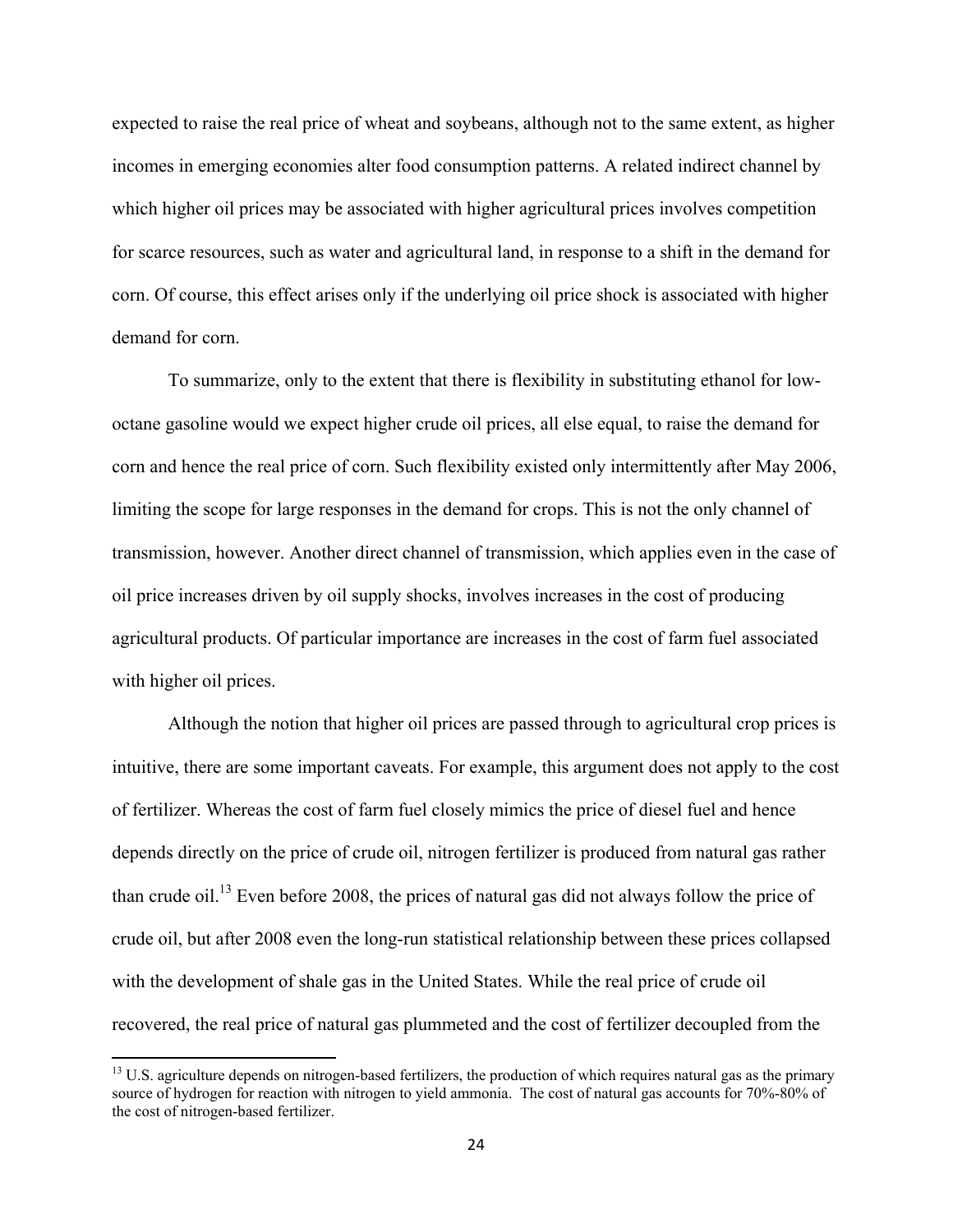price of crude oil. This means that the direct effect of higher oil prices on the cost of agricultural production is effectively bounded by the cost share of fuels in agriculture. Even granting that this cost share has increased with the surge in fuel prices after 2003, this limits the potential effects of real oil price shocks. Sands and Westcott (2011) report that direct energy use (including not only fuels, but also electricity and natural gas) accounted for 6.7% of total production expenses in the U.S. farm sector in 2005-08. A doubling of diesel fuel prices, on the basis of these estimates, would be associated with perhaps a 5% increase in farm production costs.

 These considerations suggest that the scope for the transmission of real oil price shocks to the real price of agricultural commodities is limited. While there has been a shift in the real price of corn in recent years associated with a one-time persistent shift in the demand for corn, the debate continues as to how much of that shift was associated with biofuel subsidies, the prohibition of MTBE, and renewable fuel mandates, and how much of it occurred because ethanol production became viable as a cost-effective alternative to crude oil, as the real price of oil surged (Babcock 2013). This analysis is further complicated by the fact that, once the initial investment in expanding ethanol capacity has taken place, continued ethanol production only requires the price of ethanol to exceed its marginal cost.

 Our analysis focuses on the narrower question of how much of the increase in the real price of corn after May 2006 was systematically related to real oil price shocks. In the interest of parsimony, our econometric analysis below ignores non-linearities in the corn and ethanol market that may arise from shifts in capacity constraints (see, e.g., Abbott 2013). Our linear regression models provide a first-order approximation to the average response during this period of real agricultural prices to unexpected changes in the real price of oil.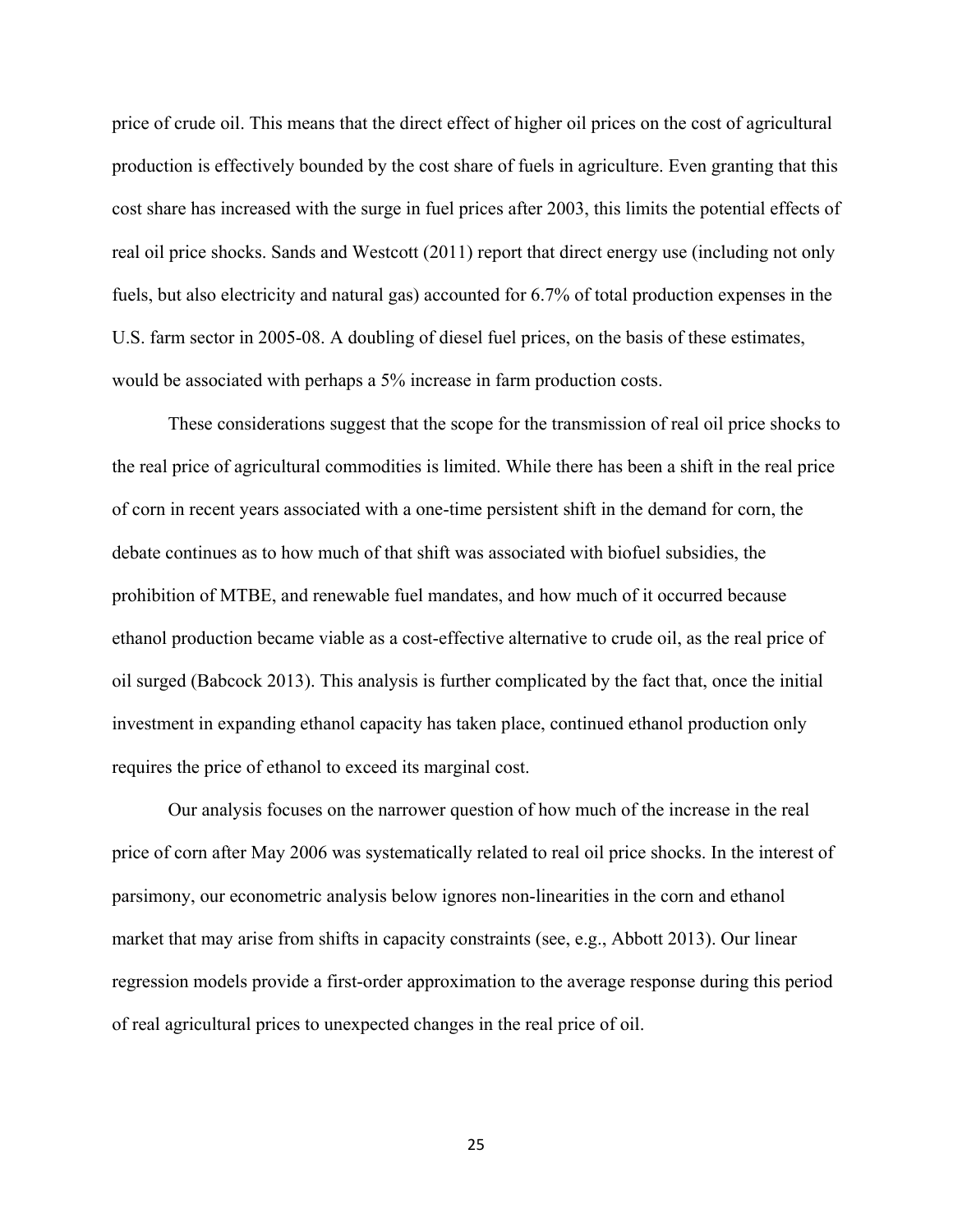#### **5.2.1. How Different Is Corn?**

A common conjecture is that, after May 2006, oil price shocks raised the price of corn relative to other agricultural commodities that cannot be used to produce gasoline additives. The reason is that presumably higher demand for oil during this period was associated with higher demand for corn used in producing ethanol only after May 2006. This concern may be examined using the model

$$
\begin{pmatrix} p_t^{crude/CPI} \\ p_t^{com/wheat} \end{pmatrix} \sim VAR(6)
$$
,

which relates the price of corn to that of wheat. The left panel of Figure 12, which focuses on the period of January 1974 through April 2006, shows a statistically insignificant decline in the price of corn relative to the price of wheat following a 1% unexpected increase in the real price of oil. After May 2006, as shown in the right panel, the response to a 1% unexpected increase in the real price of oil is positive, as conjectured, with a peak response near 0.4%, but the responses are all statistically insignificant.

 Wheat was chosen as the benchmark in Figure 12 because it is less prone than corn to be used as a biofuel. In contrast, soybeans have played an increasingly important role in the production of biodiesel after 2006, so the effect of real oil price shocks on this relative price is ambiguous ex ante. A similar exercise involving the model

$$
\begin{pmatrix} p_t^{crude/CPI} \\ p_t^{com/soybeans} \end{pmatrix} \sim VAR(6)
$$

indicates that soybean prices have been less responsive to oil price shocks in recent years than corn prices. Figure 13 shows no statistically significant response of the price of corn relative to soybeans prior to May 2006, as expected, but a statistically significant hump-shaped response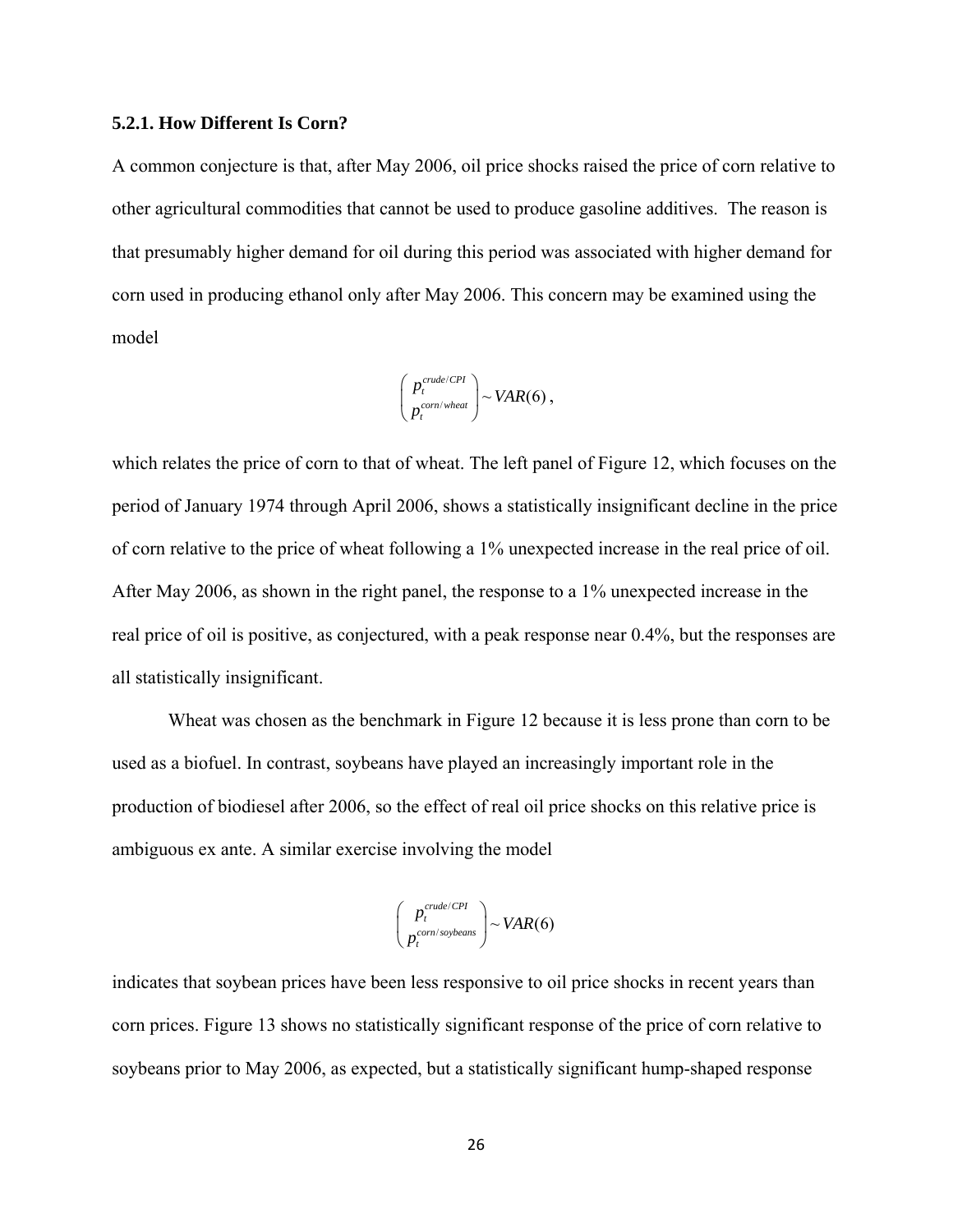with a peak of 0.4% after May 2006.

#### **5.2.2. The Response of Prices Received by U.S. Farmers**

Figure 14 shows how sensitive the real price of corn, wheat, soybeans and rice received by U.S. farmers has been to oil price shocks before and after May 2006. The premise of many policy studies has been that one would expect a larger response after May 2006 for corn, and for crops that compete with corn for land and water, because of the shift in U.S. biofuel policies. We estimate the models

$$
\begin{pmatrix} p_t^{crude/CPI} \\ p_t^{com/CPI} \end{pmatrix} \sim VAR(6), \qquad \begin{pmatrix} p_t^{crude/CPI} \\ p_t^{wheat/CPI} \end{pmatrix} \sim VAR(6), \qquad \begin{pmatrix} p_t^{crude/CPI} \\ p_t^{soybeans/CPI} \end{pmatrix} \sim VAR(6), \qquad \begin{pmatrix} p_t^{crude/CPI} \\ p_t^{rice/CPI} \end{pmatrix} \sim VAR(6)
$$

for the time periods before and after May 2006. There is no evidence of a statistically significant response of the real price of any of these crops prior to May 2006. After May 2006, the responses of all four real crop prices to a real oil price shock are larger and consistently positive. The real price of corn exhibits the largest, most persistent and most statistically significant response. The peak response after about one year is 0.7%. The peak response of the real price of soybeans of 0.5% occurs already after four months and is marginally statistically significant. The response of the real price of wheat is more delayed, reaches a peak of 0.4% after about one year and is statistically insignificant. Finally, the real price of rice shows a statistically significant peak response of 0.45% after eight months. This evidence is consistent with the perception that, after May 2006, at least the real prices of corn and rice (and, to a lesser extent, the real price of soybeans) have been sharing a common determinant with the real price of oil. In section 6, we investigate this common component in more detail.

 Figure 15 focuses on the evolution of the real price of livestock received by U.S. farmers in response to a 1% real oil price shock. Estimates of the models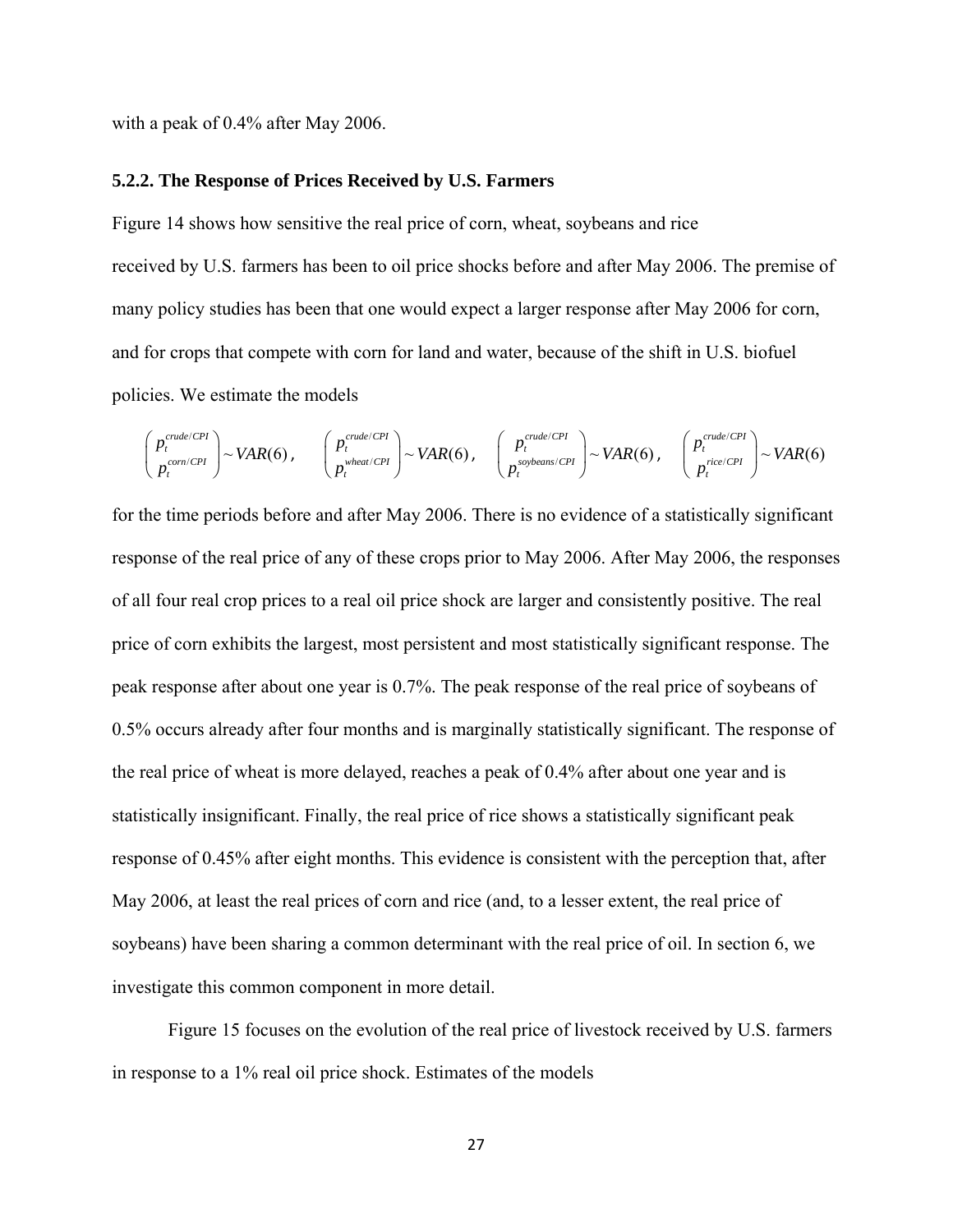$$
\begin{pmatrix} p_t^{crude/CPI} \\ p_t^{cattle/CPI} \end{pmatrix} \sim VAR(6) \qquad \begin{pmatrix} p_t^{crude/CPI} \\ p_t^{hogs/CPI} \end{pmatrix} \sim VAR(6) \qquad \begin{pmatrix} p_t^{crude/CPI} \\ p_t^{brolier/CPI} \end{pmatrix} \sim VAR(6) \qquad \begin{pmatrix} p_t^{crude/CPI} \\ p_t^{hrolier/CPI} \end{pmatrix} \sim VAR(6)
$$

suggest that, prior to May 2006, there is no evidence of a statistically significant response to real oil price shocks. The missing result for the real price of broiler chicken reflects gaps in the data. Fitting the same models on data after May 2006, to the extent that we can compare, all response estimates are larger than before, indicating a strengthening of the relationship between real oil price shocks and real livestock prices. The response of the real price of turkey is large and statistically significant, with a peak value of 0.7% after three months. The positive response of the real price of hogs, with a peak value of 0.3%, is smaller, but statistically significant; that of the real price of cattle is in between, with a peak value of 0.5%, but is statistically insignificant.

#### **5.2.3. The Response of Prices Paid by U.S. Farmers**

The responses in section 5.2.2 may reflect the use of grain crops in the production of biofuels, they may reflect a shift in the demand for agricultural commodities not related to biofuels or they may reflect the increases in the cost of agricultural production associated with higher oil prices. The link between the price of crude oil and the cost of fuel is self-evident. To the extent that higher oil prices inflate crop prices, they also directly increase the cost of animal feed, and higher demand for agricultural products may be associated with higher fertilizer prices. Fitting the models

$$
\begin{pmatrix} p_t^{crude/CPI} \\ p_t^{ferilizer/CPI} \end{pmatrix} \sim VAR(6), \qquad \begin{pmatrix} p_t^{crude/CPI} \\ p_t^{fuel/CPI} \end{pmatrix} \sim VAR(6), \qquad \begin{pmatrix} p_t^{crude/CPI} \\ p_t^{feed/CPI} \end{pmatrix} \sim VAR(6)
$$

on data since May 2006 allows us to investigate the response of the real price of fertilizer, of fuels used on farms and of animal feed paid by U.S. farmers, as reported by the U.S. Department of Agriculture, to a 1% real oil price shock. Figure 16 confirms that all three real cost measures have tended to increase significantly in response to oil price shocks after May 2006.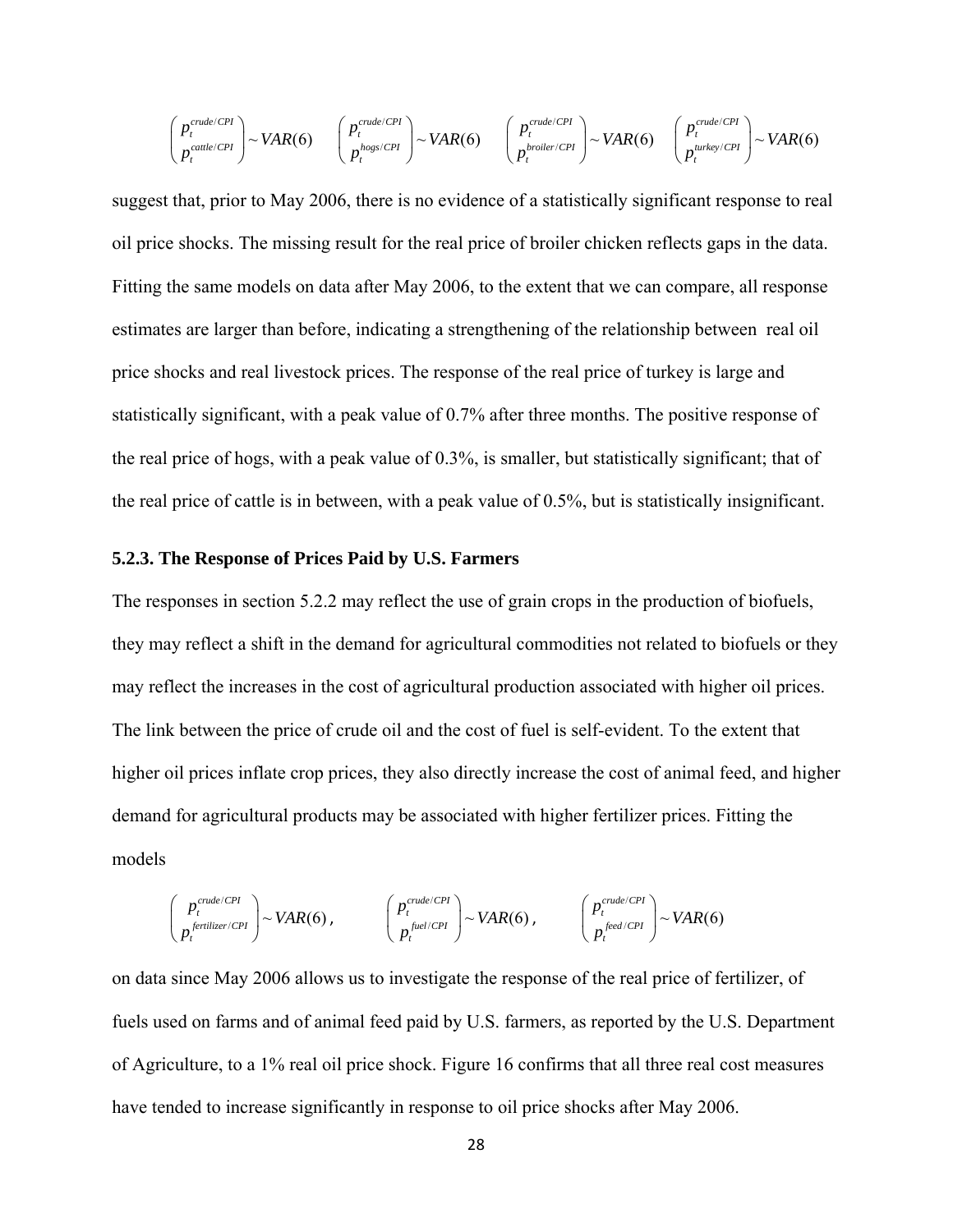#### **5.3. Revisiting the Identification Problem**

An obvious concern is that unanticipated changes in the real price of oil may simply reflect higher demand for oil in a booming economy (Kilian and Murphy 2013). Such a situation complicates the interpretation of the responses to this type of shock because higher demand for oil often coincides with, or is followed by, higher demand for agricultural and food commodities, as discussed earlier. If we are interested in the causal effects of unexpectedly higher oil prices all else equal, we need to control for such shifts in the global demand for commodities.

One potential solution to the problem of isolating the effects of higher oil prices in the absence of global demand shifts would seem to be focusing on the excess of diesel prices over crude oil prices. In general, the price of crude oil and the U.S. price of diesel fuel tend to move in the same direction (Kilian 2010). A temporary wedge between these prices may nevertheless arise from shocks to U.S. refining capacity, as occurred with the refinery outages during Hurricanes Rita and Katrina, which sharply raised the price of refined products such as diesel fuel in the United States, with little effect on the global price of crude oil (Kilian 2010). Similar spikes may arise from unscheduled refinery shutdowns for maintenance or refinery fires, for example. In addition, a wedge may arise from changes in government regulation or even idiosyncratic shifts in U.S. demand or European demand for diesel fuel (Baumeister, Kilian and Zhou 2013). From the viewpoint of U.S. farmers and U.S. consumers, the impact of excess variability in the price of diesel is similar to an oil price shock, except that it does not involve a simultaneous change in the global demand for food and agricultural crops by construction.

This observation suggests that one could interpret the unexpected variation in the U.S. diesel price spread as a domestic diesel price shock, which may reflect either exogenous variation in U.S. refining or U.S.-specific variation in the demand for U.S. diesel fuel. If one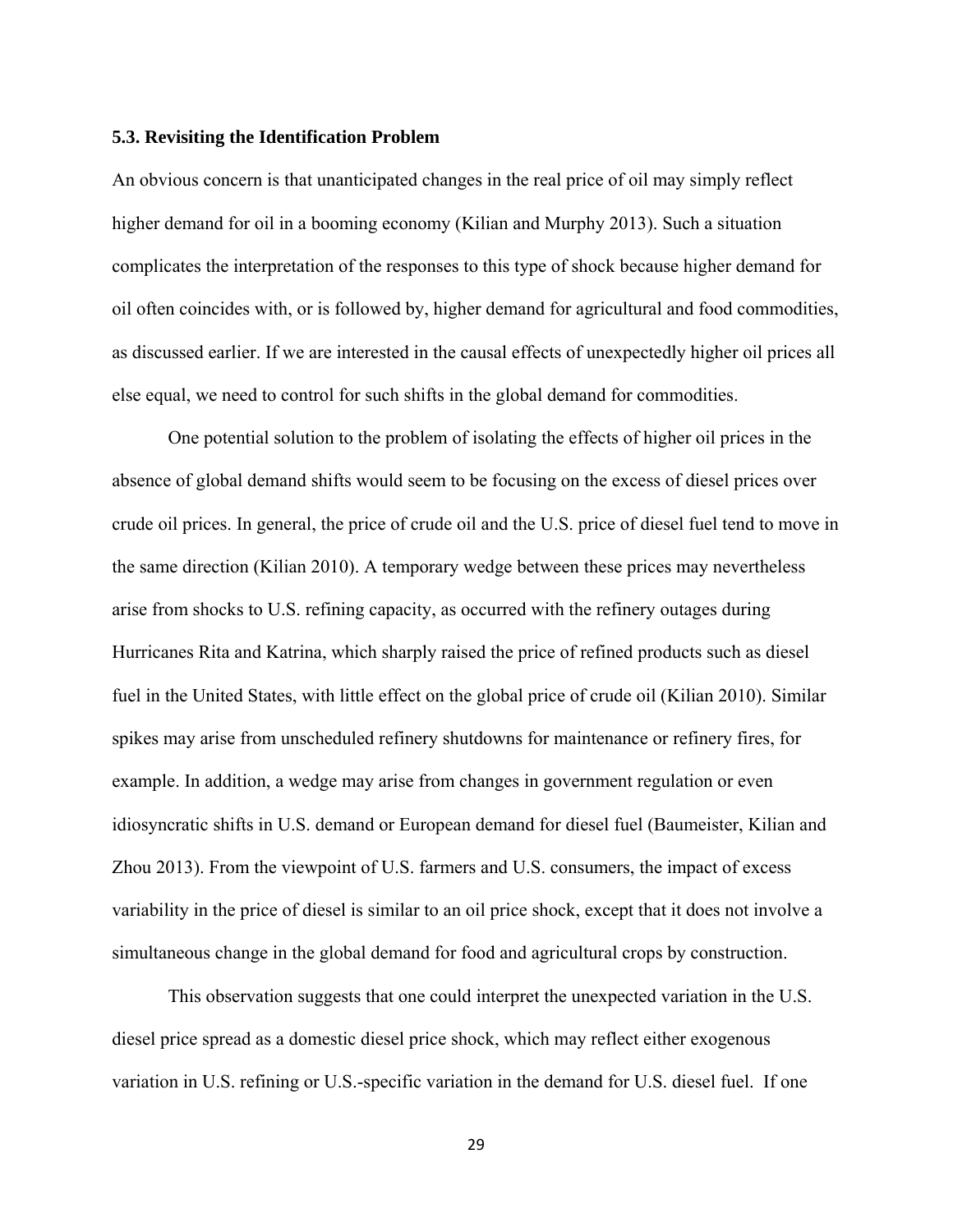were to find that food prices significantly respond to diesel price spread shocks, one could conclude that higher oil prices cause higher crop prices and food prices. If there were no such effect, our earlier evidence in support of such a link would seem to reflect shifts in the global demand with no independent role for oil prices.

Although this strategy sounds appealing at first, it is not recommended, as illustrated in Figure 17, which plots the U.S. diesel fuel price spread since May 2006, providing an indication of its variation over time. The most notable feature of the data is a large spike in the diesel price spread in 2008/2009 at the time of the financial crisis. This spike does not reflect an idiosyncratic increase in U.S. diesel prices, however, but rather the fact that the global price of crude oil fell and recovered much faster than the U.S. price of diesel fuel, when global demand for oil first dropped dramatically and then rapidly recovered (Kilian and Lee 2013). Because this spike is negatively correlated with the global business cycle, an obvious concern is that regression-based estimates of the effects of unexpected variation in the diesel spread will reflect in part the effects of the financial crisis on demand for food and agricultural products. We therefore do not pursue this approach.<sup>14</sup>

Even though our estimates do not control for the effects of shifts in global demand on crop prices and oil prices, it is clear that doing so would only diminish the already very small responses of food prices associated with unexpected variation in the real price of oil. In this sense, it seems safe to ignore this issue in the context of our empirical analysis. This argument does not apply to the response of crop prices, however, which indeed may reflect global demand shocks for commodities as much as, or more than, other explanations.

<sup>&</sup>lt;sup>14</sup> One could have conducted a case study along these lines of the effect on the price of food of Hurricanes Rita and Katrina, which provide a clean example of an exogenous shift in the diesel price spread. We do not pursue this question here because these events predate the shift in biofuel policies in May 2006 and we already ruled out a link from exogenous variation in the real price of oil to crop prices for that period in Figure 6.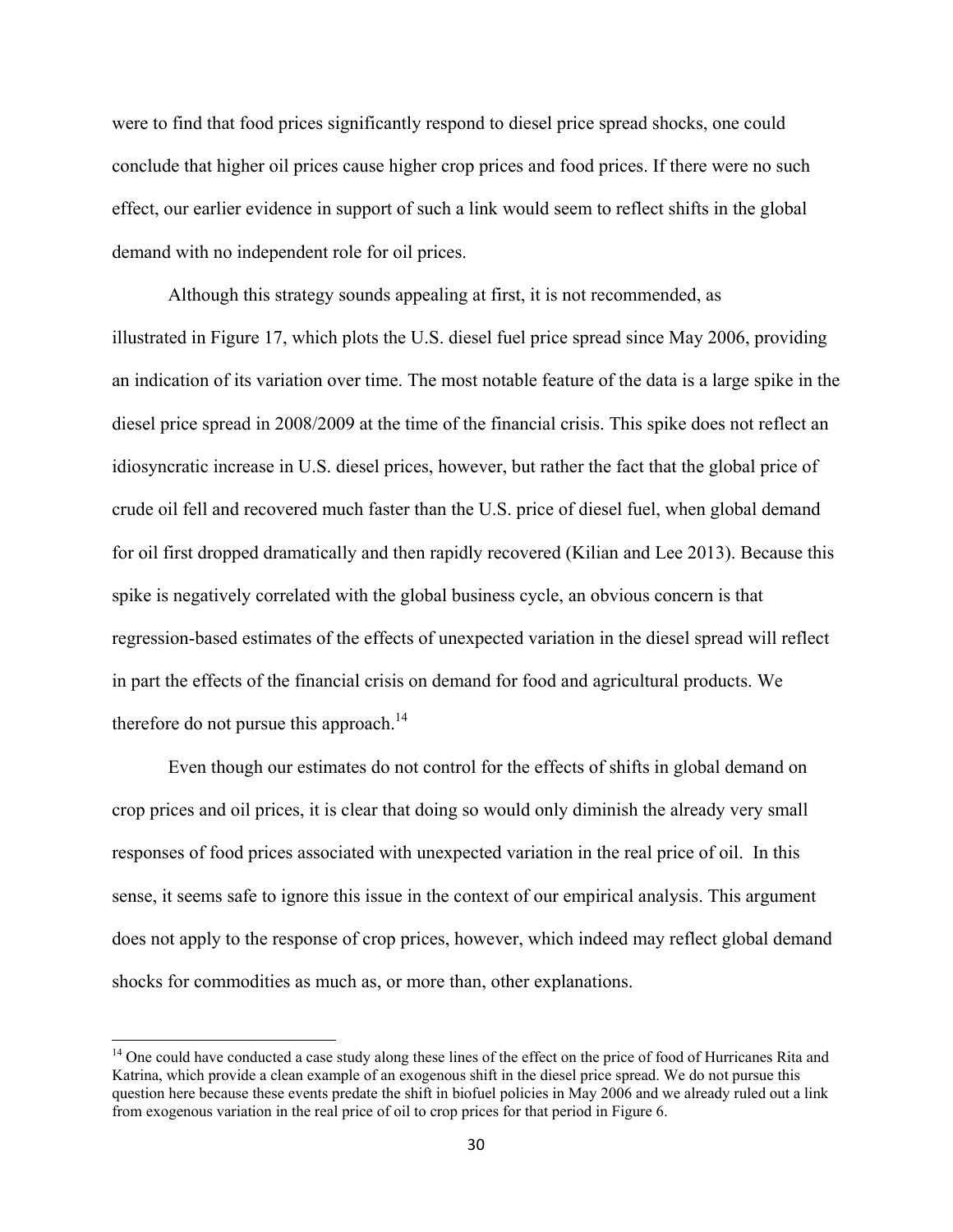To gauge the role of global demand shifts in explaining the responses of crop prices to real oil price shocks, we can turn to a different source of identifying information. As discussed in section 5.2, we know that the production of nitrogen fertilizer relies on natural gas rather than crude oil. We also know that the real price of natural gas at the wellhead has fallen dramatically in recent years. Hence, the cost-push effect from higher oil prices on the real price of fertilizer must be negligible. Figure 16, however, shows a statistically significant positive response of the real price of fertilizer to a 1% real oil price shock, which can only be explained by a simultaneous shift in the demand for agricultural commodities and for oil. This fact in turn suggests that the positive responses of the real fuel price and of the real price of animal feed also reflects in large part the same demand shift, as do the responses of the agricultural prices in Figures 14 and 15. This observation is also consistent with the fact that the response of the real price of rice in Figure 14 is quite similar to that of the real price of corn, even though the production of rice should be largely unaffected by shifts in the demand for corn because rice production is water-intensive and highly concentrated in a few areas of the United States.

In other words, there is no compelling evidence that unexpected changes in the real price of oil alone and all else equal would have caused a change in agricultural product prices after May 2006. This conclusion is consistent with the evidence in Figure 6 based on data prior to May 2006. We defer further investigation of this point to section 6. The following subsection focuses on an alternative channel by which real oil price shocks may affect retail food prices.

#### **5.4. Quantifying the Effect of a Higher Cost of Food Marketing on Retail Food Prices**

One of the main reasons why retail food prices are considered sensitive to the price of oil is that consumer prices for food are thought to depend on the cost of food processing, packaging, advertising, transportation and distribution (collectively referred to as food marketing). Because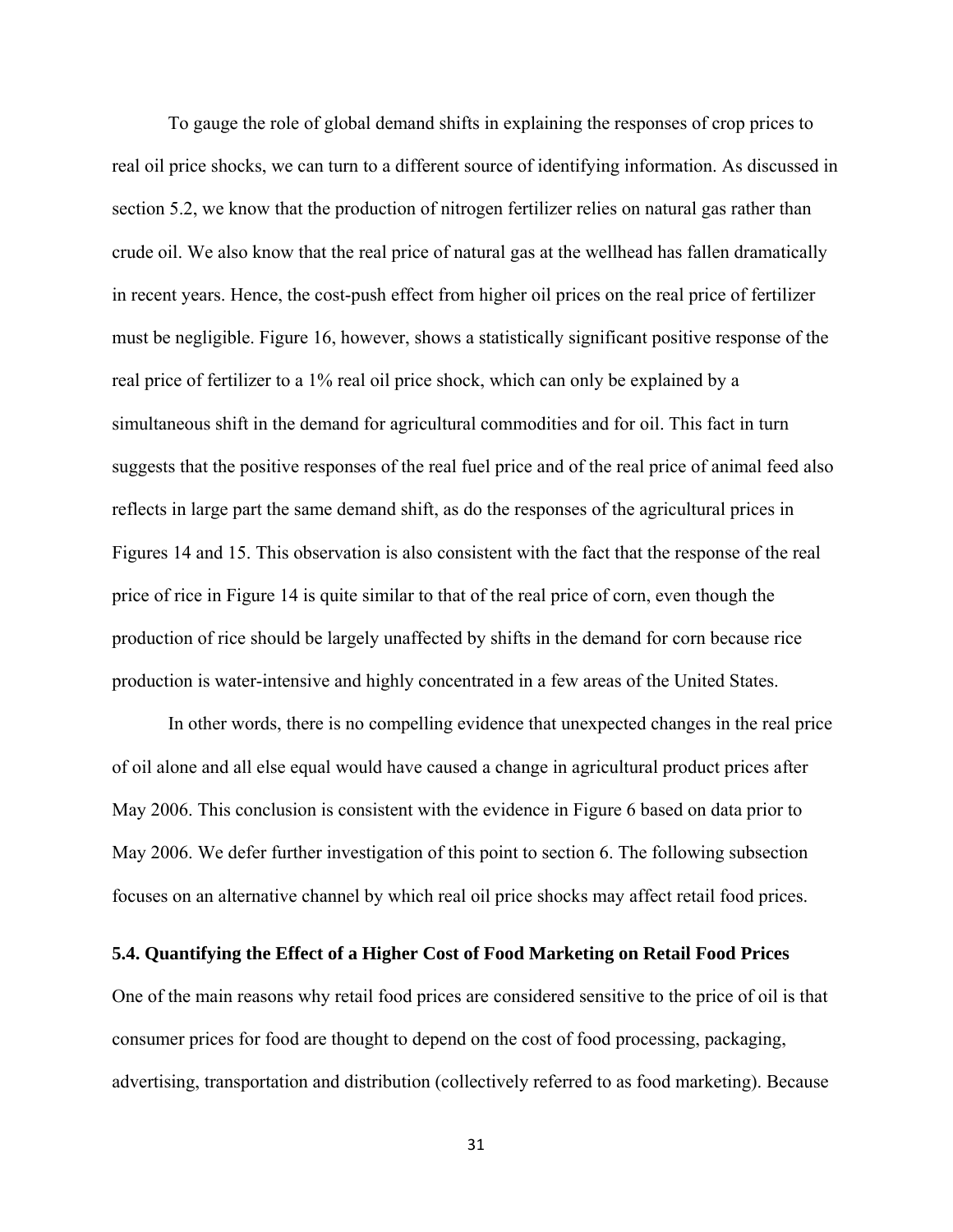the distribution of fresh food by truck in particular relies on diesel fuel, one would expect the spread between retail prices for food and the prices received by farmers to be particularly responsive to oil price shocks.

Our analysis of this question differs from earlier work including Leibtag (2009), Berck, Leibtag, Solis and Villas-Boas (2009), and Roeger and Leibtag (2011) in that we quantify these dynamic effects using structural vector autoregressions estimated on data since May 2006. One way of capturing the response of this spread to oil price shocks is to match specific food items in the CPI and in the producer price index (PPI). We focus on dairy products including whole milk, butter, cheese and ice cream, which require refrigeration and hence are particularly energy intensive in transportation.

Our analysis involves fitting for each food item models of the form

$$
\begin{pmatrix} p_t^{crude/CPI} \\ p_t^{CPI \; dairy \; food \; item} - p_t^{PPI \; dairy \; food \; item} \end{pmatrix} \sim VAR(6) \; .
$$

Because these dairy products are already processed, this exercise primarily tells us about how sensitive the cost of transportation and distribution is to oil price shocks. Figure 18 shows that in no case is an unanticipated 1% increase in the real price of oil associated with an increase in the spread of consumer over producer prices, contradicting the notion that higher energy costs in transportation and distribution are being passed on from producers to consumers.

 Figure 19 focuses on the corresponding spread between the retail price of processed dairy products paid by consumers and the price of milk received by U.S. farmers. The model is

$$
\left(\frac{p_t^{crude/CPI}}{p_t^{CPI\,\,dairy\,\,food\,\,item}} - p_t^{\,\, farmers'\,\,milk\,\,price}\right) \sim VAR(6) \; .
$$

Unlike Figure 18, this exercise also incorporates the cost of producing these dairy products from the raw milk sold by the farmer. Figure 19 shows that even in this case there is no evidence that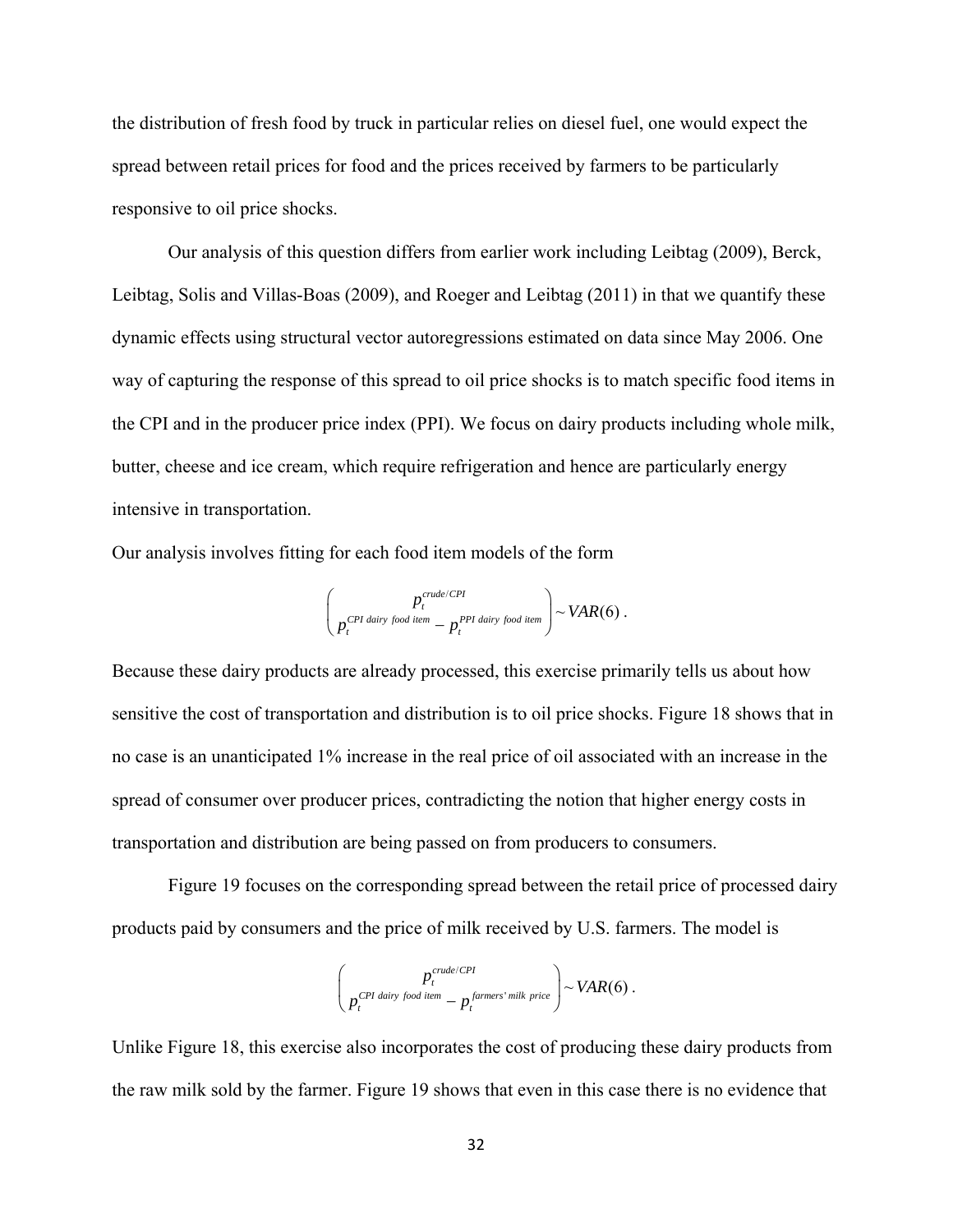the cost of processing dairy food is increasing in response to real oil price shocks. Rather, there is evidence of a significant decline in this spread in the short run. Subsequent increases are small and statistically insignificant.

 Even more-specific data on the components of food prices are available from the U.S. Department of Agriculture (USDA), which keeps track of the farm-to-wholesale price spread and the wholesale-to-retail price spread for pork and for beef sold in the United States. Rather than relying on the spread data provided by the USDA, we recompute the spreads in question as log deviations of the raw price indices provided by the USDA to ensure the stationarity of the spread data. The models are

$$
\begin{pmatrix} p_t^{crude/CPI} \\ p_t^{wholesale/net farm value} \end{pmatrix} \sim VAR(6) \qquad \begin{pmatrix} p_t^{crude/CPI} \\ p_t^{retail/wholesale} \end{pmatrix} \sim VAR(6)
$$

.

Figure 20 shows that, if anything, the farm-to-wholesale spread declines in response to a real oil price shock, as does the wholesale-to-retail spread. There is no evidence that positive shocks to the real price of oil are associated with increases in the retail price of beef or pork associated with higher costs of processing, transportation or distribution.

 Figure 21 shows results of a complementary exercise focusing on the spread between the consumer price for a whole fresh chicken and the price U.S. farmers receive for a broiler chicken, according to the USDA. There is no statistically significant increase in this spread in response to a real oil price shock. We also examined the spread between the price a consumer pays for *poultry other than chicken* (which includes turkey) and the price U.S. farmers receive for a live turkey. These responses again show a statistically significant decline rather than increase.

Figure 22 examines the same question using yet another source of data. We evaluate the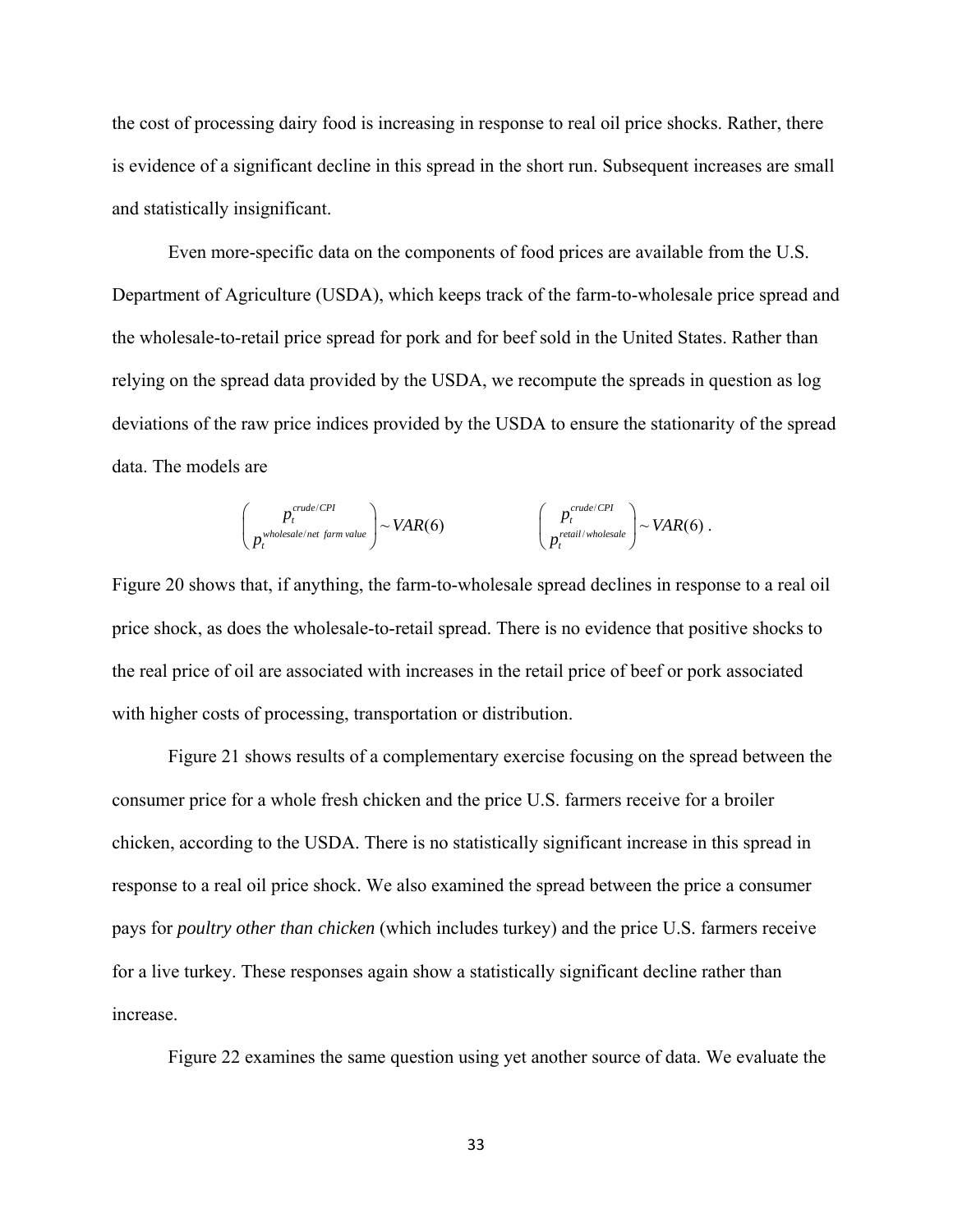response to a real oil price shock of consumer prices for flour, bread and breakfast cereal measured relative to the price of wheat received by U.S. farmers. The models are

$$
\begin{pmatrix} p_t^{crude/CPI} \\ p_t^{CPI\;flow/wheat} \end{pmatrix} \sim VAR(6) \qquad \begin{pmatrix} p_t^{crude/CPI} \\ p_t^{CPI\;bread/wheat} \end{pmatrix} \sim VAR(6) \qquad \begin{pmatrix} p_t^{crude/CPI} \\ p_t^{CPI\;cereal/wheat} \end{pmatrix} \sim VAR(6) \, .
$$

Because wheat is one of the main agricultural inputs in producing flour, bread and breakfast cereal, one would expect higher processing, transportation and distribution costs driven by higher oil prices to translate into higher spreads. Figure 22 shows no evidence of such an increase in the spread in response to real oil price shocks, confirming the earlier results.

 We conclude that there is no evidence to support the notion that oil price shocks are associated with increased food prices driven by higher costs of food processing, packaging, advertising, transportation and distribution. This result is not unexpected, because we already showed that food prices have been remarkably unresponsive overall to oil price shocks even after May 2006. To the extent that there is any response at all, it appears to be driven by higher crop prices.

 A final question, that is not so much related to the price of food but to the price of serving food, is whether a real oil price shock drives up the cost of eating out compared with eating at home. Figure 23 reports results based on the model

$$
\begin{pmatrix} p_t^{crude/CPI} \\ p_t^{CPI\ food\ away/CPI\ food\ at\ home} \end{pmatrix} \sim VAR(6) \ .
$$

If higher oil prices were associated with higher costs of running restaurants, one would expect this spread to increase in response to a 1% real oil price shock. Figure 23 shows that the response instead appears to be significantly negative, allowing us to rule out this interpretation.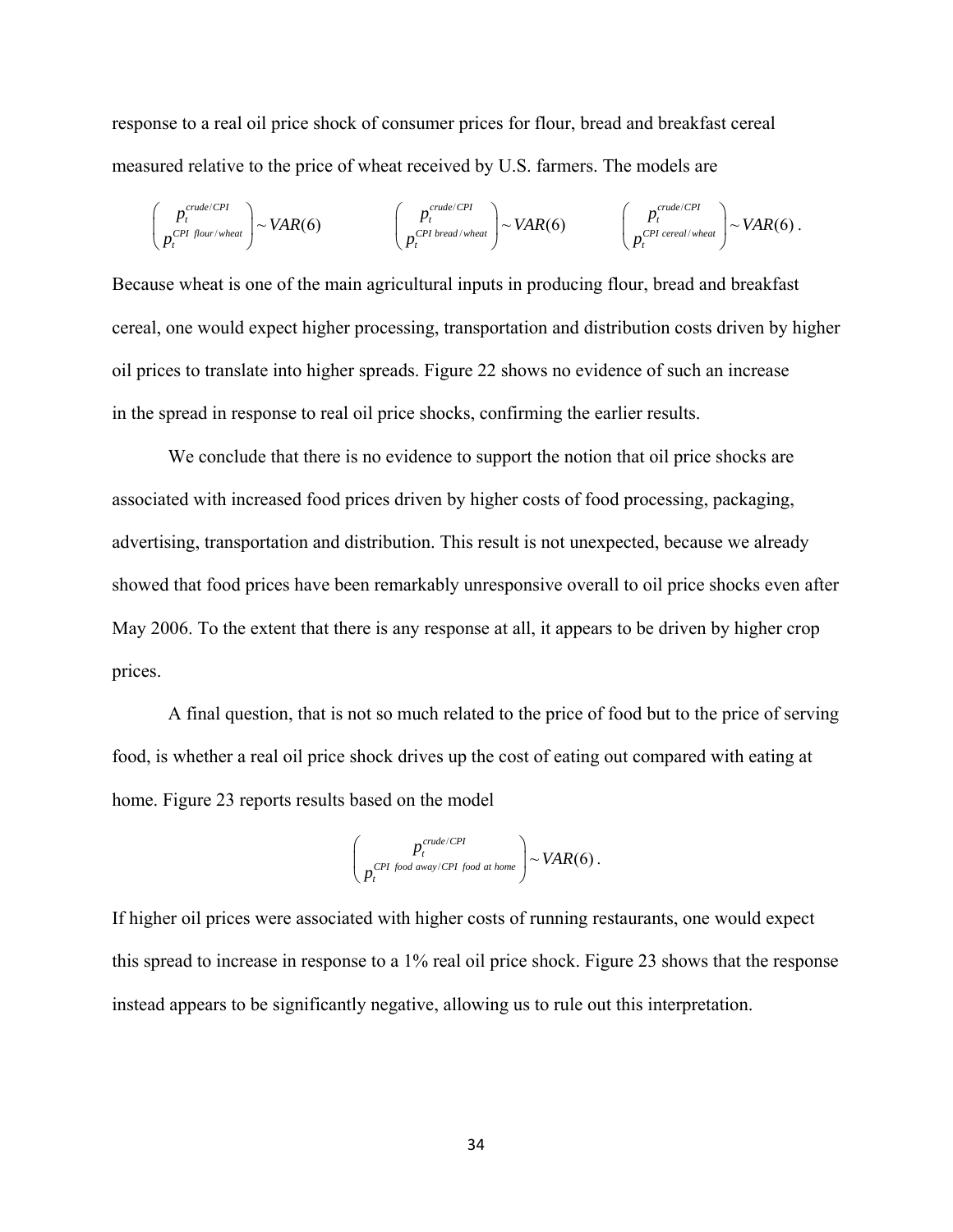#### **6. A Global Perspective**

Our results are in striking contrast with the literature and public debate on the emergence of global food shortages. It has been common in this debate simply to equate food prices with the prices of key agricultural commodities such as wheat, corn and soybeans. For example, Bruno, Büyükşahin and Robe (2013) discuss the evidence for speculation "in food markets." A casual observer might associate their work with retail food prices, when this study is actually concerned with the prices of grains and livestock traded on futures exchanges. Our analysis shows that care must be exercised in drawing a distinction between the prices of raw agricultural products and the retail price of food.

 Whereas the response of real retail food prices to real oil price shocks has been negligible even after May 2006, as shown in Figure 10, we document much larger responses of the real price of food crops such as corn, wheat, soybeans and rice in Figure 14. To the extent that consumers in developing countries eat less processed food than U.S. consumers, the real price of crops is likely to be more representative for food prices in developing countries than in the United States. This observation suggests that we examine in more detail how sensitive real grain prices in particular are to real oil price shocks.

 It is important to remind ourselves that the response estimates in Figure 14 need not represent the causal effects of real oil price shocks. A causal interpretation would require that shocks to the real price of oil are exogenous with respect to agricultural markets and occur all else equal. This premise seems unlikely, given the consensus in the literature that recent fluctuations in the real price of oil mainly arose because of unexpected variation in the global business cycle. Kilian and Hicks (2013), Kilian and Murphy (2013), and Kilian and Lee (2013), among others, demonstrate that the real oil price shocks since 2003 have reflected primarily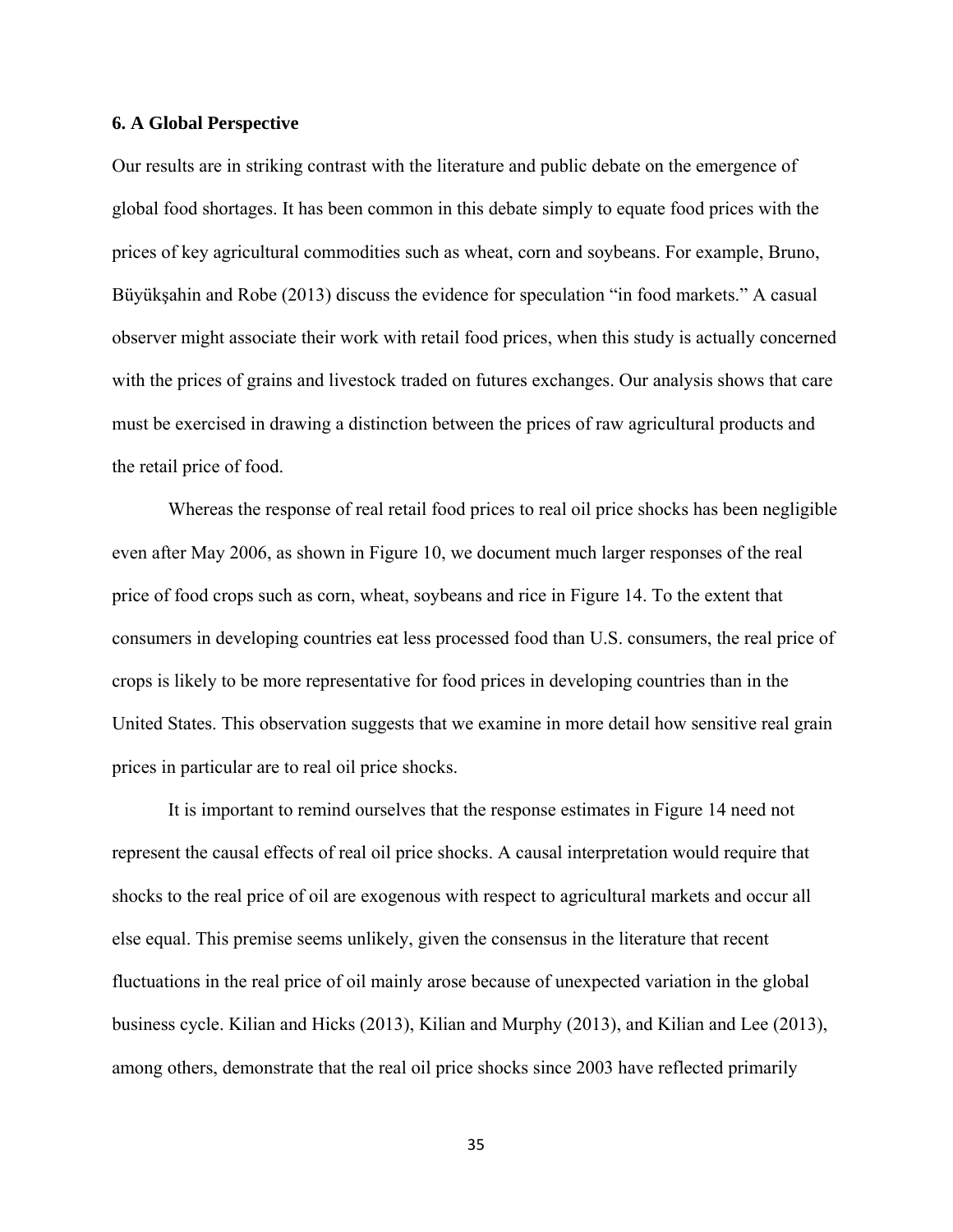global shocks to the flow demand for oil associated with unexpected industrial growth in emerging Asia. The same growth is likely to be followed by higher incomes in emerging Asia and hence by higher demand for high-quality food. Thus, an alternative interpretation is that increases in the real price of oil and increases in real crop prices in recent years have shared a common component that is associated with fluctuations in the global real activity and incomes.

## **6.1. Are Crop Price Increases Associated with Shifts in Global Real Activity?**

We examine this question by relating changes in the real price of crops to flow demand shocks for crude oil and other industrial raw materials. Estimates of these flow demand shocks can be recovered from structural oil market models such as the models used in Kilian and Murphy (2013) or Kilian and Lee (2013). This approach allows us to separate the component of the real price of corn, wheat, soybeans and rice that is associated with unexpected global business-cycle fluctuations from the component that is driven by idiosyncratic shocks. Given that the global business cycle as measured in these studies relates to industrial activity, there is no reason to expect the effect of flow demand shocks on the real price of crops to be as large as their effect on the real price of oil or on other industrial commodity prices. Moreover, one would expect changes in income and in food consumption in emerging Asia to follow fluctuations in industrial activity only with a delay.

We assess this question by fitting a distributed lag model with intercept  $\alpha$  to the percent change in the real price of corn:

$$
\Delta p_t^{com} = \alpha + \beta_0 u_t + \beta_1 u_{t-1} + \dots + \beta_{12} u_{t-12} + \varepsilon_t,
$$

where the mean zero regression error  $\varepsilon$  may be heteroskedastic and serially correlated, and where the regressor  $u_t$ , denotes the flow demand shock implied by an updated estimate of the structural oil market model in Kilian and Lee (2013). In estimating the distributed lag model, we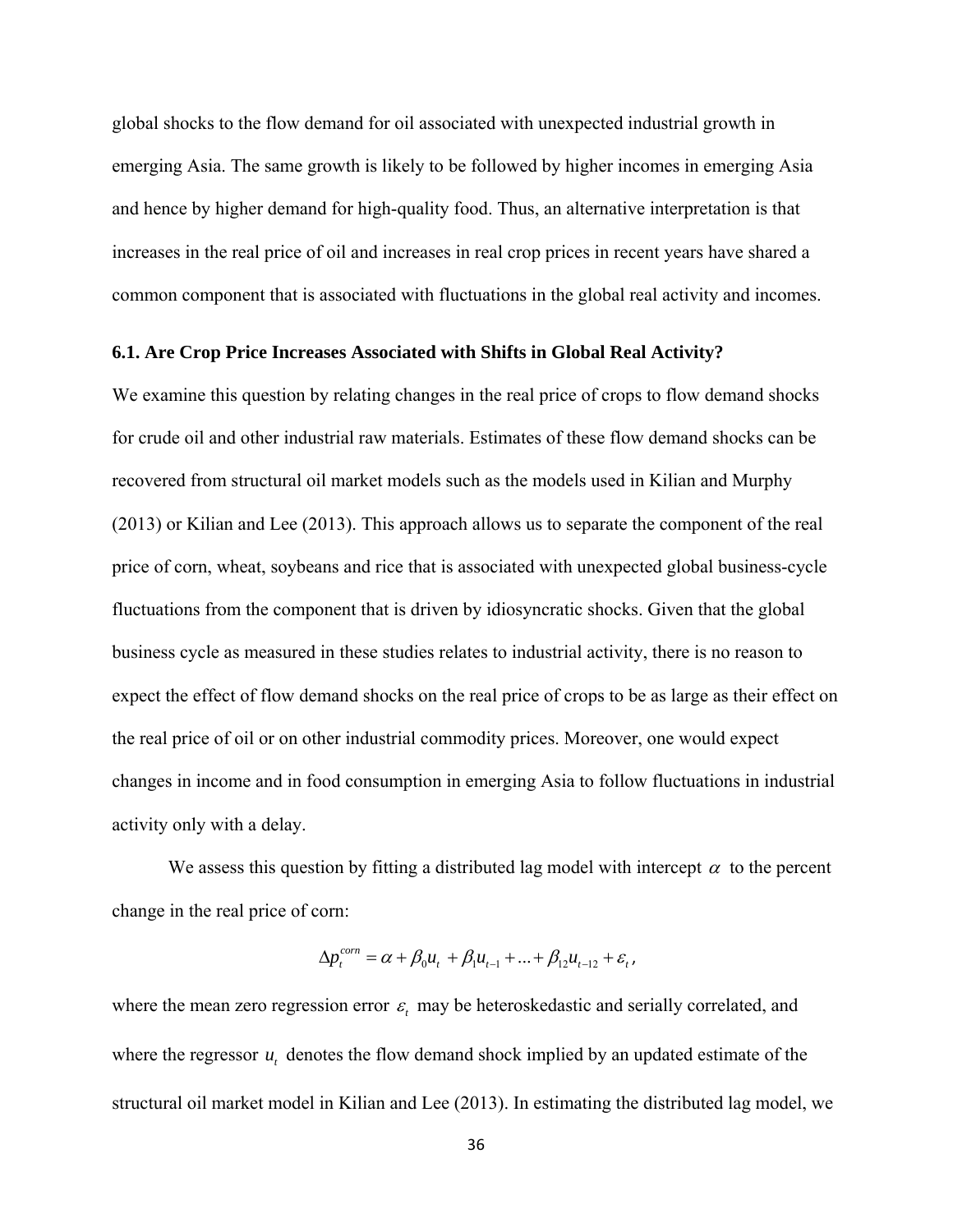restrict the sample to the period since May 2006 to allow for a structural change in May 2006 in the relationship between flow demand shocks and real crop prices. The response of the real price of corn to a flow demand shock may be constructed by cumulating  $\partial \Delta p_{t+h}^{com} \partial u_t = \beta_h$ ,

 $h = 0, 1, 2, \ldots, 12$ . Similar regressions are fit for the real prices of wheat, soybeans and rice.

 Figure 24 shows that all four real crop prices respond positively to a global flow demand shock, but only the responses of the real prices of corn, soybeans and rice are statistically significant based on pointwise one-standard error bands obtained using the block bootstrap. Given the short sample, this low level of statistical significance is expected.

**6.2. How Much of the Crop Price Changes Is Accounted for by the Global Business Cycle?**  Having established a tentative link between the global business cycle and real grain prices, it is natural to ask how much of the evolution of real grain prices on the basis of these estimates can be attributed to flow demand shocks. It can be shown that the explanatory power of flow demand shocks for real crop prices is far from dominant, but not negligible. The fitted values of the distributed lag regressions imply that 17% of the variation in the growth rate of the real price of wheat is explained by flow demand shocks, 19% of the variation in the growth rate of the real price of soybeans, 27% of the variation in the growth rate of the real price of corn and 24% of the variation in the growth rate of the real price of rice.

Figure 25 plots the component of these growth rates that is not explained by global flow demand shocks. Much has been made of the possibility of speculation driving agricultural crop markets. If the residual variation in Figure 25 reflected speculation in agricultural crop markets, we would expect real price changes to be highly correlated across different crops. Table 2 shows that the residual growth rates of the real prices of corn and wheat have a correlation of only 0.50. The correlation of 0.61 between corn and soybeans is only slightly higher, whereas the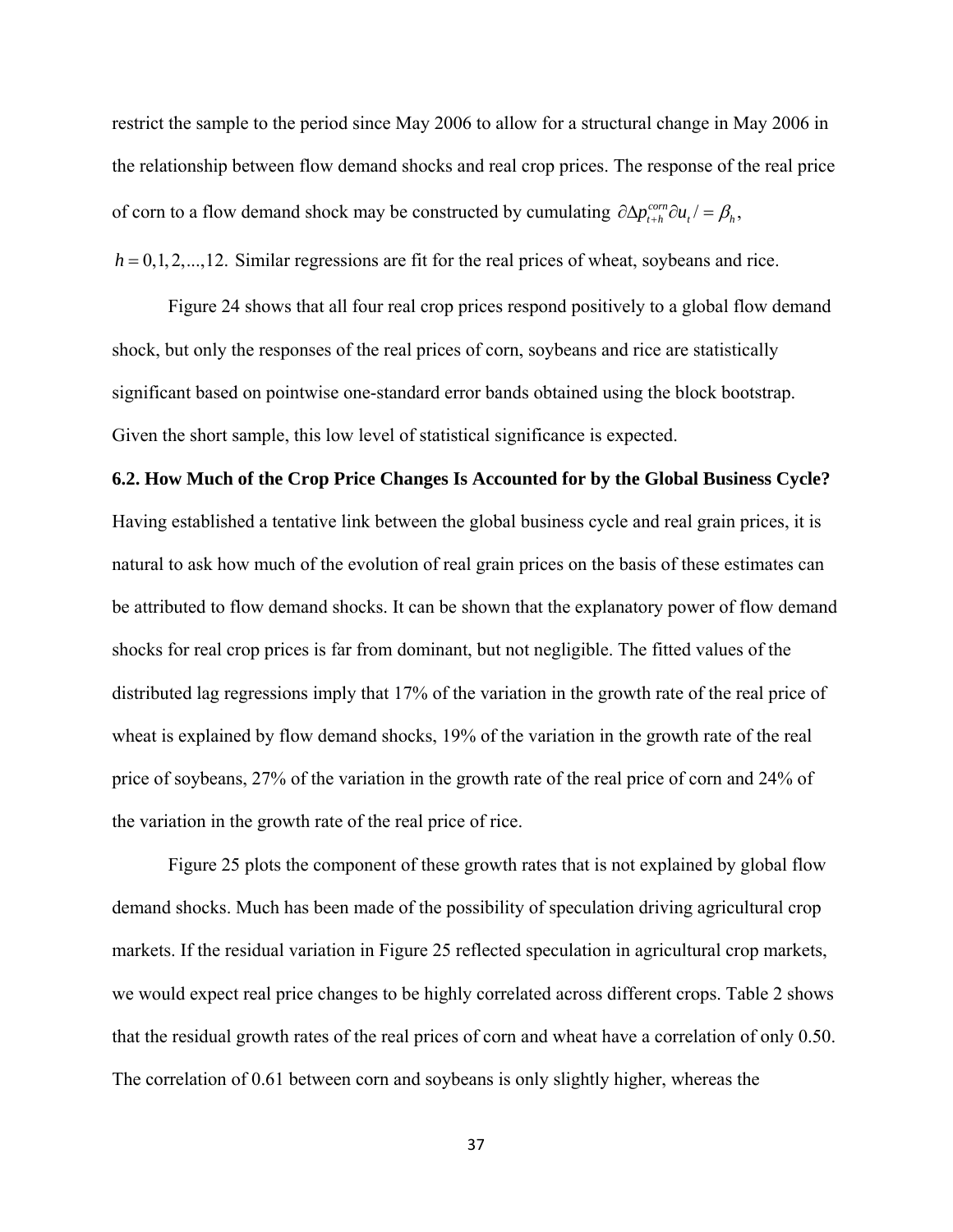correlation between wheat and soybeans is much lower, with an estimate of  $0.40^{15}$  These estimates cast doubt on explanations of the residual variation in the data based on speculation in agricultural crops. This impression is reinforced by inspection of Figure 25. For example, the increases in the real price of wheat in 2007 are not mirrored by similar increases in the real price of corn or soybeans, suggesting an idiosyncratic supply or demand shock in the wheat market in 2007 and 2008 (including domestic supply shocks as well as fluctuations in foreign demand for U.S. crops and in foreign supplies of crops competing with U.S. crops).

There are many other potential reasons for the residual co-movement in Table 2. Apart from droughts or floods that may affect more than one crop simultaneously, another possible explanation of a positive residual correlation would be competition for land and water in response to U.S. biofuel policies, amplified by the use of both corn and soybeans as biofuels. The latter conjecture is consistent with the higher correlation of corn with soybeans, which is also used in the production of biofuel, compared with wheat, which by and large is not. It is also consistent with a substantial increase in the residual correlations between corn and wheat and between wheat and soybeans compared with the pre-May 2006 data. It is inconsistent, however, with a largely unchanged residual correlation between corn and soybeans, compared with the pre-May 2006 data. The most striking feature of Table 2 is the low residual correlations of rice with respect to the other food commodities. In fact, these correlations are even lower than prior to May 2006, suggesting that the causes of increases in the real price of rice are unrelated to those underlying the real price of corn, soybeans and wheat.

We conclude that, after controlling for the global business cycle, none of the standard explanations provided in the policy debate, including the shift in biofuel policies, provides a good fit for the agricultural crop price data. In particular, one cannot attribute the higher

<sup>&</sup>lt;sup>15</sup> This pattern is consistent with the fact that, in many U.S. states, soybeans and corn are substitutes in production.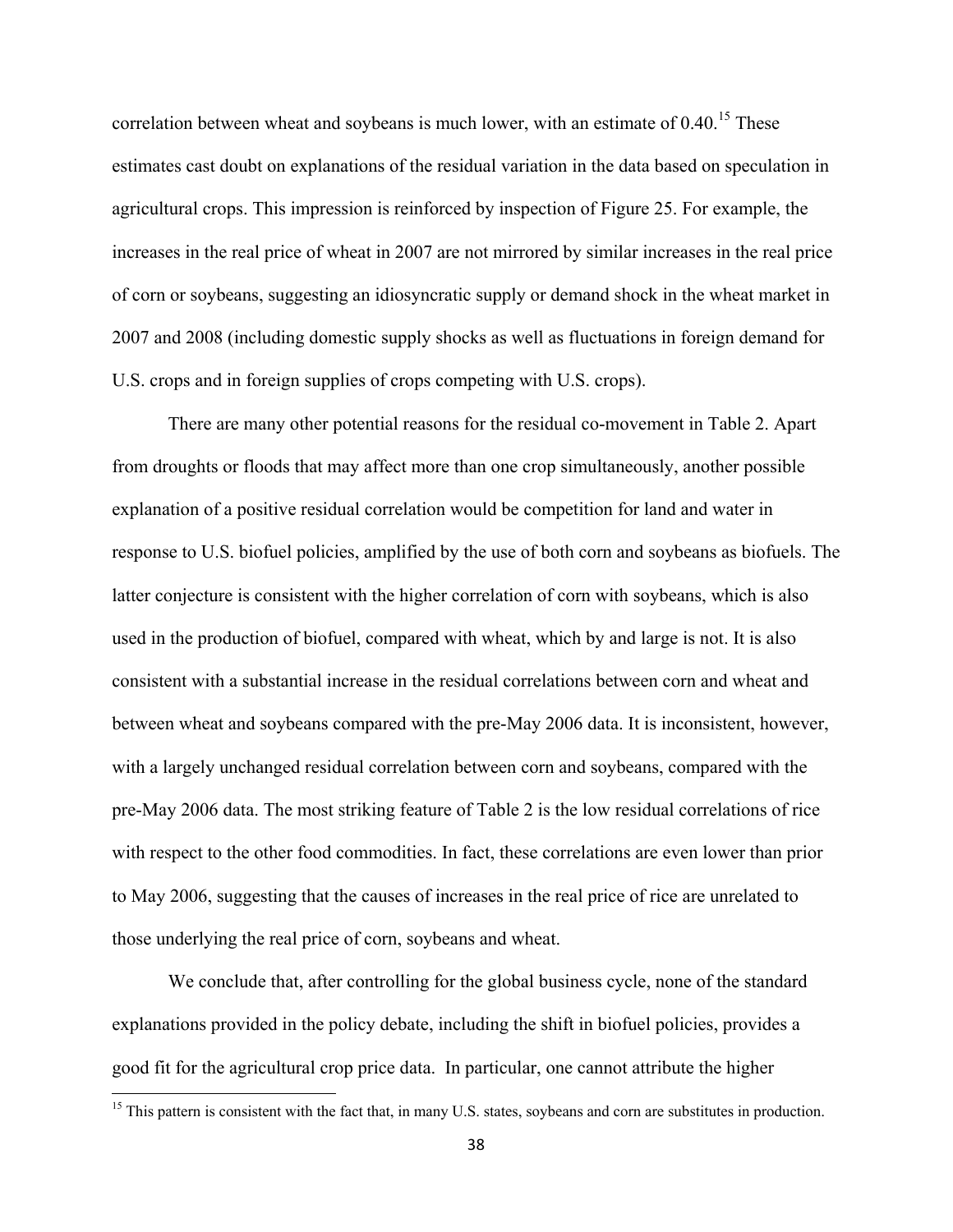variability in the real price of corn, wheat and soybeans simply to biofuel mandates. Poor harvests driven by weather shocks and the evolution of the global business cycle, among other factors, also played their part. This conclusion is all the more true for the real price of rice, which is perhaps the single most important food commodity for many developing countries. There is little doubt that increases in the real price of rice were unrelated to U.S. biofuel policies and to events specific to the oil market. Figure 26 illustrates this point without the help of a formal model. It shows that the real price of rice continued to increase even as the real price of oil collapsed in the second half of 2008, and that the real price of rice declined in 2009 and 2010 while the real price of oil recovered. Moreover, the persistent decline in the real price of oil after 2009 underscores that the persistent shift in U.S. biofuel policies had no relevance for the evolution of the real price of rice, which rather appears to be due to a combination of idiosyncratic factors and a shift in global incomes. This finding is not surprising, since there is no competition between rice and corn in production.

## **6.3. Implications for Developing Countries**

It may seem that the precise cause of higher agricultural crop prices is secondary when these price increases are viewed from the perspective of a developing country without a significant industrial sector. After all, the main policy concern is what higher crop prices mean for the poor in developing countries, who spend a large fraction of their income on food. Even if we accept this view, however, the causes of higher food prices matter for the design of appropriate policy responses. There also are other reasons to be cautious about accepting the usual presumption in the policy debate that higher global crop prices are responsible for political strife, malnutrition and food riots in poor countries.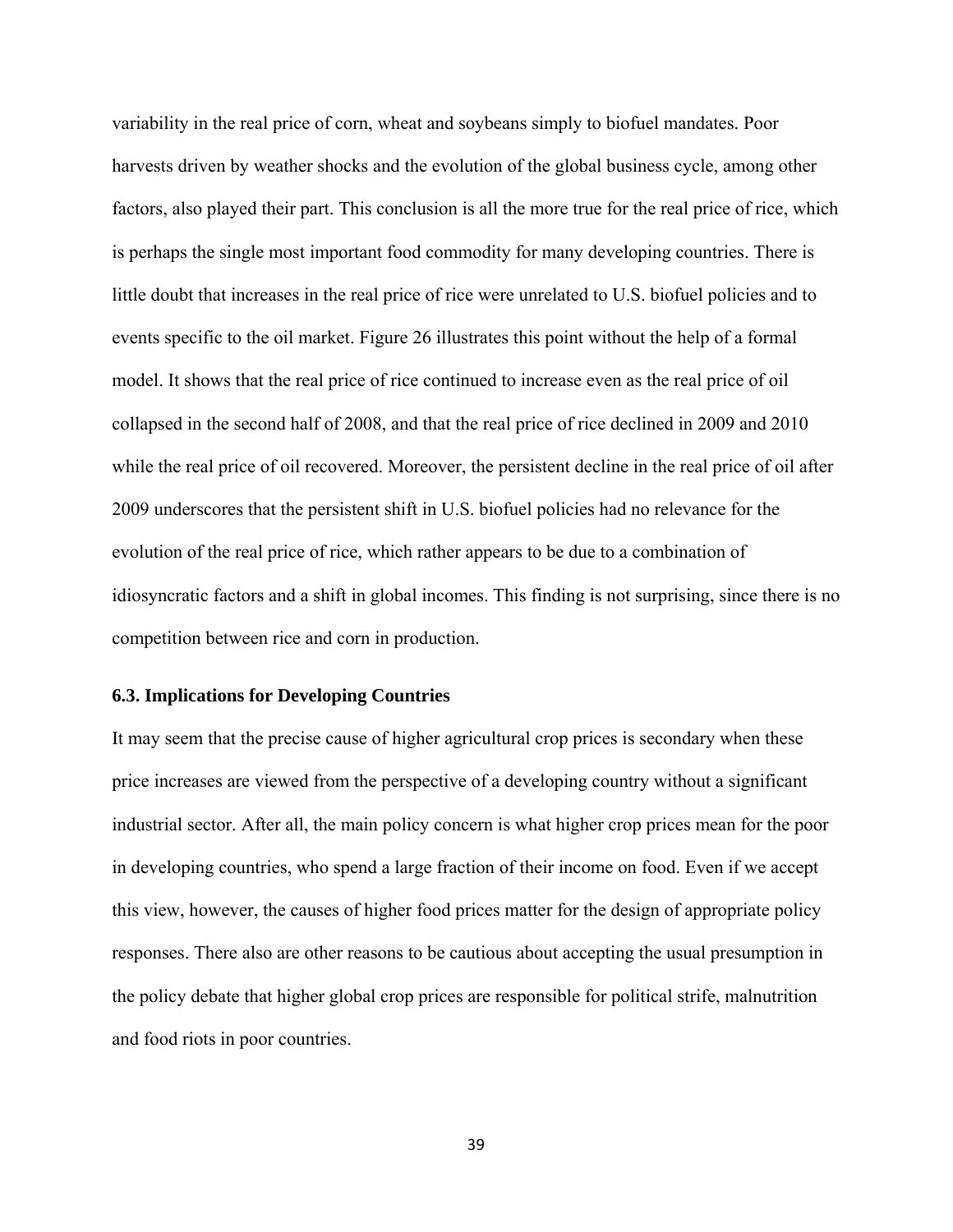One reason is that the U.S. dollar has been fluctuating with respect to many foreign currencies, so the real price of food in the consumption units of developing countries may be much lower or much higher than the real price in U.S. consumption units. For example, the Central African Currency Unit appreciated against the U.S. dollar by nearly 20% from mid-2006 to mid-2008, during the surge in global wheat and rice prices, presumably offsetting some of the real price increase measured in domestic consumption units. At the same time, food riots in poor countries that are usually attributed to higher crop import prices may also be associated with rapidly depreciating local currencies unrelated to agricultural markets. For example, between May 2006 and 2013, the U.S. dollar appreciated by 40% relative to the currency of Uganda and by 50% relative to the currency of Botswana, amplifying the impact of higher international crop prices.

Another reason is that higher crop prices may be bad news for urban consumers in developing countries, but tend to be good news for farmers in rural areas. It is by no means selfevident from a welfare point of view whether developing countries overall are worse off or better off as a result of higher crop prices. Ivanic and Martin (2008) emphasize that the overall impact on poverty in developing countries depends on whether the gains to poor net food producers in rural areas outweigh the losses incurred by poor urban consumers. Answering this question requires detailed household survey data. Whether higher food commodity prices improve or worsen the welfare of a particular household depends on the products involved, how integrated the poor are into the cash economy, their pattern of incomes and expenditures, other economic changes potentially associated with higher commodity food prices (such as higher real wages for unskilled labor in the context of a booming economy), and, most importantly, the domestic and trade policies pursued by the governments in poor countries. In related work, Ivanic, Martin and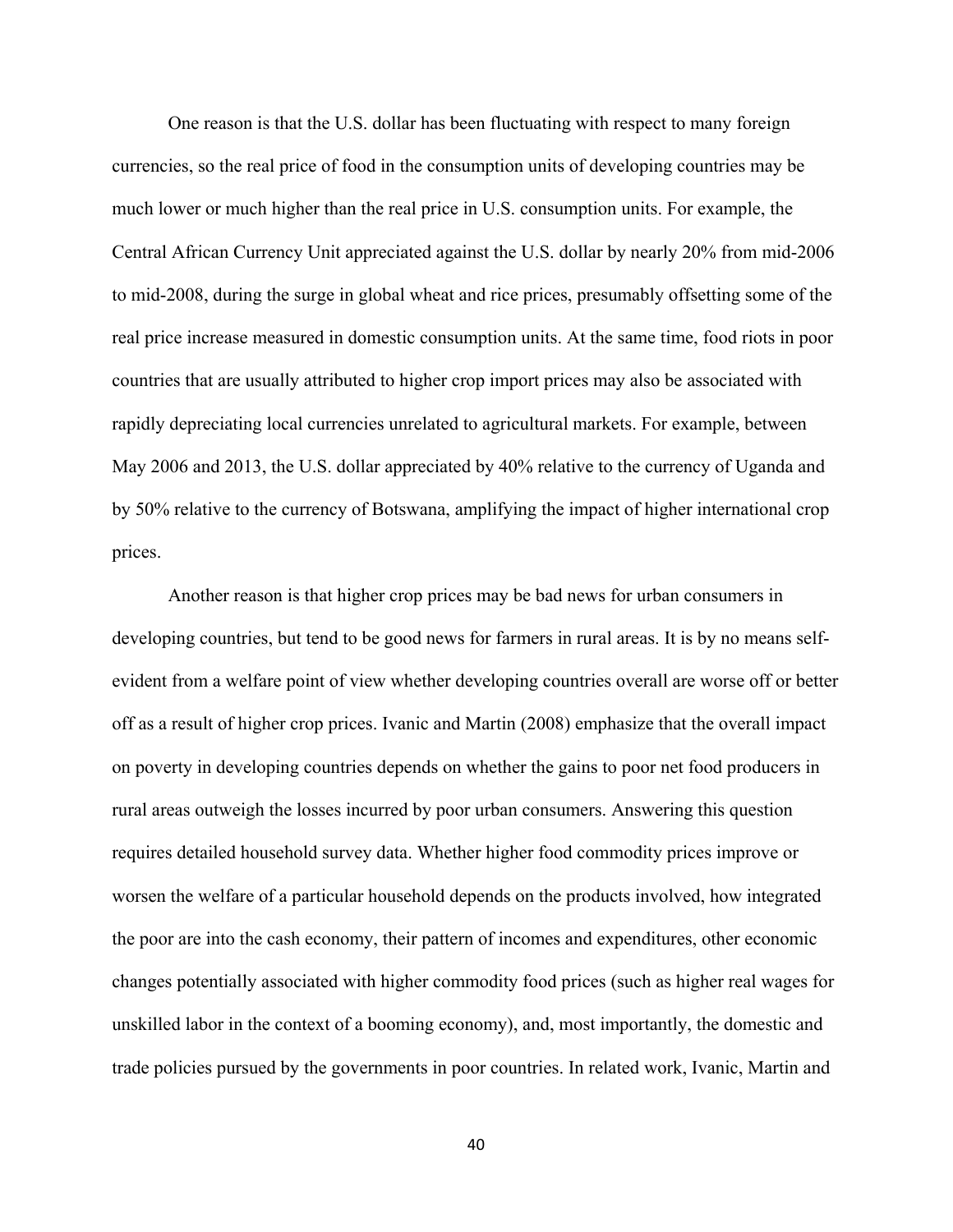Zaman (2012) conclude that the 2010-11 increase in food commodity prices was associated with approximately a 1% increase in poverty in low-income countries, on average, with enormous variation across countries. The statistical significance of this estimate is not assessed, however.

It is indeed ironic that, for decades, declining real prices of crops have been held responsible for the economic plight of many developing countries, but now a reversal of this trend is considered equally detrimental to their welfare. Undoubtedly, an important determinant of the effects of higher food commodity prices on the poor in low-income countries is government policies. Ivanic and Martin's (2008) empirical analysis confirms that an increase in the real price of rice, for example, raises welfare in countries such as Vietnam, given the relatively egalitarian land distribution in that country, while it lowers welfare in countries such as Pakistan, with a higher fraction of poor urban consumers. This evidence suggests that we need to be careful not to attribute the effects of long-standing government policies to higher food commodity prices. Given that, in some developing countries, mismanagement and government restrictions have stunted the agricultural sector to the point that food imports are the only option available to the government to pacify the urban poor, it seems especially misleading to hold higher global crop prices responsible for the effects of these countries' earlier government interventions.

Nor does it seem warranted to view higher price volatility in food commodity markets as exogenous with respect to poor countries. Martin and Anderson (2011), for example, stress that trade barriers intended to shield poor countries from fluctuations in food commodity prices may in fact have magnified the international price instability associated with exogenous shocks. They estimate that 45% of the increase in the global price of rice and 30% of the increase in the global price of wheat during 2005-08 can be explained by changes in border protection rates. In fact,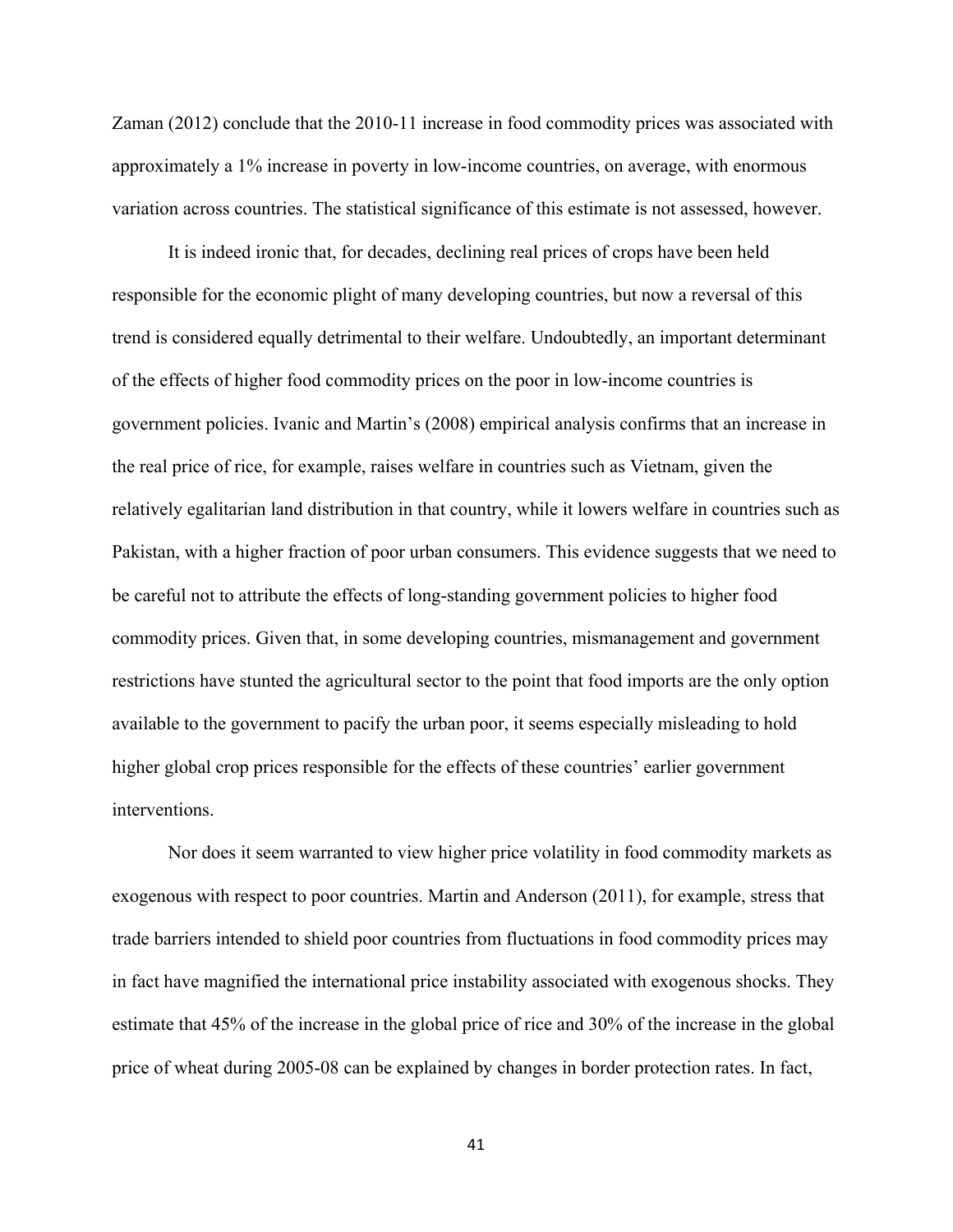Anderson, Ivanic and Martin (2013) conclude that the net effect of policies intended to insulate poor consumers from food commodity price shocks on global markets may actually have increased global poverty in 2008.

Finally, one must not forget that it is in part the economic success of emerging economies that has contributed to a substantial increase in oil prices as well as agricultural crop prices in the first place. Surely, we would not want to deny developing countries pursuing sensible economic policies the right to industrialize just because other developing countries pursuing harmful economic policies have a hard time coping with higher food import prices as a result. A more sensible policy approach would be to insist that all developing countries with food shortages, including countries in Africa and in the Middle East, implement economic policies that facilitate the development of their agricultural sector if they find themselves unable to pay for food imports. A good case can be made that inappropriate policies are the primary cause of the observed food shortages.

None of these caveats diminish the economic plight of the urban and rural poor in many developing countries, and the fact that higher food commodity prices may worsen their economic situation, but the caveats do suggest that a more nuanced view than the testimony of Rosegrant (2008), for example, is important in developing policy solutions to these problems.

## **7. Conclusion**

There is substantial evidence that U.S. biofuel policies have been associated with sizable increases in the real price of corn since 2006, as the production of ethanol began to compete for the production of food. In this paper, we examined the complementary question of the transmission of oil price shocks to food prices both prior to and after this change in U.S. policy. One concern is the extent to which higher oil prices cause higher food prices. A related concern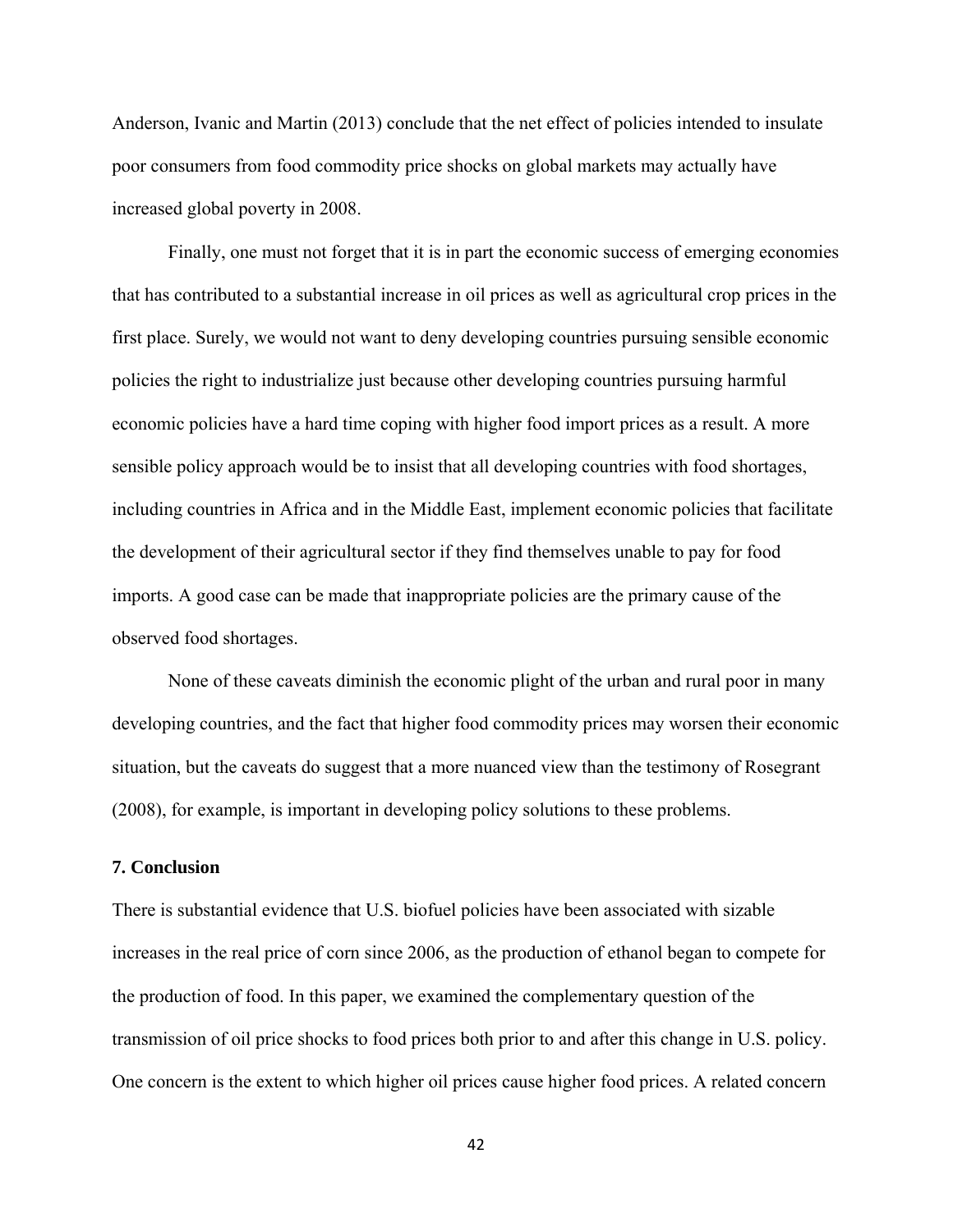is how this transmission takes place in practice. These questions have taken on a new importance, as policy-makers are growing increasingly concerned about the prospects of a global food shortage.

 A common perception among academics and policy-makers is that oil price increases in recent years have been associated with higher food prices. Some pundits have gone so far as to assert that food prices mirror oil prices. We have shown that there is no evidence that retail food prices closely track oil prices before or after the change in U.S. biofuel policies in May 2006. Notwithstanding substantial variation in the real price of crude oil, indices of the real retail price of food faced by U.S. consumers remained remarkably stable over time, even after the shift in U.S. biofuel policies. This is not true, however, for the real price of major agricultural commodities produced in the United States, such as corn, wheat, soybeans and rice. Corn and soybeans experienced average real price increases of between 12% and 15% per year after May 2006, while the real prices of wheat and rice grew at an annual rate of 7%.

The distinction between retail food prices and the prices received by farmers for grain crops and livestock is important. Policy concerns about a looming food shortage to date appear to be based on rising real crop prices received by farmers, as opposed to rising real food prices faced by U.S. consumers. Although U.S. consumer food prices have increased substantially in nominal terms, the cost of food measured in terms of other consumer goods has increased only by 7% cumulatively since May 2006 (or 1% per year). The discrepancy between the slow growth in real consumer food prices and the more rapid growth in the crop prices received by farmers is explained by the small producer share in the food prices paid by U.S. consumers. For example, the farm value of wheat in the price of bread is only about 5%, so even substantial wheat price increases are associated with only small increases in the price of bread.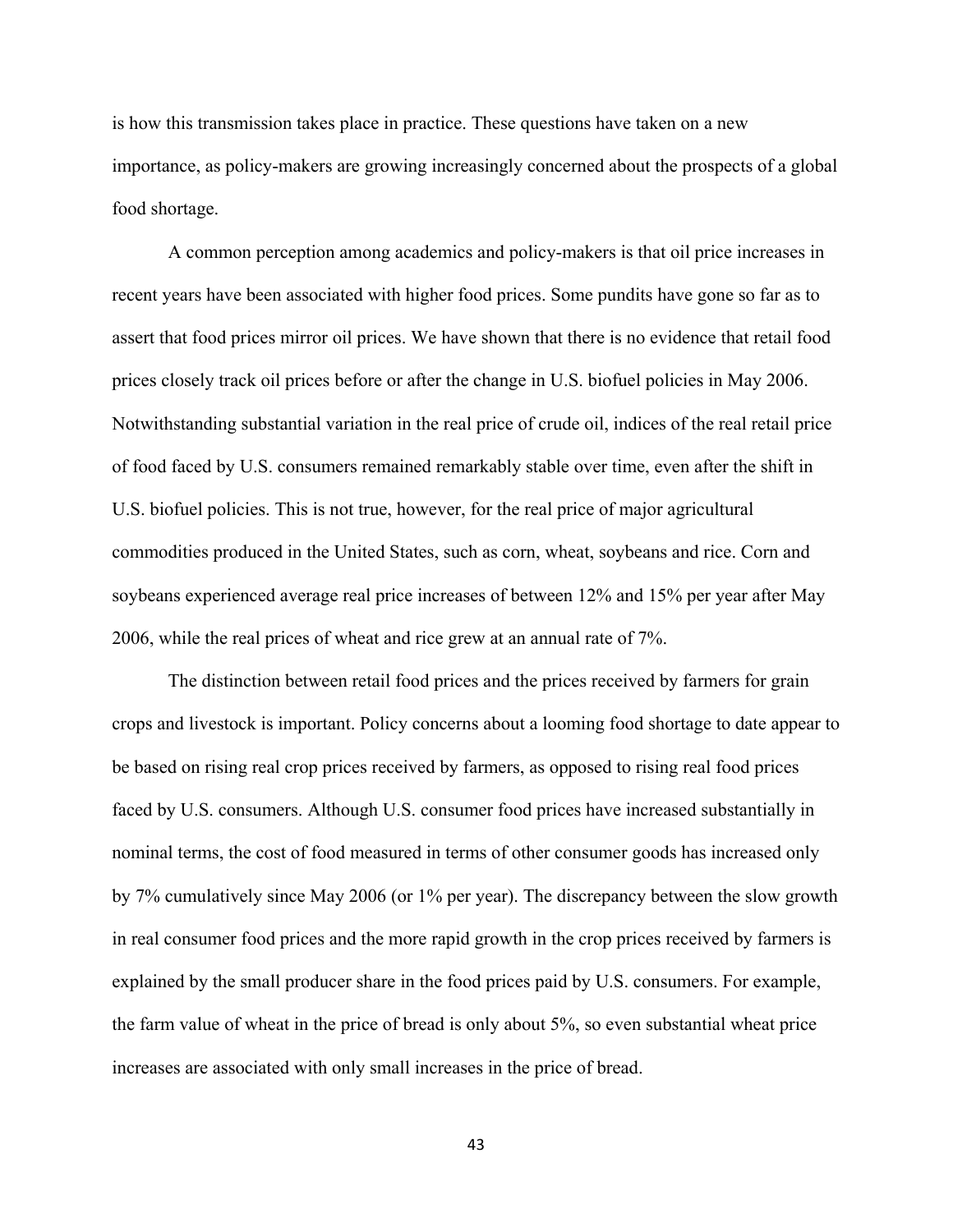With regard to the question of how much one would expect agricultural and food prices to increase in response to a one-time unexpected increase in the real price of crude oil, we showed that, after May 2006, unexpected increases in the real price of oil have indeed been followed by systematic increases in some U.S. crop prices. For example, a 1% real oil price shock tends to be followed by a persistent and statistically significant increase in the real price of corn that peaks at 0.5% one year later. There also is evidence that, after May 2006, these same real oil price shocks have been followed by increases in U.S. consumer prices for food relative to the CPI excluding food and energy, but the latter increases are very small by comparison. The peak response is only 0.05%.

We emphasized that these effects should not be interpreted as the causal effects of higher oil prices, however, because the real oil price shocks since May 2006 mainly reflected broadbased shifts in the demand for industrial and agricultural commodities. We showed, for example, that even the real price of fertilizer (which does not depend on the price of crude oil but on the price of natural gas) appears to respond to real oil price shocks. Given the divergence of the prices of oil and natural gas in recent years, this evidence can only be explained by a common shift in the demand for crude oil and for agricultural products. Indeed, 27% of the variation in the growth rate of the real price of corn since May 2006, for example, is explained based on unexpected changes in demand associated with shifts in global industrial activity. We stressed that the remaining variation is by no means explained simply based on corn-ethanol mandates. Our analysis suggests that a combination of government policies, idiosyncratic harvest shocks and idiosyncratic demand shocks is required to explain the residual variation in the crop price data, along with the fact that higher oil prices made ethanol more cost competitive. In other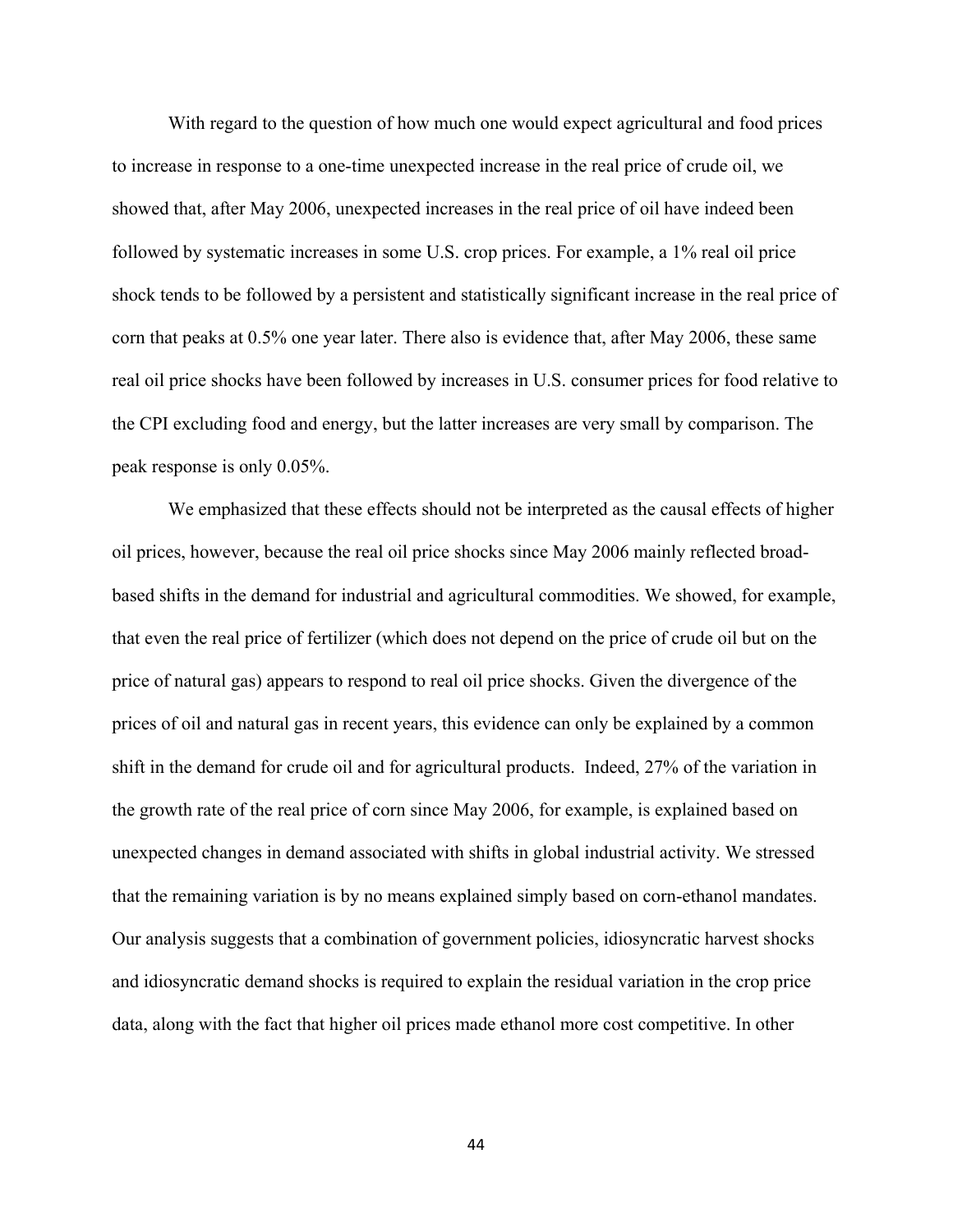words, there is no simple explanation for the evolution of the real prices of corn, wheat, soybeans and rice.

 With regard to the question of how much of the observed response of retail food prices is associated with higher crop prices, and how much reflects the costs of processing and delivering these crops to the consumer, we found that, contrary to prevailing wisdom, there is no evidence that unexpected increases in the real price of oil are associated with higher food prices because of the increased cost of processing, transporting and distributing food. To the extent that there is any pass-through from oil to food prices, it reflects higher crop prices only.

 These results are in striking contrast with a growing literature and public debate on the emergence of global food shortages. It has been common in this debate simply to equate food prices with the prices of key agricultural commodities such as wheat, corn, soybeans and rice. We have shown, first, that care must be exercised in drawing a distinction between the prices of agricultural products and the retail price of food. Second, much of the policy debate in question has centered on the premise of increased food price volatility in recent years. It has been common to attribute hunger and malnutrition among the poor to this food price volatility. Our analysis has shown that there has been no systematically increased food price volatility. Only for wheat is there any evidence of a noticeable increase in price volatility, and the reasons appear to be idiosyncratic rather than systematic. Moreover, we stressed that the real problem for food consumers, if there is one, is one of rising prices, not of volatile prices. In this sense, the concern among policy-makers about price volatility seems misplaced.

Given the absence of large spikes or surges in U.S. retail food prices, there is no evidence that rising food prices have had major welfare implications in the United States. We would expect similar results for other industrialized economies (and, increasingly, for emerging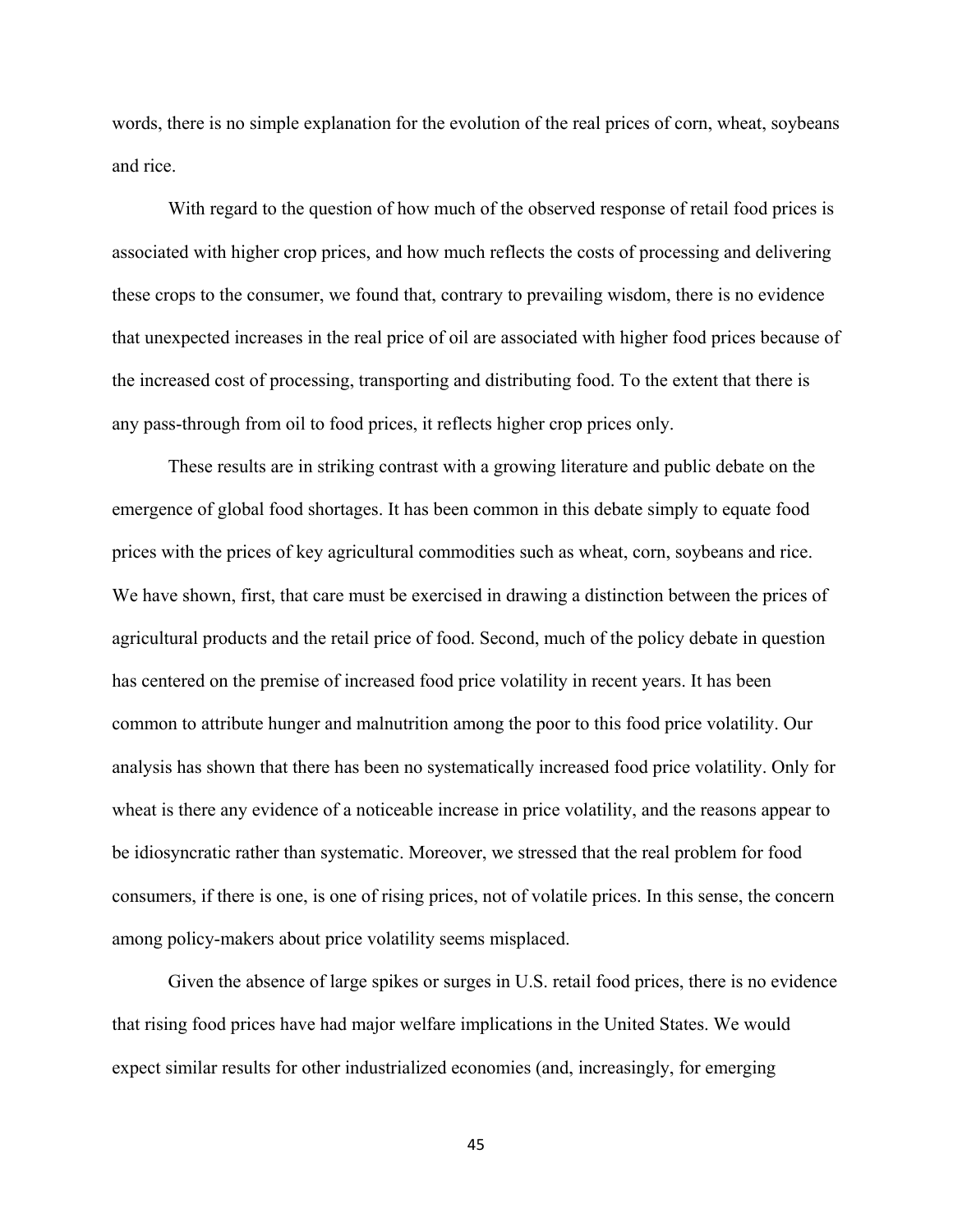economies), in which food consumption relies heavily on processed foods. A different question is the extent to which increases in the real price of food commodities affect the welfare of poor people in the least-industrialized countries, who tend to consume less processed food and spend a larger share of their income on food. The answer is not obvious, because poor farmers in developing countries are likely to be producers as well as consumers of food commodities. Providing a reliable answer to this question requires detailed household survey data for extended periods. Recent studies show enormous variation in the effects of higher food commodity prices on poverty in developing economies. Our interpretation of this evidence is that, whether a country benefits from rising food commodity prices or not, an important part appears related to the agricultural, exchange rate and trade policies it pursues, and that these policies tend to predate recent food commodity price increases. We made the case that a more nuanced analysis is called for in developing policy proposals to deal with these problems than is embodied in many current policy documents.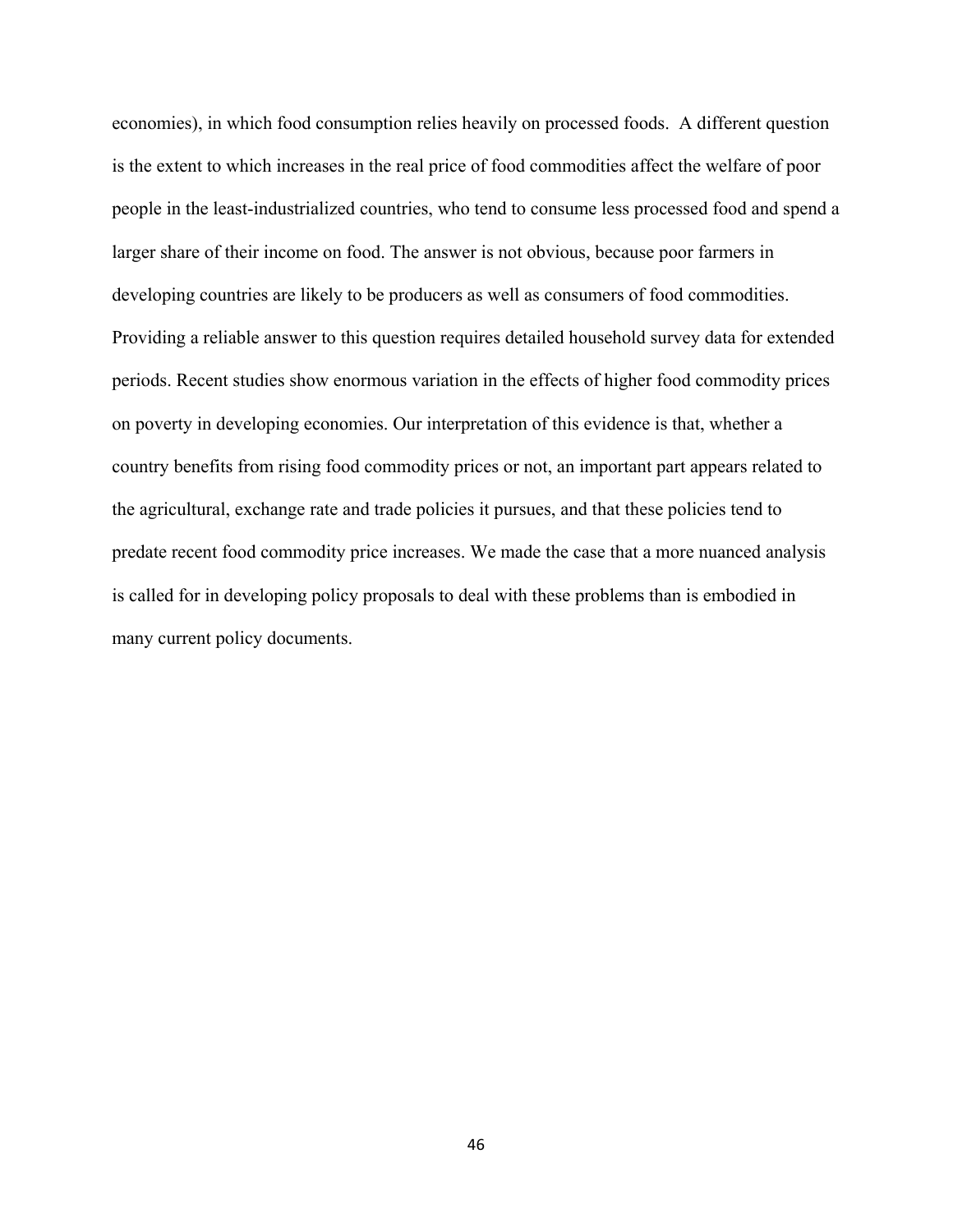## **References**

- Abbott, P. (2013), "Biofuels, Binding Constraints, and Agricultural Commodity Price Volatility," forthcoming in: *The Economics of Food Price Volatility*, National Bureau of Economic Research, University of Chicago Press.
- Anderson, S.T., and A. Elzinga (2013), "A Ban on One is a Boon for the Other: Strict Gasoline Content Rules and Implicit Ethanol Blending Mandates," mimeo, Michigan State University.
- Anderson, K., Ivanic, M., and W. Martin (2013), "Food Price Spikes, Price Insulation, and Poverty," forthcoming in: *The Economics of Food Price Volatility*, National Bureau of Economic Research, University of Chicago Press.
- Babcock, B.A. (2013), "Ethanol without Subsidies: An Oxymoron or the New Reality?" forthcoming: *American Journal of Agricultural Economics*.
- Baumeister, C., Kilian, L., and X. Zhou (2013), "Are Product Spreads Useful for Forecasting? An Empirical Evaluation of the Verleger Hypothesis," Bank of Canada Working Paper No. 2013-25.
- Berck, P., Leibtag, E., Solis, A., and S. Villas-Boas (2009), "Patterns of Pass-Through of Commodity Price Shocks to Retail Prices," *American Journal of Agricultural Economics*, 91, 1456-1461.
- Bruno, V.G., Büyükşahin, B., and M.A. Robe (2013), "The Financialization of Food?" Bank of Canada Working Paper No. 2013-39.
- Carter, C., Rausser, G., and A. Smith (2013), "Commodity Storage and the Market Effects of Biofuel Policies," mimeo, UC Davis.

Chavas, J.-P., Hummels, D., and B.D. Wright (2013), "Introduction to 'Economics and Food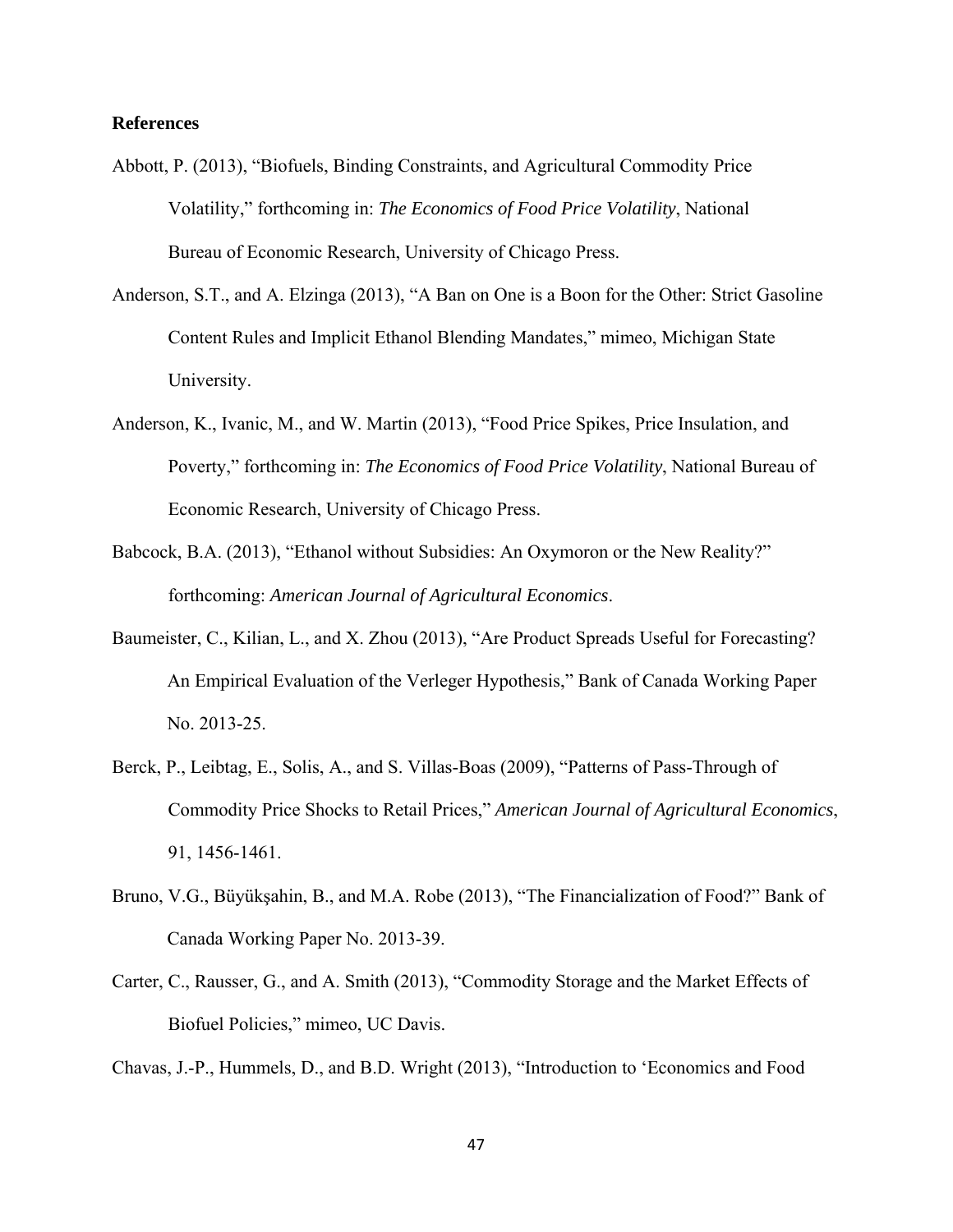Price Volatility'," forthcoming in: *The Economics of Food Price Volatility*, National Bureau of Economic Research, University of Chicago Press.

- Dancy, J. (2012), "Food Prices Mirror Oil Prices: The Crude Oil-FAO Food Price Index Price Correlation," *Financial Sense,* May 14.
- Edelstein, P., and L. Kilian (2009), "How Sensitive Are Consumer Expenditures to Retail Energy Prices?" *Journal of Monetary Economics*, 56, 766-779.
- Elliott, G. (1998), "On the Robustness of Cointegration Methods when Regressors Almost Have Unit Roots," *Econometrica*, 66, 149-158.
- Fattouh, B., Kilian, L., and L. Mahadeva (2013), "The Role of Speculation in Oil Markets: What Have We Learned So Far?" *Energy Journal*, 34, 7-33.
- Goncalves, S., and L. Kilian (2004), "Bootstrapping Autoregressions in the Presence of Conditional Heteroskedasticity of Unknown Form," *Journal of Econometrics*, 123, 89- 120.
- Gospodinov, N., Herrera, A.M. and E. Pesavento (2013), "Unit Roots, Cointegration and Pre- Testing in VAR Models," forthcoming: *Advances in Econometrics*.
- Hamilton, J.D. (2012), "Import Prices and Inflation," *International Journal of Central Banking*, 8, 271-279.
- Hausman, C., Auffhammer, M., and P. Berck (2012), "Farm Acreage Shocks and Crop Prices: An SVAR Approach to Understanding the Impacts of Biofuels," *Environmental and Resource Economics*, 53, 117-136.
- Inman, P. (2011), "Food Price Rises Pushing Millions into Extreme Poverty, World Bank Warns," *The Guardian*, April 14.

Inoue, A., and L. Kilian (2002), "Bootstrapping Autoregressive Processes with Possible Unit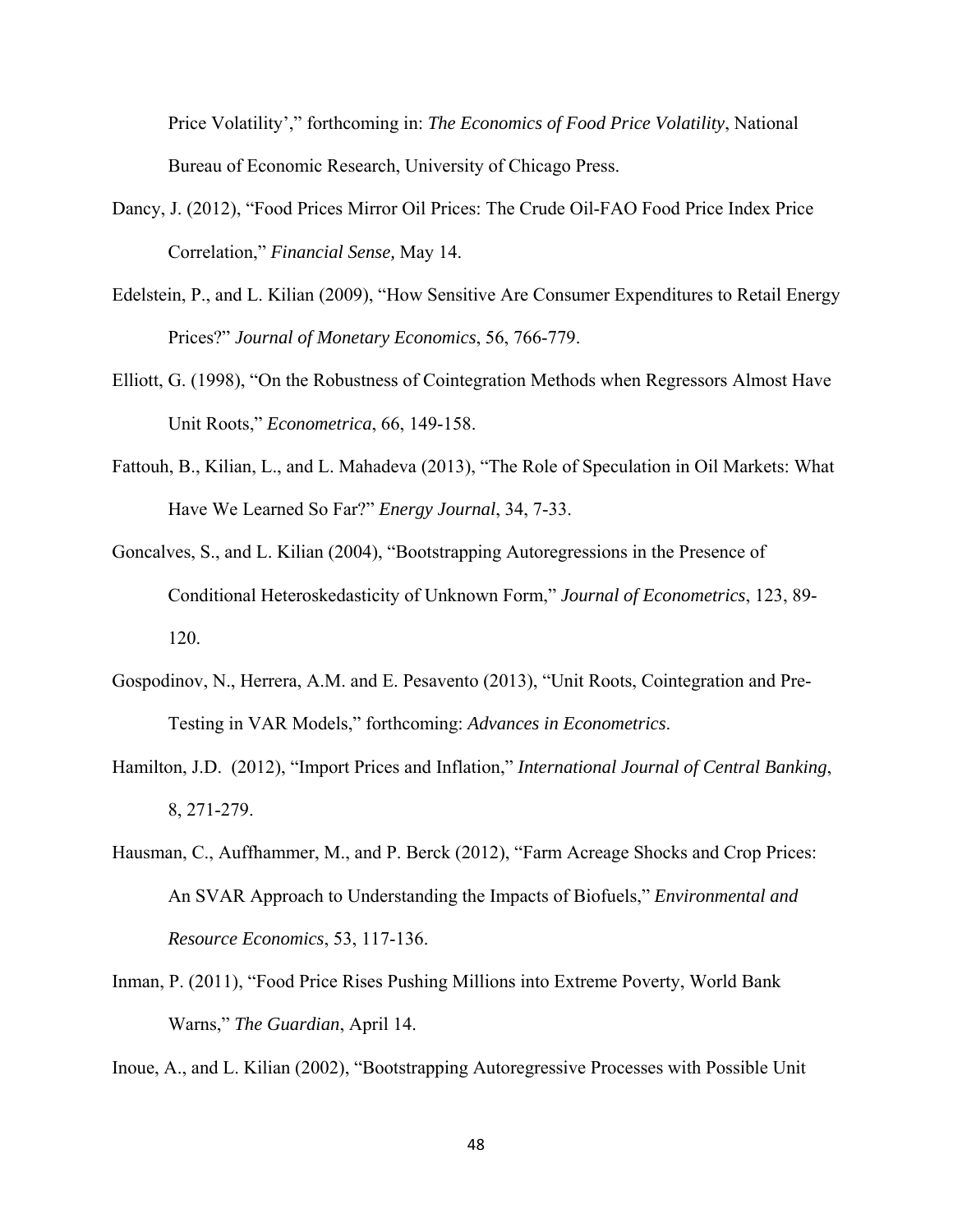Roots," *Econometrica*, 70, 377-391.

- Interagency Report to the G20 (2011), *Price Volatility in Food and Agricultural Markets: Policy Responses*. Policy report including contributions by FAO, IFAD, IMF, OECD, UNCTAD, WFP, World Bank, WTO, IFPRI, and UN HLTF.
- Ivanic, M., and W. Martin (2008), "Implications of Higher Global Food Prices for Poverty in Low-Income Countries," Policy Research Working Paper No. 4594, World Bank.
- Ivanic, M., Martin, W., and H. Zaman (2012), "Estimating the Short-Run Poverty Impacts of the 2010-11 Surge in Food Prices," *World Development*, 40, 2302-2317.
- Janzen, J.P., Carter, C.A., Smith, A.D., and M.K. Adjemian (2013), "Deconstructing Wheat Price Spikes: A Model of Supply and Demand, Financial Speculation, and Commodity Price Co-movement," U.S.D.A. Economic Research Report.
- Kilian, L. (2008a), "Exogenous Oil Supply Shocks: How Big Are They and How Much Do They Matter for the U.S. Economy?" *Review of Economics and Statistics*, 90, 216-240.
- Kilian, L. (2008b), "The Economic Effects of Energy Price Shocks," *Journal of Economic Literature*, 46, 871-909.
- Kilian, L. (2010), "Explaining Fluctuations in U.S. Gasoline Prices: A Joint Model of the Global Crude Oil Market and the U.S. Retail Gasoline Market," *Energy Journal*, 31, 87-104.
- Kilian, L., and B. Hicks (2013), "Did Unexpectedly Strong Economic Growth Cause the Oil Price Shock of 2003-2008?", *Journal of Forecasting*, 32, 385-394.
- Kilian, L., and T.K. Lee (2013), "Quantifying the Speculative Component in the Real Price of Oil: The Role of Global Oil Inventories," forthcoming: *Journal of International Money and Finance*.

Kilian, L., and D.P. Murphy (2013), "The Role of Inventories and Speculative Trading in the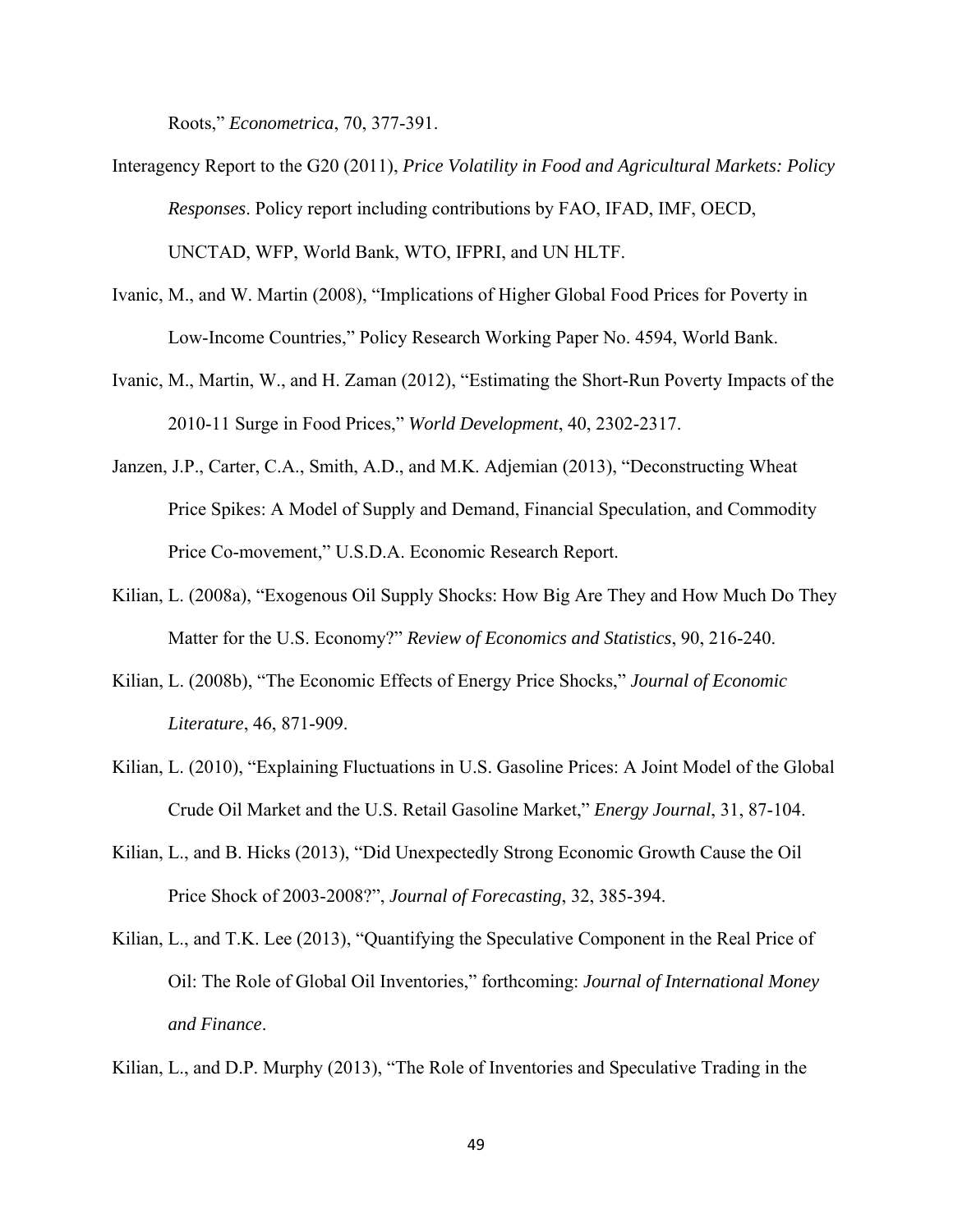Global Market for Crude Oil," forthcoming: *Journal of Applied Econometrics*.

- Kilian, L., and C. Vega (2011), "Do Energy Prices Respond to U.S. Macroeconomic News? A Test of the Hypothesis of Predetermined Energy Prices," *Review of Economics and Statistics,* 93(2), 660-671.
- Kilian, L., and R.J. Vigfusson (2011), "Are the Responses of the U.S. Economy Asymmetric in Energy Price Increases and Decreases?" *Quantitative Economics*, 2, 419-453.
- Leibtag, E. (2009), "How Much and How Quick? Pass Through of Commodity and Input Cost Changes to Retail Food Prices," *American Journal of Agricultural Economics*, 91, 1462- 1467.
- Mallory, M., Irwin, S., and D. Hayes (2012), "How Market Efficiency and the Theory of Storage Link Corn and Ethanol Markets," *Energy Economics*, 34, 2157-2166.
- Martin, W., and K. Anderson (2011), "Export Restrictions and Price Insulation during Commodity Price Booms," *American Journal of Agricultural Economics*, 94, 422-427.
- McPhail, L.L. (2011), "Assessing the Impact of U.S. Ethanol on Fossil Fuel Markets: A Structural VAR Approach," *Energy Economics*, 1177-1185.
- Pesaran, M.H., and A. Timmermann (2009), "Testing Dependence Among Serially Correlated Multicategory Variables," *Journal of the American Statistical Association*, 104, 325-337.
- Roberts, M.J., and W. Schlenker (2013), "Identifying Supply and Demand Elasticities of Agricultural Commodities: Implications for the U.S. Ethanol Mandate," forthcoming: *American Economic Review*.
- Roeger, E., and E. Leibtag (2011), "How Retail Beef and Bread Prices Respond to Changes in Ingredient and Input Costs," Economic Research Report No. 112, U.S. Department of Agriculture.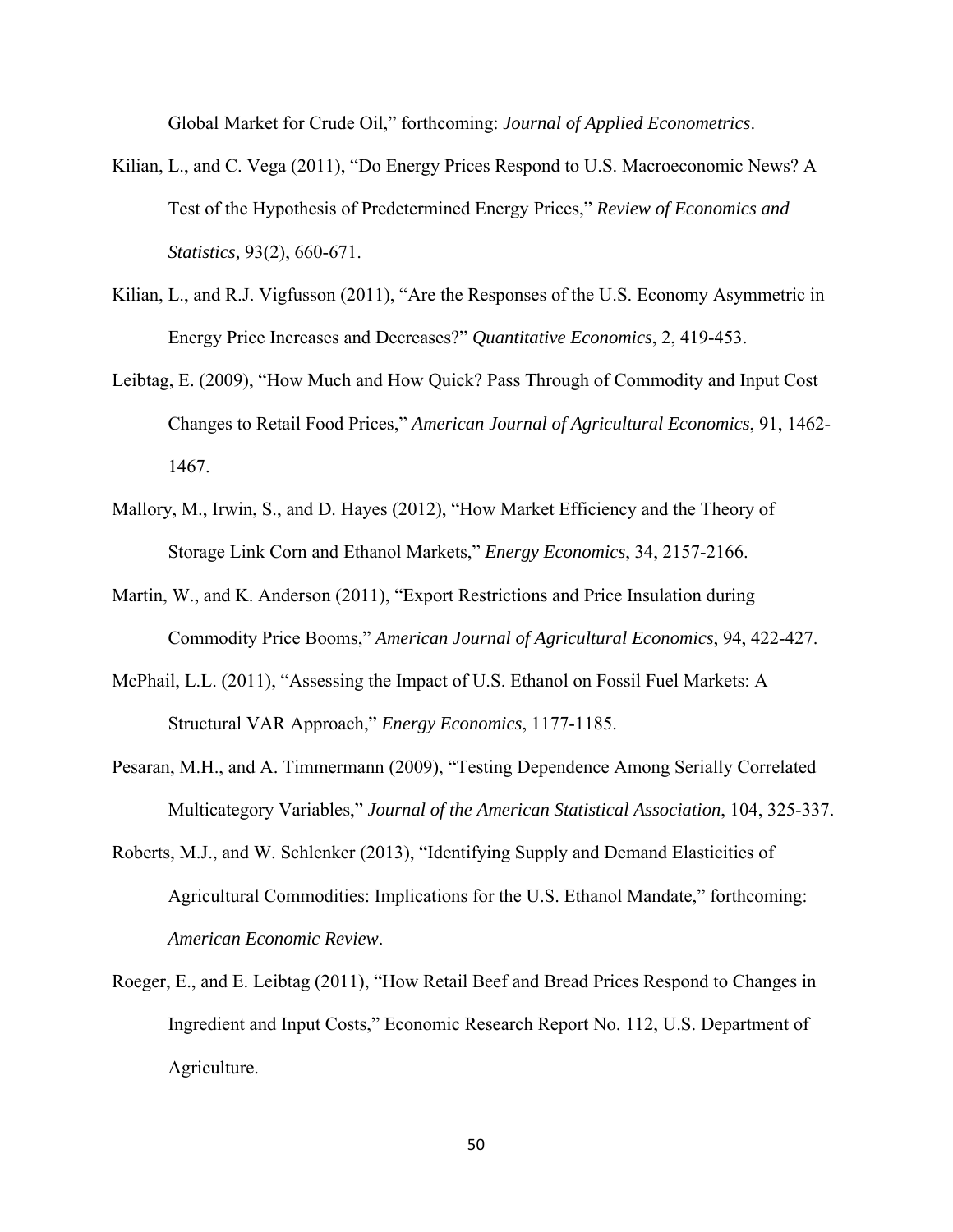- Rosegrant, M.W. (2008), "Biofuels and Grain Prices: Impacts and Policy Responses," Testimony for the U.S. Senate Committee on Homeland Security and Governmental Affairs, May 7.
- Sands, R., and P. Westcott (2011), "Impacts of Higher Energy Prices on Agriculture and Rural Economies," Economic Research Report No. 123, U.S. Department of Agriculture.
- Serra, T., and D. Zilberman (2013), "Biofuel-related Price Transmission Literature: A Review," *Energy Economics*, 37, 141-151.
- Sims, C. A., Stock, J.H., and M. W. Watson (1990), "Inference in Linear Time Series Models with Some Unit Roots," *Econometrica*, 58, 113-144.
- Tyner, W.E. (2010), "The Integration of Energy and Agricultural Markets," *Agricultural Economics*, 41, 193-201.
- Venditti, F. (2013), "From Oil to Consumer Energy Prices: How Much Asymmetry Along the Way?", forthcoming: *Energy Economics*.
- Westhoff, P. (2012), "Oil Prices Affect the Cost of Food in Many Ways," *Columbia Daily Tribune*, March 3.
- Wiggins, J. (2007), "Fears over Food Price Inflation," *Financial Times*, London, May 23.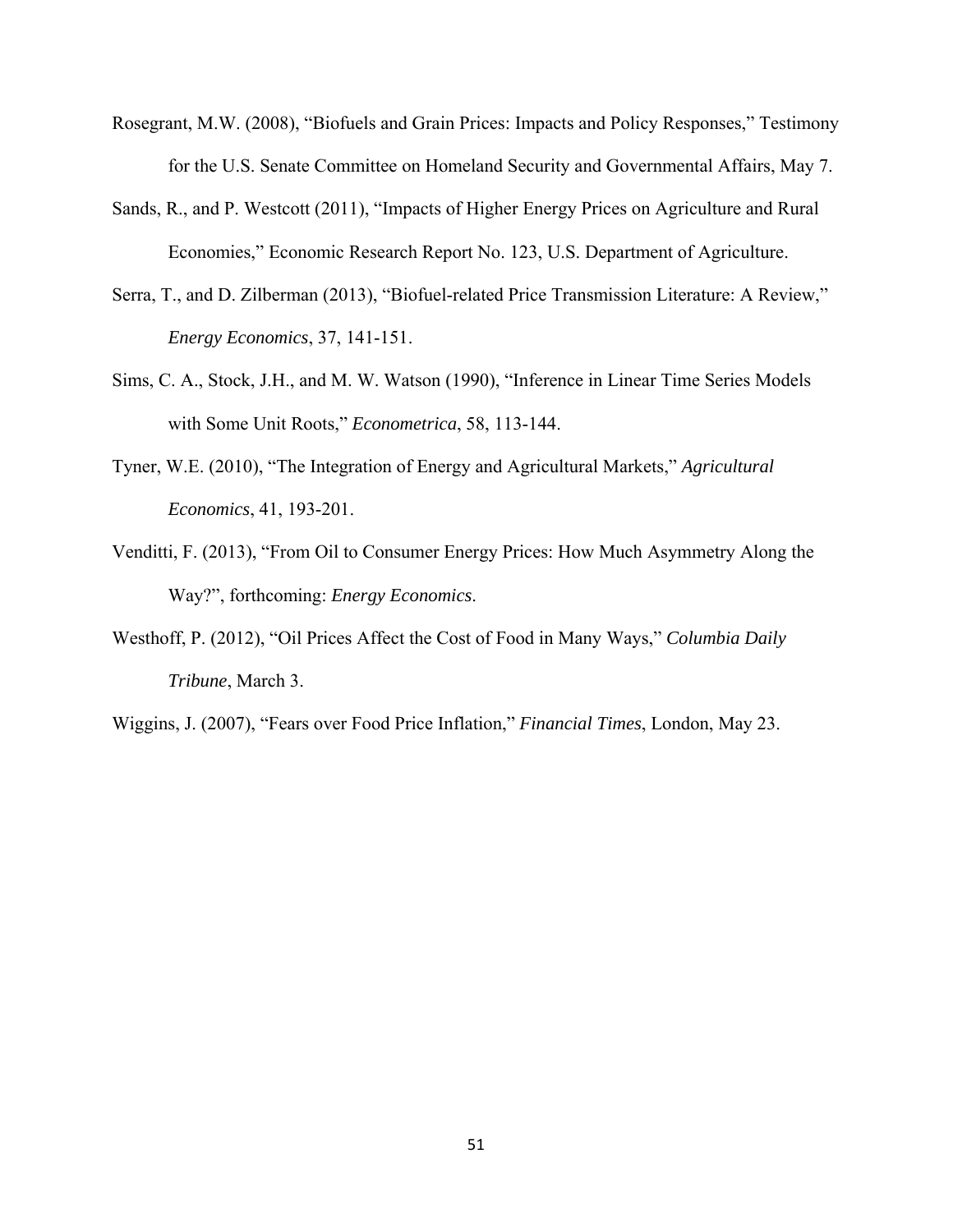|          |                            |               | (a)       |               |                  | (b)     |             |                |
|----------|----------------------------|---------------|-----------|---------------|------------------|---------|-------------|----------------|
|          |                            | 1974.1-2006.4 |           | 2006.5-2013.5 |                  |         | Percent     |                |
|          |                            | Cumulative    | Average   | Correlation   | Cumulative       | Average | Correlation | Change in      |
|          |                            | Growth        | Annual    | With          | Growth           | Annual  | With        | Volatility:    |
|          |                            |               | Growth    | Crude Oil     |                  | Growth  | Crude Oil   | $(a)$ to $(b)$ |
| Energy   | Crude Oil                  | 46            | 1.2       | 1.00          | 35               | 4.2     | 1.00        | 31.2           |
| Prices   | Diesel Fuel                | NA            | <b>NA</b> | <b>NA</b>     | 17               | 2.2     | 0.85        | NA             |
|          |                            |               |           |               |                  |         |             |                |
| Farmer's | Fuel                       | NA            | <b>NA</b> | NA            | 20               | 2.5     | 0.85        | NA             |
| Prices   | Fertilizer                 | NA            | <b>NA</b> | <b>NA</b>     | 69               | 7.5     | 0.12        | NA             |
| Paid     | Animal Feed                | NA            | NA        | NA            | 91               | 9.2     | 0.30        | NA             |
|          |                            |               |           |               |                  |         |             |                |
| Farmers' | Corn                       | $-82$         | $-5.2$    | $-0.09$       | 182              | 14.7    | 0.17        | 10.5           |
| Prices   | Wheat                      | $-83$         | $-5.6$    | $-0.04$       | 65               | $7.1\,$ | 0.10        | 29.4           |
| Received | Soybeans                   | $-79$         | $-4.8$    | $-0.03$       | 130              | 11.8    | 0.30        | $-5.4$         |
|          | Rice                       | $-88$         | $-6.6$    | $-0.06$       | 67               | 7.3     | $-0.11$     | $-29.7$        |
|          |                            |               |           |               |                  |         |             |                |
|          | Cattle                     | $-77$         | $-4.5$    | 0.05          | 25               | 3.1     | 0.07        | $-10.1$        |
|          | Hogs                       | $-57$         | $-2.6$    | $-0.02$       | 32               | 4.0     | 0.26        | $-15.1$        |
|          | <b>Broiler</b>             | NA            | <b>NA</b> | <b>NA</b>     | 81               | 8.4     | $-0.03$     | NA             |
|          | Turkey                     | $-70$         | $-3.7$    | 0.06          | 27               | 3.4     | 0.17        | 23.2           |
|          |                            |               |           |               |                  |         |             |                |
| Urban    | Food                       | $-17$         | $-0.6$    | $-0.13$       | $\overline{7}$   | 0.9     | $-0.74$     | 10.3           |
| Consumer | Cereals/Baked Goods        | NA            | NA        | <b>NA</b>     | 12               | 1.6     | $-0.54$     | NA             |
| Prices   | Meat/Poultry/Fish/Eggs     | $-36$         | $-1.4$    | $-0.03$       | 11               | 1.5     | $-0.56$     | $-41.1$        |
|          | Dairy                      | NA            | NA        | <b>NA</b>     | $\sqrt{5}$       | 0.7     | $-0.29$     | $\rm NA$       |
|          | Fruits/Vegetables          | 10            | 0.3       | $-0.00$       | $\overline{2}$   | 0.3     | $-0.18$     | $-44.2$        |
|          | Nonalcoholic Beverages     | 4             | 0.1       | $-0.09$       | $-1$             | $-0.1$  | $-0.51$     | $-36.1$        |
|          | Other Food at Home         | $-5$          | $-0.2$    | $-0.11$       | 6                | 0.8     | $-0.65$     | $-14.0$        |
|          | Food Away from Home        | $-6$          | $-0.2$    | $-0.29$       | $\boldsymbol{7}$ | 1.0     | $-0.77$     | 69.8           |
|          | <b>Alcoholic Beverages</b> | $-23$         | $-0.8$    | $-0.31$       | $\overline{2}$   | 0.3     | $-0.75$     | 15.5           |

**Table 1: Percent Changes in Selected U.S. Prices Relative to Non-Food CPI** 

NOTES: The data are described in the appendix. NA denotes missing entries resulting from gaps in the available data. The percent change in volatility is based on the ratio of the standard deviations of the percent growth rate in the respective periods. The correlations refer to correlations between the monthly growth rates in the real price of oil and in the series of interest.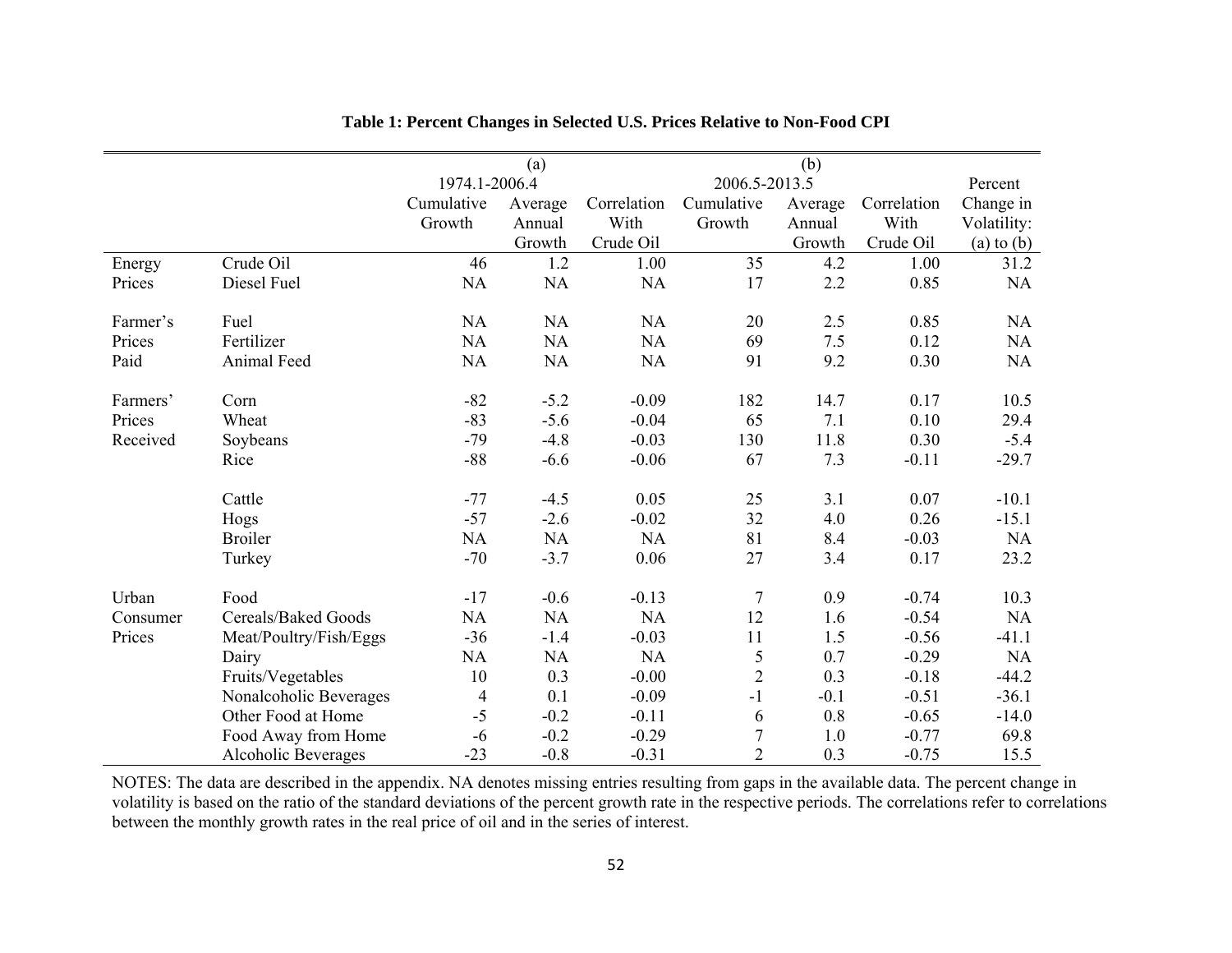# **Table 2: Correlation of Residuals Growth Rates in Real Grain Prices after Controlling for Cumulative Effect of Flow Demand Shocks 2006.5-2013.5**

|                    | Real corn price          | Real wheat price | Real soybean price | Real rice price |
|--------------------|--------------------------|------------------|--------------------|-----------------|
| Real corn price    |                          | $0.50\,$         | 0.61               | 0.06            |
| Real wheat price   | $\overline{\phantom{a}}$ |                  | 0.40               | $-0.04$         |
| Real soybean price | $\overline{\phantom{a}}$ |                  |                    | 0.08            |
| Real rice price    | $\overline{\phantom{0}}$ |                  | -                  |                 |

NOTES: Authors' computations based on residuals from distributed lag models relating the growth rate in each real grain price to exogenous flow demand shocks obtained from an update of the model of Kilian and Lee (2013).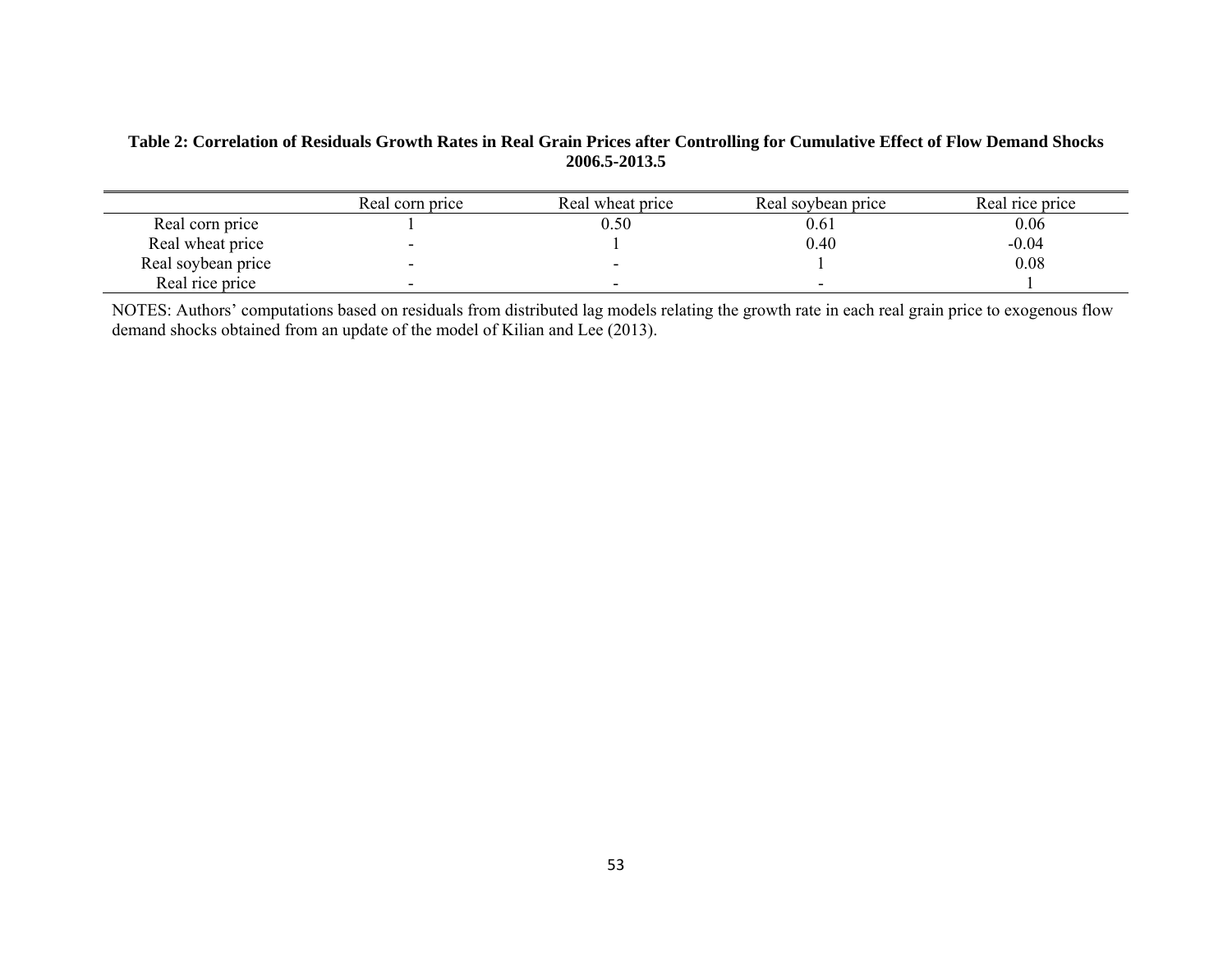

**Figure 1: Cumulative Percent Growth in U.S. Consumer Prices for Food since 2006.5** 

NOTES: Authors' computations based on the data described in the appendix.





NOTES: Authors' computations based on the data described in the appendix.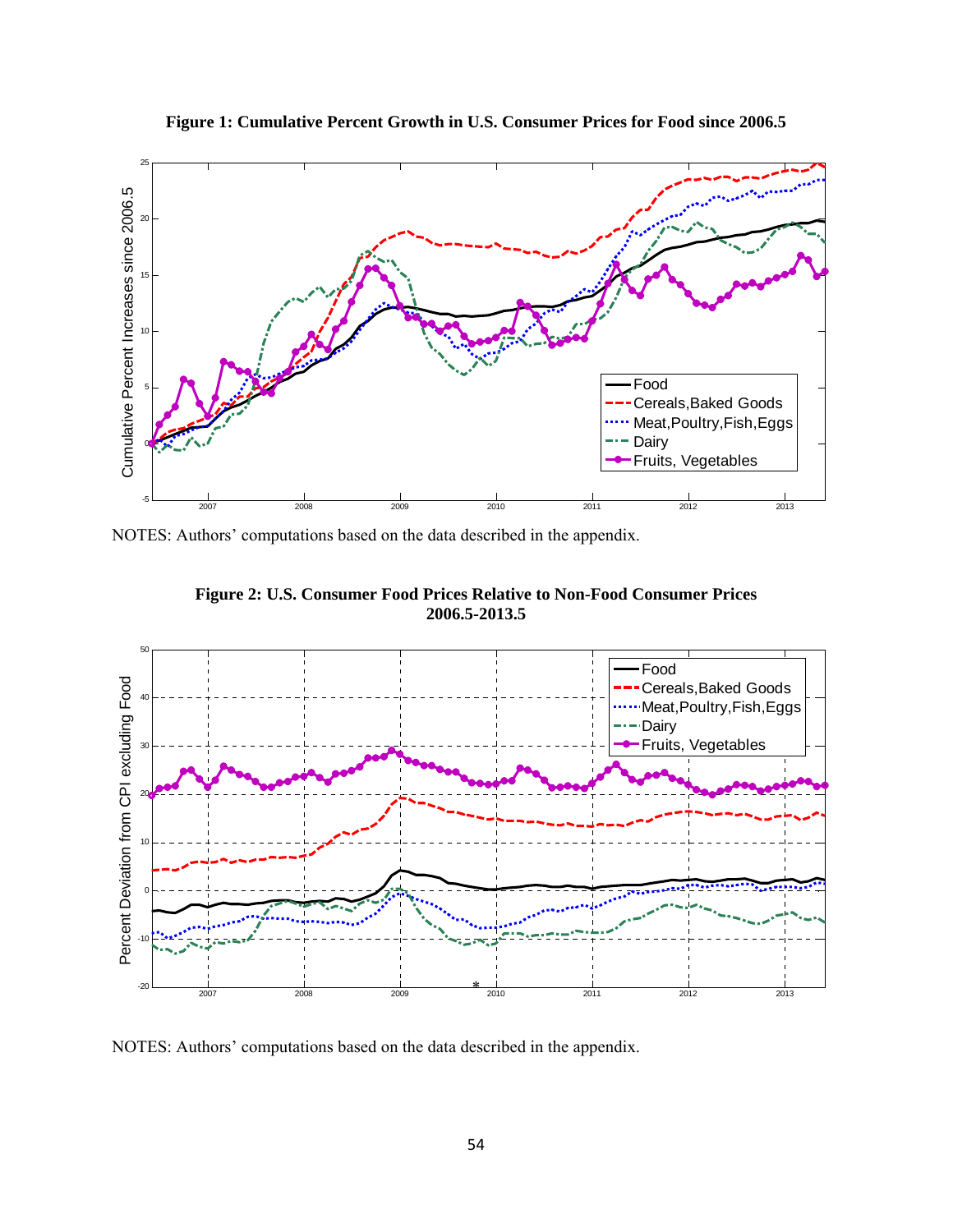**Figure 3: Price of Crude Oil and U.S. Food Consumer Price Index Relative to U.S. Non-Food CPI 1974.1-2013.5** 



NOTES: Authors' computations based on the data described in the appendix.

**Figure 4a: Real Prices Received by U.S. Farmers and Real Price of Crude Oil 1974.1-2006.4**



NOTES: Authors' computations based on the data described in the appendix.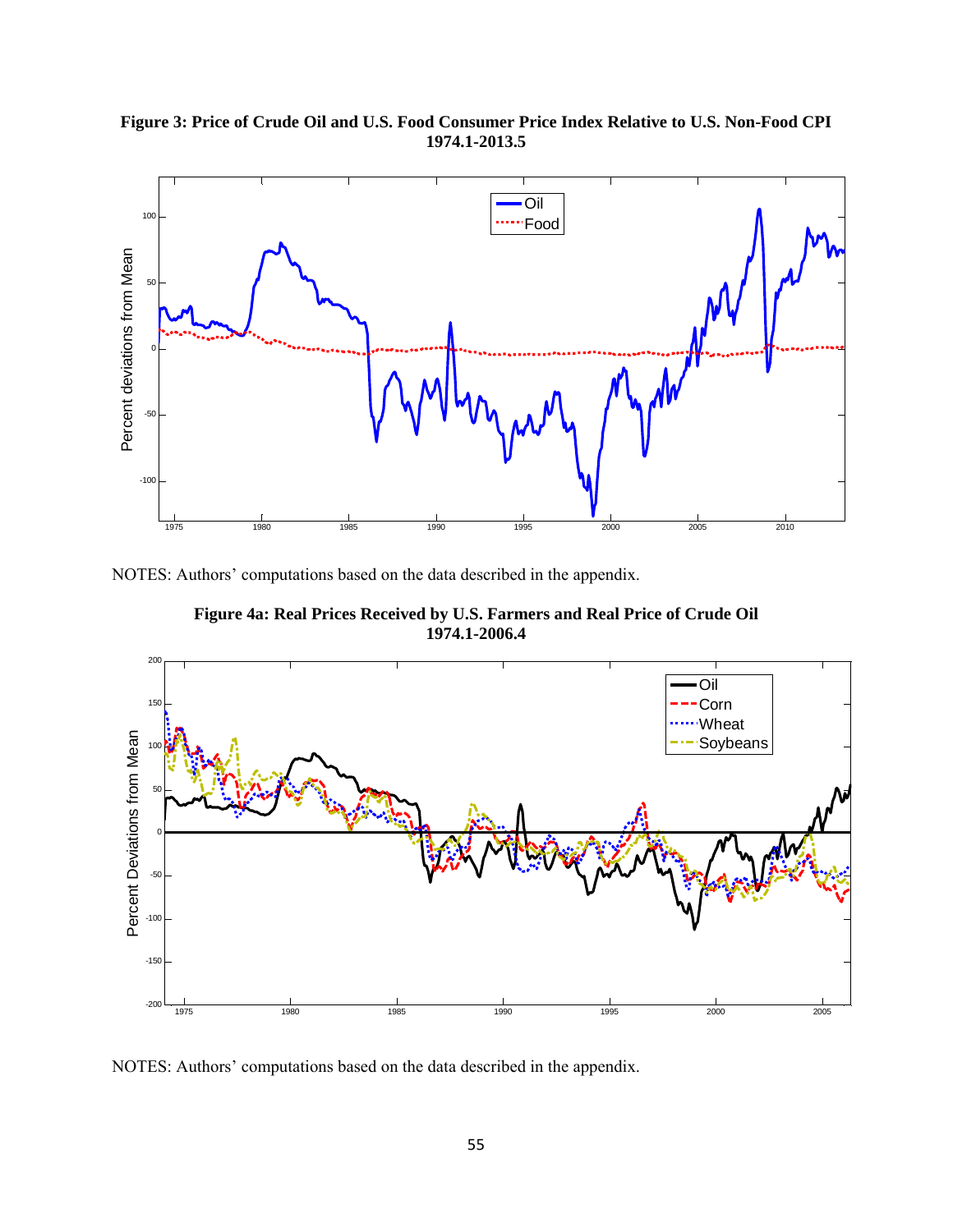**Figure 4b: Real Prices Received by U.S. Farmers and Real Price of Crude Oil 2006.5-2013.5**



NOTES: Authors' computations based on the data described in the appendix.



**Figure 5: Percent Growth Rates of Selected Prices Before and After May 2006** 

NOTES: Authors' computations based on the data described in the appendix.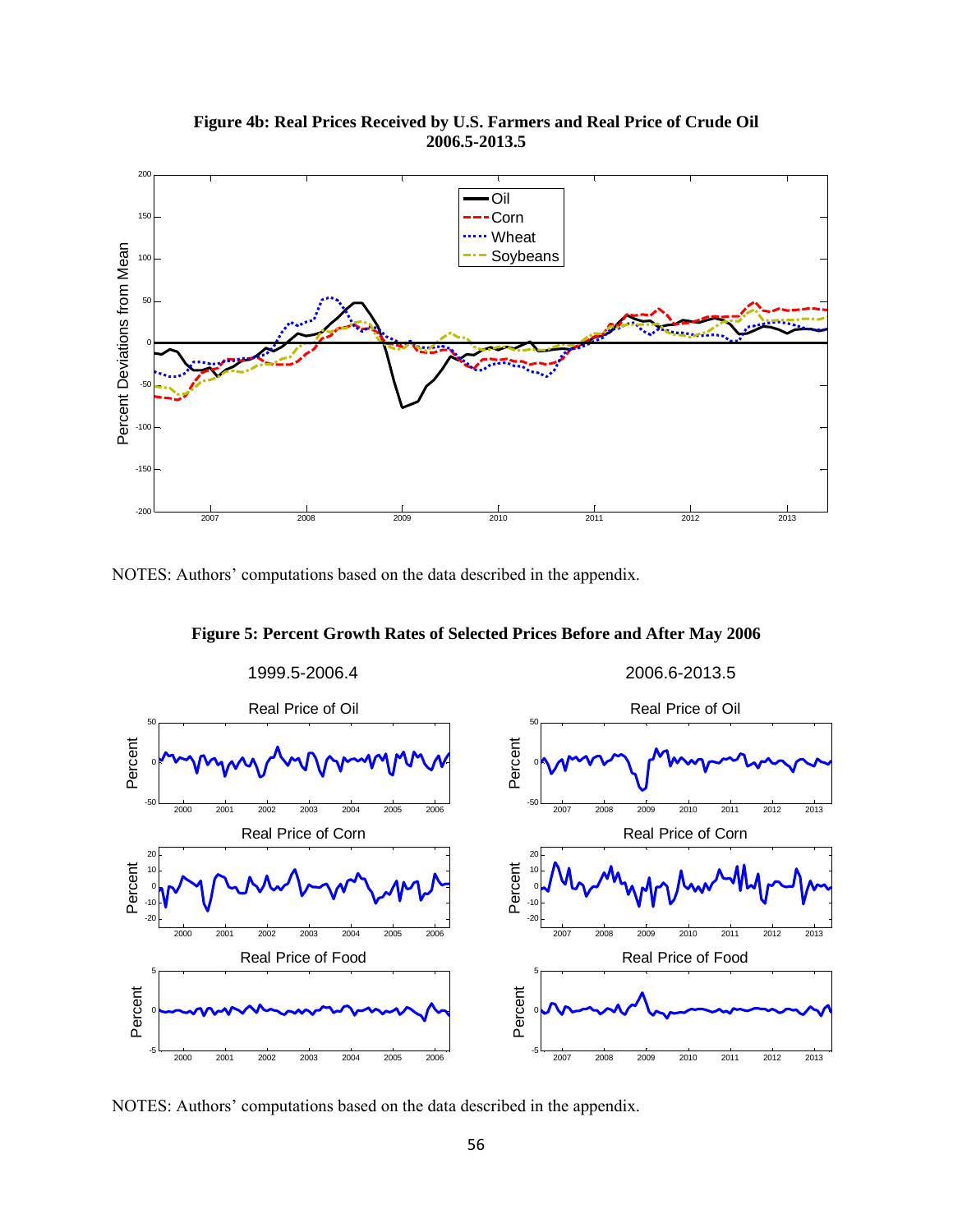



NOTES: Authors' computations based on the data described in the appendix.



**Figure 6b: Case Study of Farm Input Prices during 1990** 

NOTES: Authors' computations based on the data described in the appendix.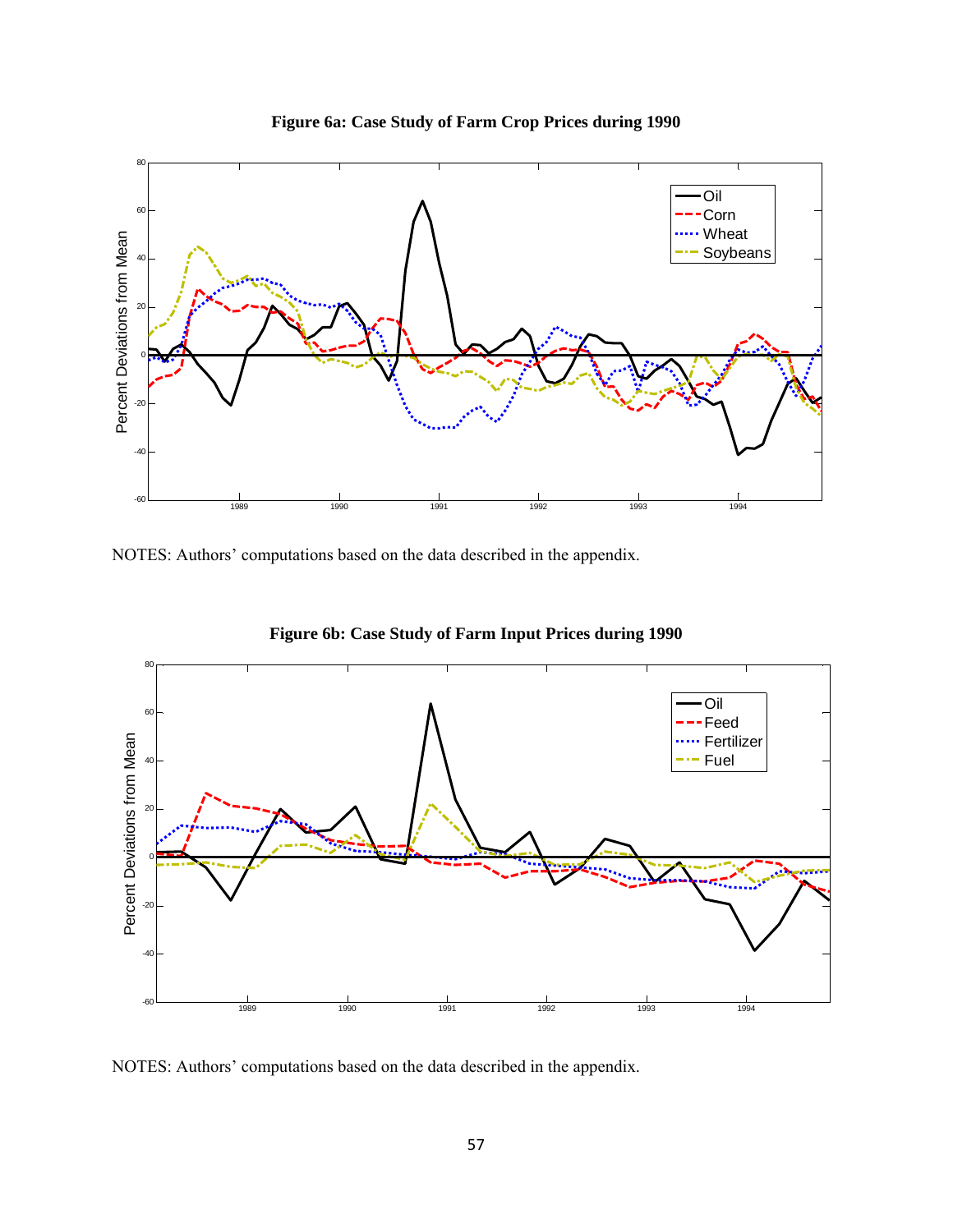



NOTES: Authors' computations based on the data described in the appendix.

**Figure 7b: Spread of Price of Oil to Price of Corn Received by U.S. Farmers 2006.5-2013.5** 



NOTES: Authors' computations based on the data described in the appendix.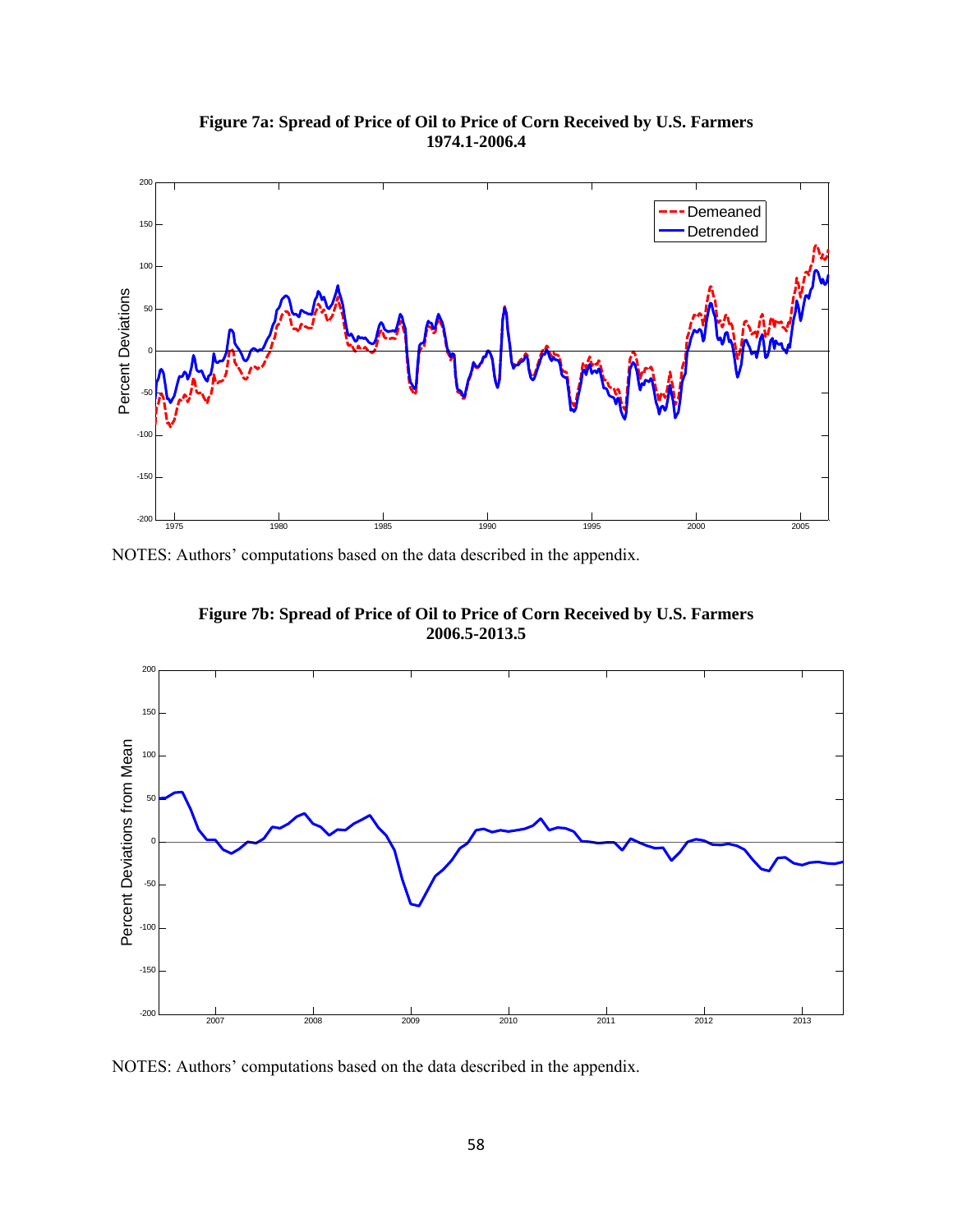## **Figure 8: Real Price of Energy and Real Price of U.S. Farm Inputs 1974.1-2013.5**



NOTES: Authors' computations based on the data described in the appendix.

**Figure 9: Response to a 1% Real Oil Price Shock Consumer Food Prices Relative to Consumer Prices Excluding Food** 



NOTES: Estimates from monthly bivariate vector autoregressions under the identifying assumption that the real price of oil is predetermined with 90% bootstrap confidence bands.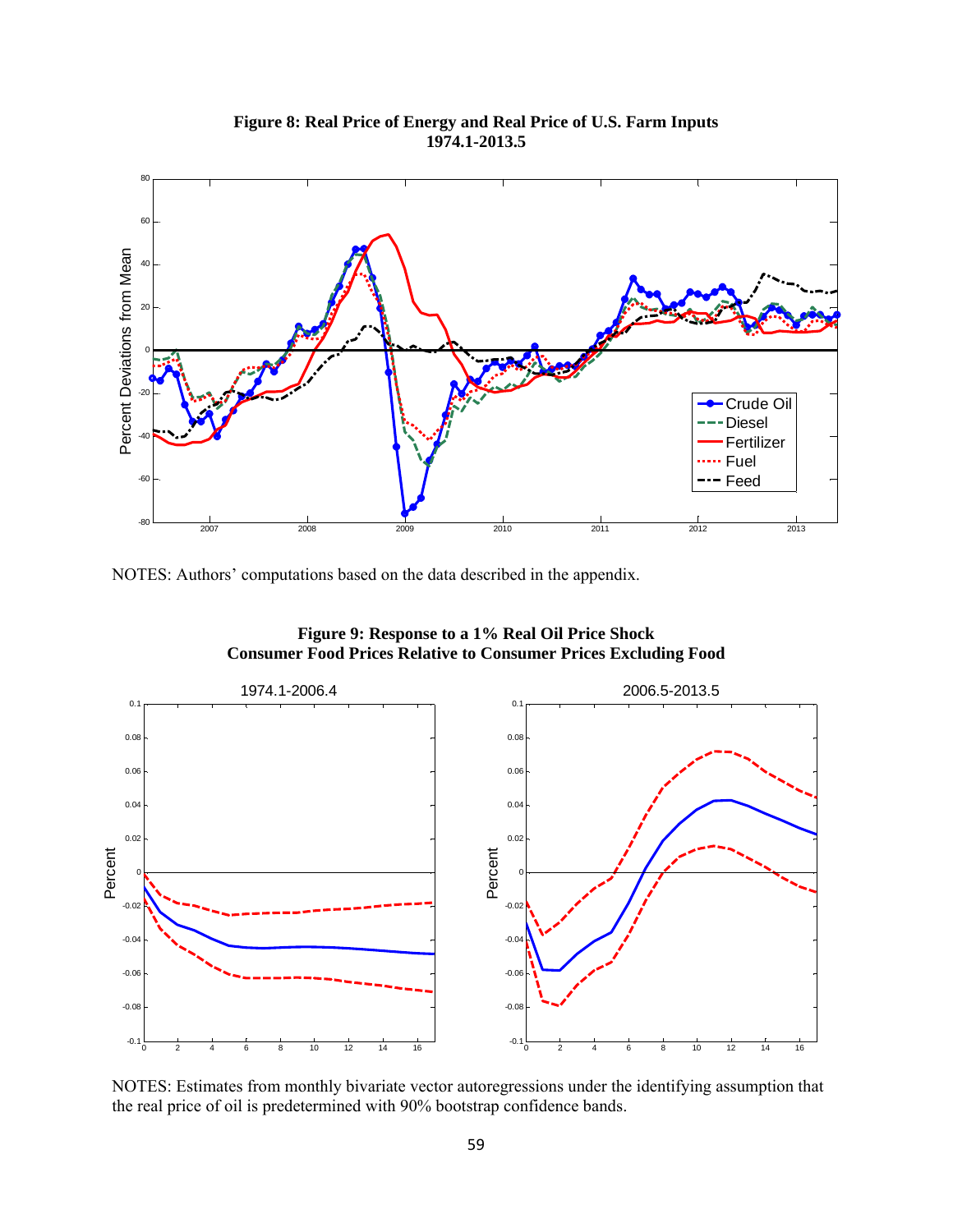

**Figure 10: Response to a 1% Real Oil Price Shock Consumer Food Prices Relative to Consumer Prices Excluding Food and Energy** 

NOTES: Estimates from monthly bivariate vector autoregressions under the identifying assumption that the real price of oil is predetermined with 90% bootstrap confidence bands.

**Figure 11: Response of Real Food Prices to a 1% Real Oil Price Shock 2006.5-2013.5** 



NOTES: Estimates from monthly bivariate vector autoregressions under the identifying assumption that the real price of oil is predetermined with 90% bootstrap confidence bands.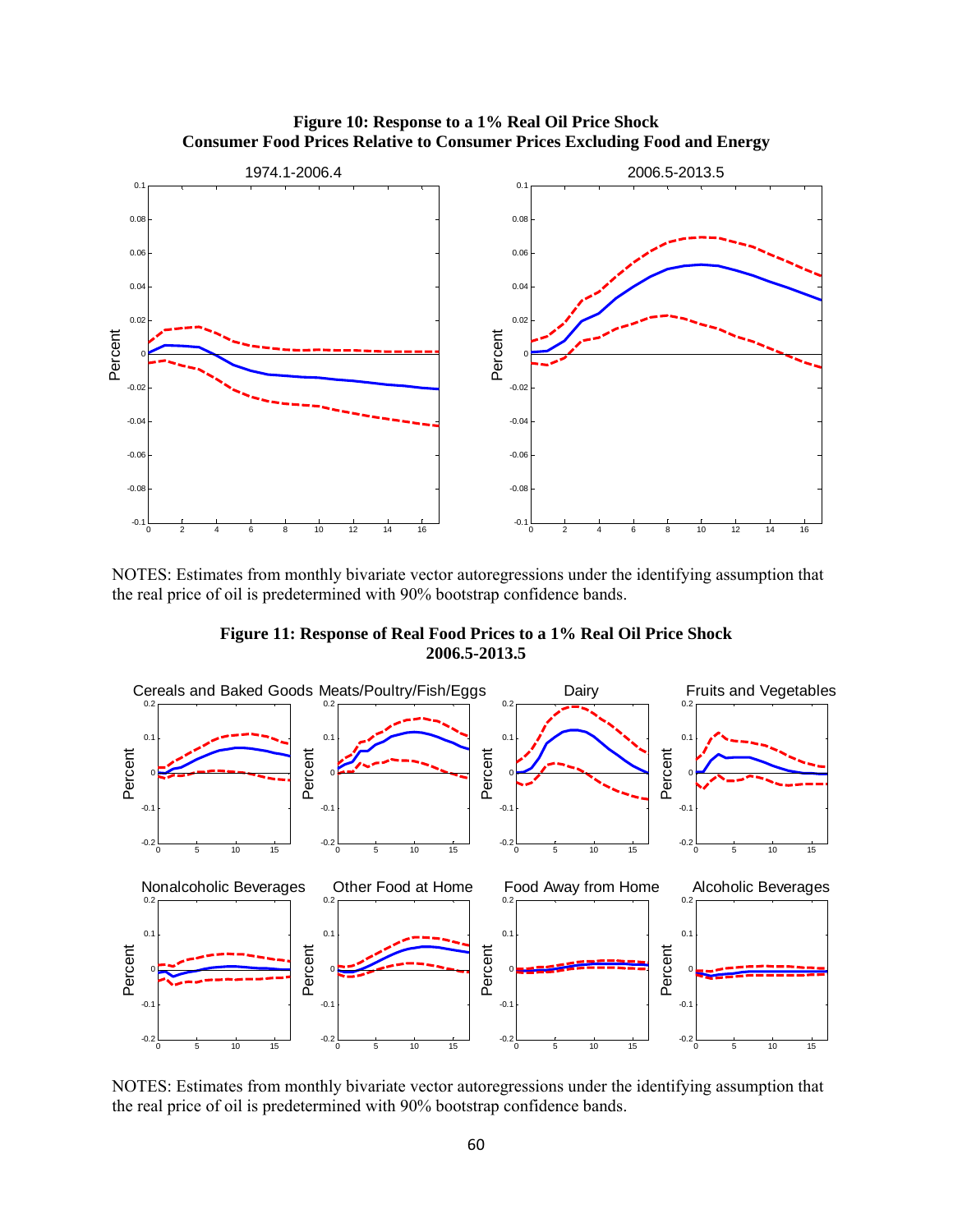

**Figure 12: Response to a 1% Real Oil Price Shock Corn Price Received by U.S. Farmers Relative to Wheat Price Received by U.S. Farmers** 

NOTES: Estimates from monthly bivariate vector autoregressions under the identifying assumption that the real price of oil is predetermined with 90% bootstrap confidence bands.

-0.8

-0.6

-0.4

<sup>0</sup> <sup>2</sup> <sup>4</sup> <sup>6</sup> <sup>8</sup> <sup>10</sup> <sup>12</sup> <sup>14</sup> <sup>16</sup> -1

<sup>0</sup> <sup>2</sup> <sup>4</sup> <sup>6</sup> <sup>8</sup> <sup>10</sup> <sup>12</sup> <sup>14</sup> <sup>16</sup> -1

-0.8

 $-0.6$ 

 $-0.4$ 

**Figure 13: Response to a 1% Real Oil Price Shock Corn Price Received by U.S. Farmers Relative to Soybean Price Received by U.S. Farmers** 



NOTES: Estimates from monthly bivariate vector autoregressions under the identifying assumption that the real price of oil is predetermined with 90% bootstrap confidence bands.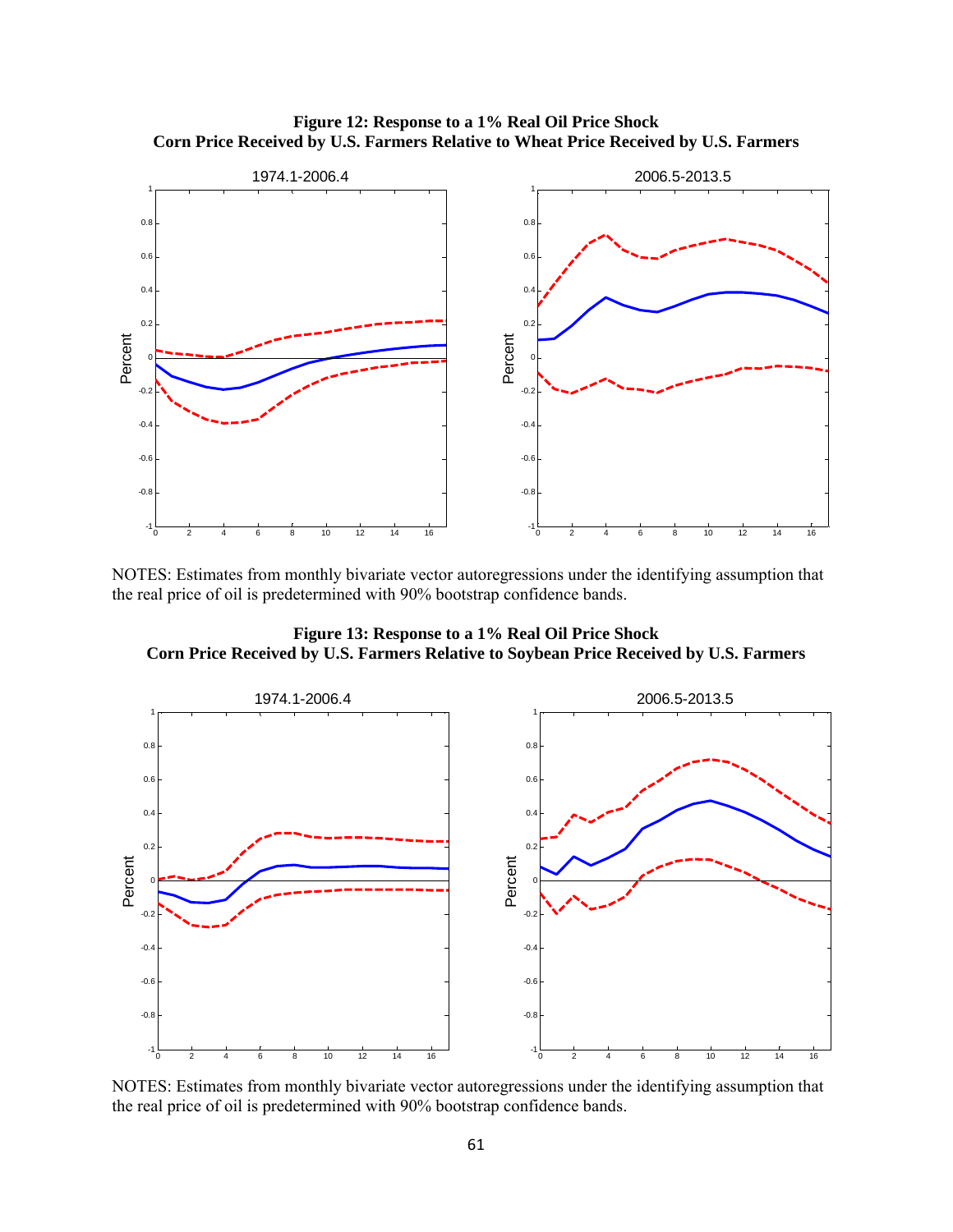



NOTES: Estimates from monthly bivariate vector autoregressions under the identifying assumption that the real price of oil is predetermined with 90% bootstrap confidence bands.





NOTES: Estimates from monthly bivariate vector autoregressions under the identifying assumption that the real price of oil is predetermined with 90% bootstrap confidence bands.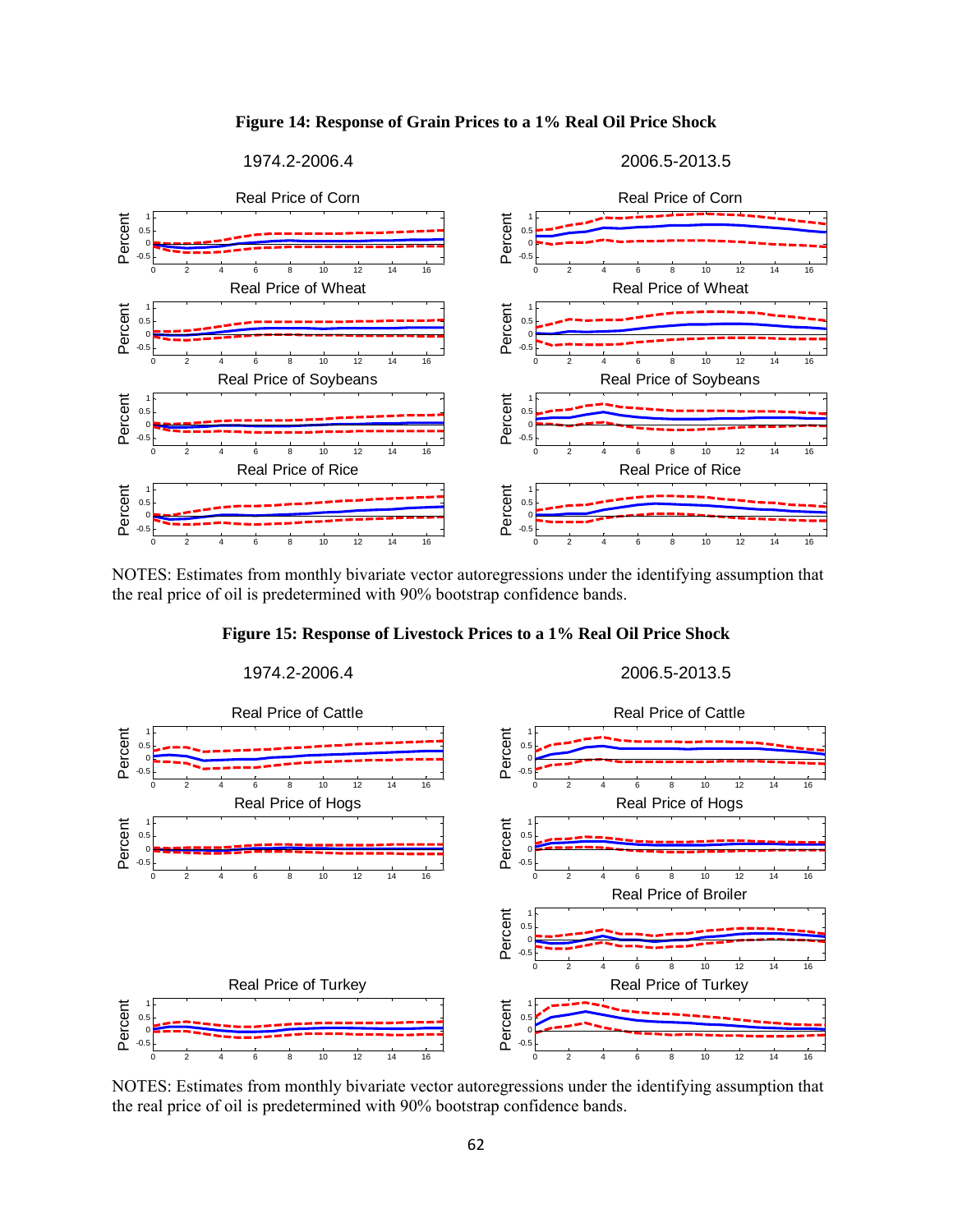

## **Figure 16: Response to a 1% Real Oil Price Shock 2006.5-2013.5**

NOTES: Estimates from monthly bivariate vector autoregressions under the identifying assumption that the real price of oil is predetermined with 90% bootstrap confidence bands.

**Figure 17: Spread of U.S. Diesel Price Relative to the Price of Imported Crude Oil 2006.5-2013.5** 



NOTES: Authors' computations based on the data described in the appendix.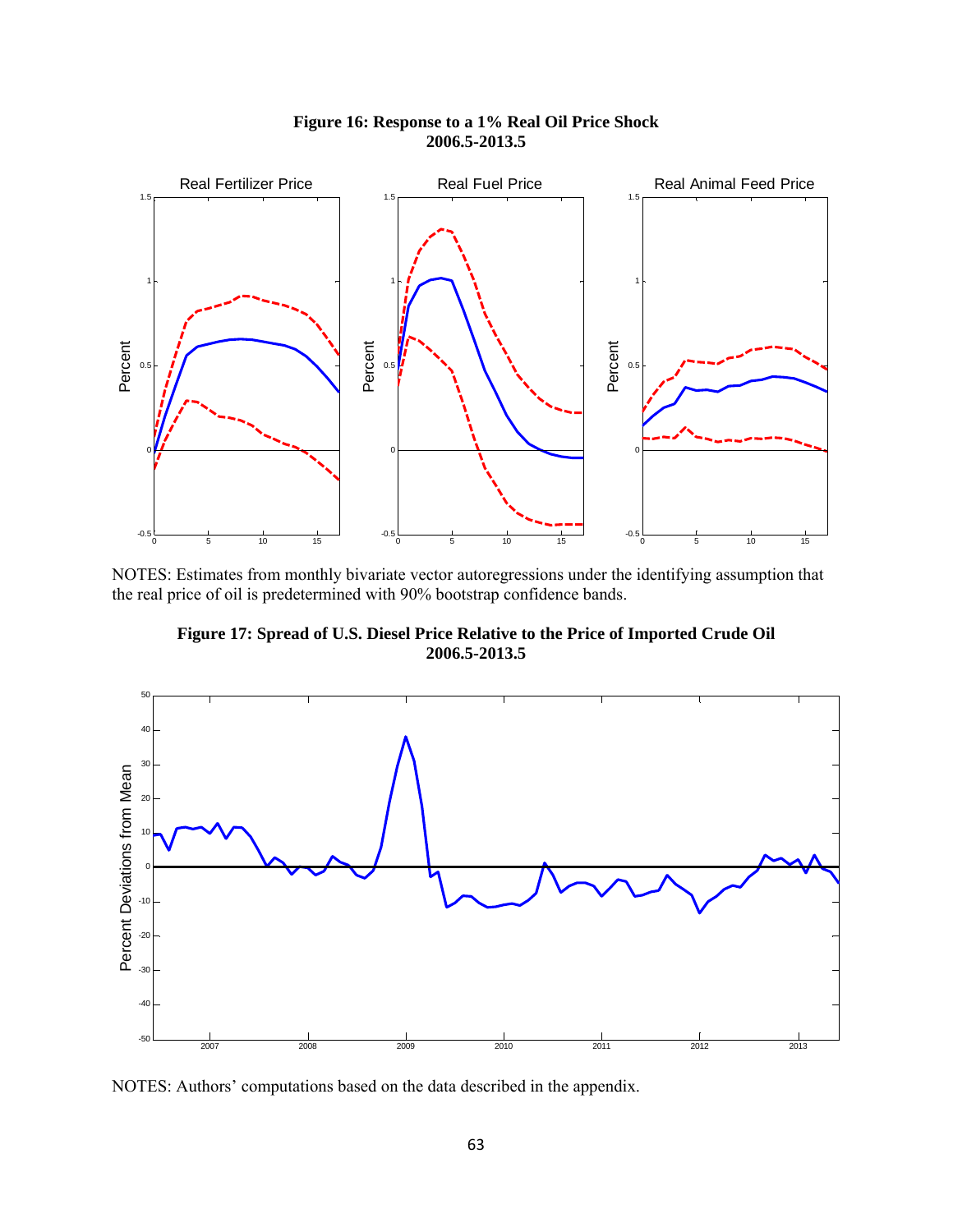

**Figure 18: Response of CPI/PPI Spread to a 1% Real Oil Price Shock by Dairy Product 2006.5-2013.5** 

NOTES: Estimates from monthly bivariate vector autoregressions under the identifying assumption that the real price of oil is predetermined with 90% bootstrap confidence bands.





NOTES: Estimates from monthly bivariate vector autoregressions under the identifying assumption that the real price of oil is predetermined with 90% bootstrap confidence bands.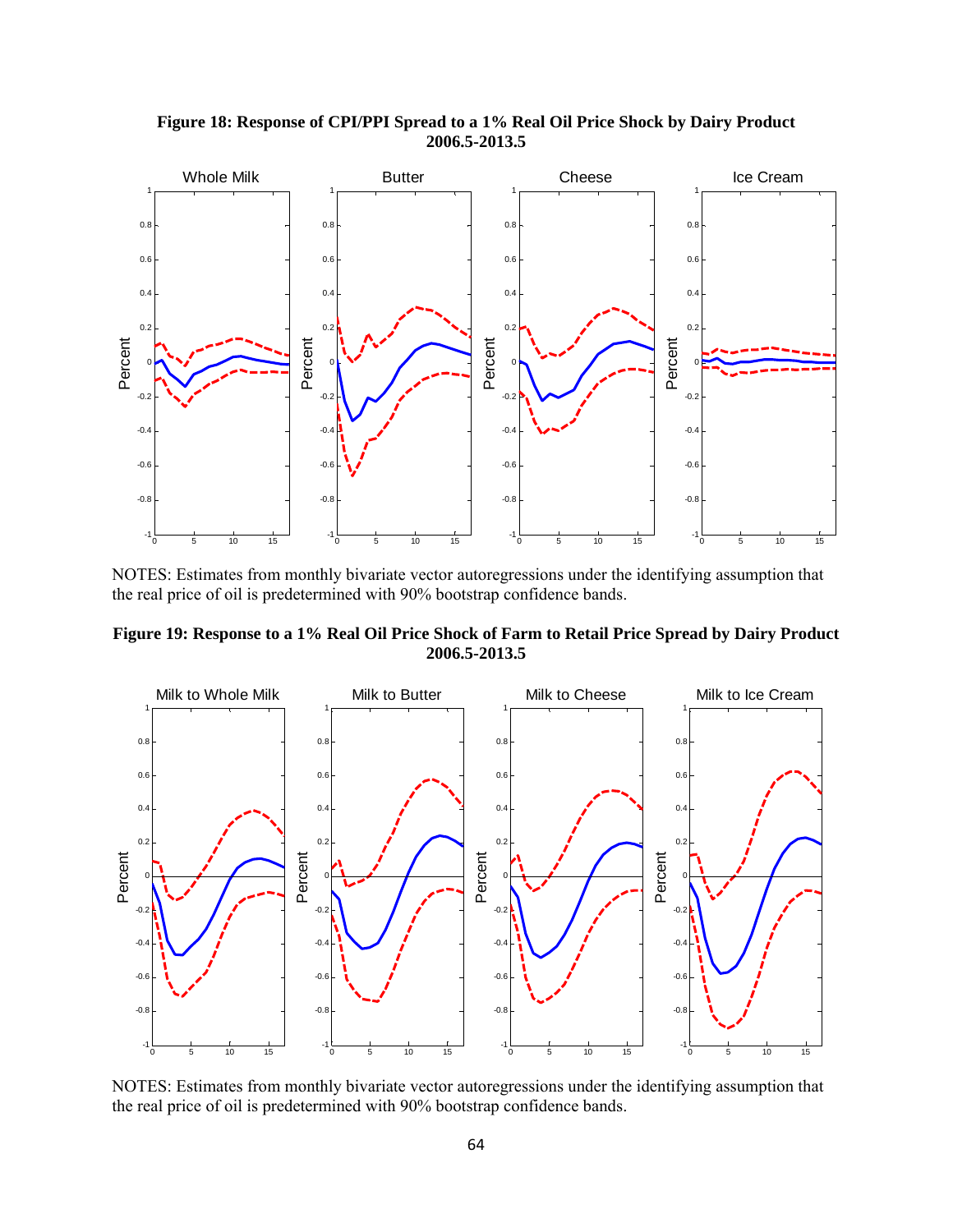**Figure 20: Response of Pork and Beef Price Spreads to a 1% Real Oil Price Shock 2006.5-2013.5** 



NOTES: Estimates from monthly bivariate vector autoregressions under the identifying assumption that the real price of oil is predetermined with 90% bootstrap confidence bands.

**Figure 21: Response of Chicken and Turkey Price Spreads to a 1% Real Oil Price Shock 2006.5-2013.5** 



NOTES: Estimates from monthly bivariate vector autoregressions under the identifying assumption that the real price of oil is predetermined with 90% bootstrap confidence bands.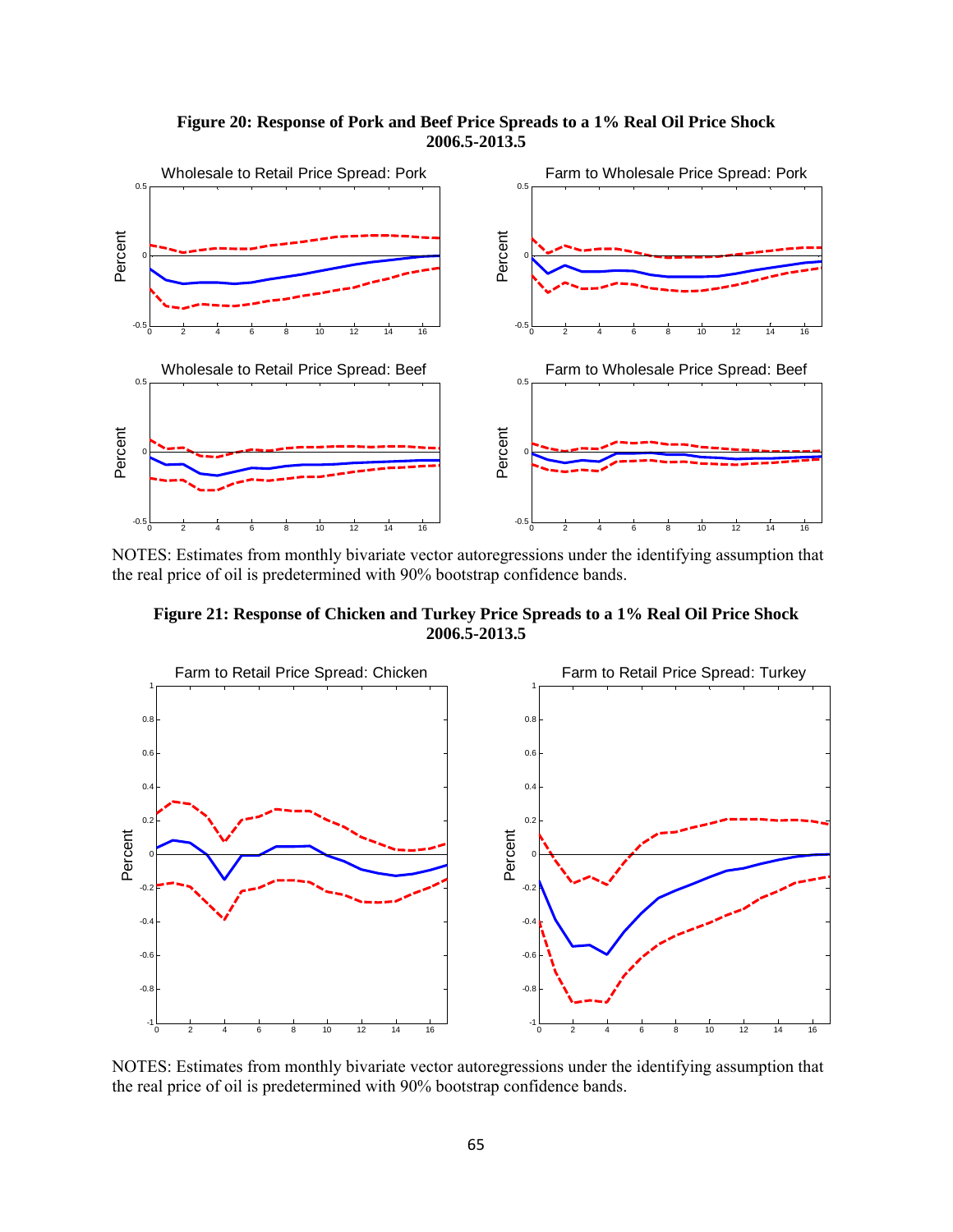

**Figure 22: Response to a 1% Real Oil Price Shock of Wheat-Related Products 2006.5-2013.5** 

NOTES: Estimates from monthly bivariate vector autoregressions under the identifying assumption that the real price of oil is predetermined with 90% bootstrap confidence bands.

**Figure 23: Response to a 1% Real Oil Price Shock of the Cost of Eating Out Compared to at Home 2006.5-2013.5** 



NOTES: Estimates from monthly bivariate vector autoregressions under the identifying assumption that the real price of oil is predetermined with 90% bootstrap confidence bands.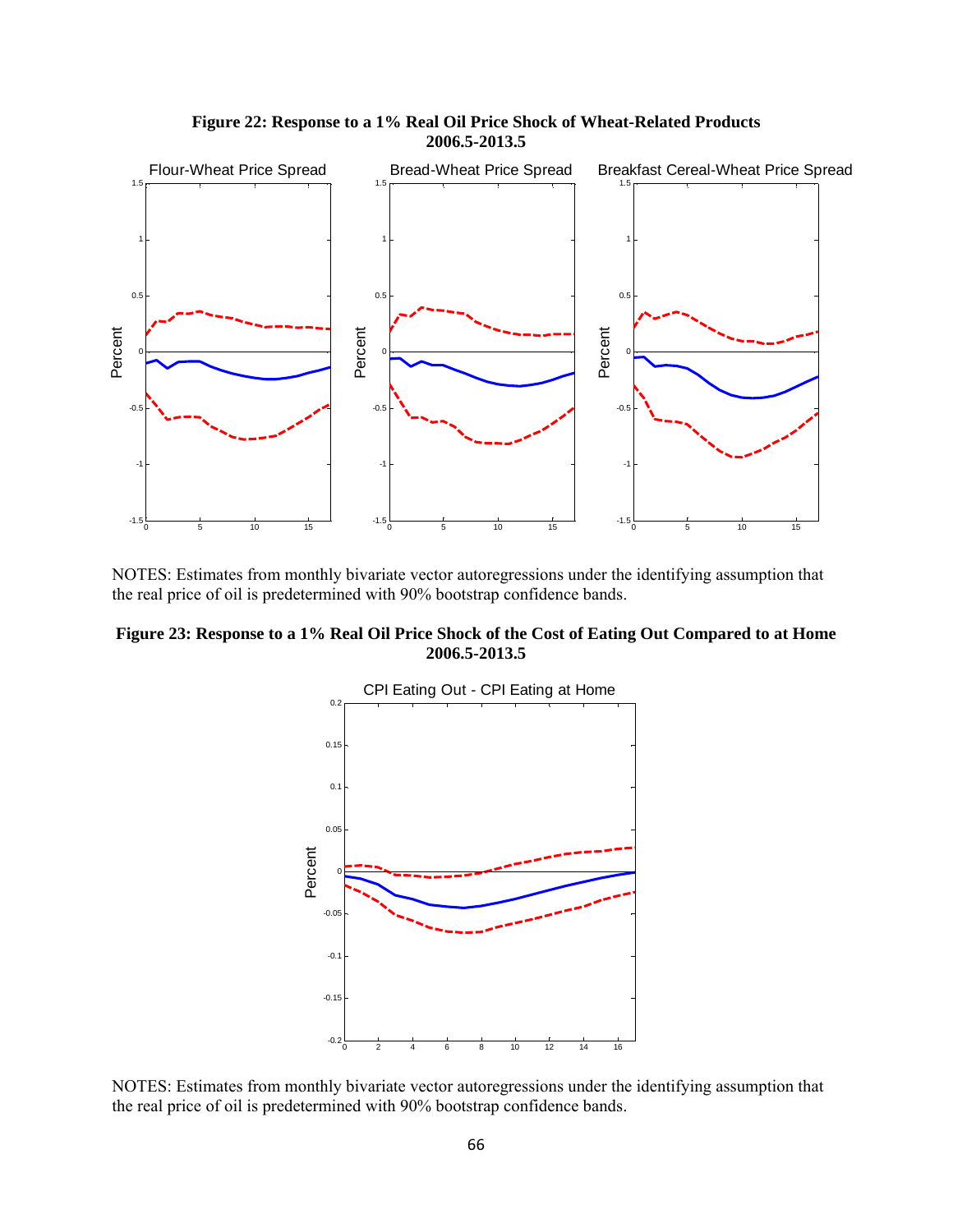

NOTES: Estimates from distributed lag models relating the growth rate in each real grain price to exogenous flow demand shocks obtained from an update of the model of Kilian and Lee (2013) with 1 standard error bootstrap confidence bands.





NOTES: Residuals from distributed lag models relating the growth rate in each real grain price to exogenous flow demand shocks obtained from an update of the model of Kilian and Lee (2013).